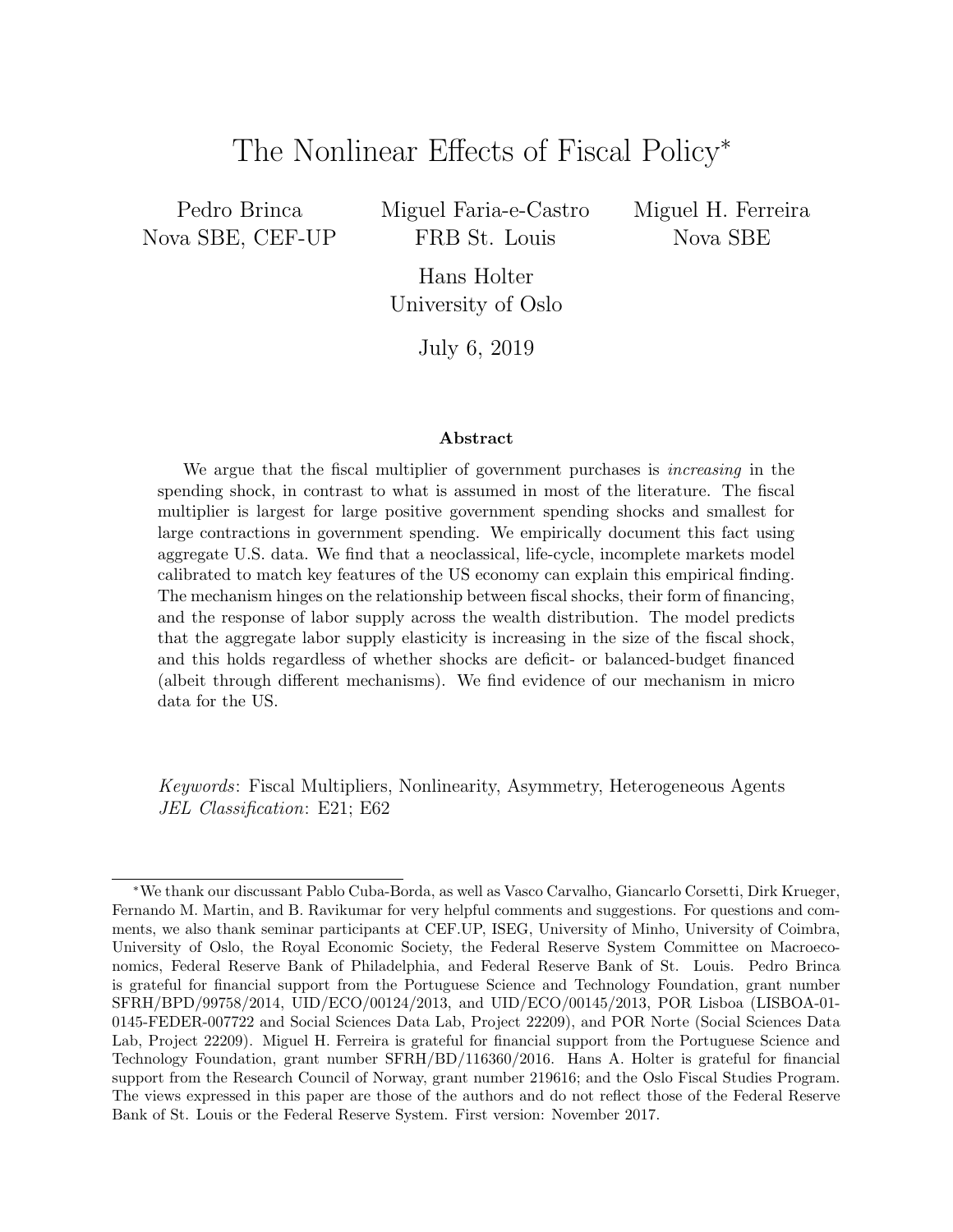# 1 Introduction

During the 2008-2009 financial crisis, many OECD countries adopted expansionary fiscal policies to stimulate economic activity. In many countries, these fiscal expansions were promptly followed by a period of austerity measures aimed at reducing the size of the resulting high levels of government debt. This era of fiscal activism inspired the economic literature to revive the classical debate on the size of the fiscal multiplier and its determinants, such as the state of the economy, income and wealth inequality, demography, tax progressivity, and the stage of development, among others.<sup>[1](#page-1-0)</sup>

However, most of the literature treats the effects of government interventions as being linear: contractionary and expansionary fiscal policies are assumed to have the same (sym-metric) effects, and small and large shocks are assumed to have the same (linear) effects.<sup>[2](#page-1-1)</sup> In this paper, we argue that fiscal multipliers from government spending shocks are increasing in the shock. Larger expansions in government spending are associated with larger multipliers, and the converse is also true. We verify this fact empirically and show that it holds true in a calibrated neoclassical life-cycle model with incomplete markets and heterogeneous agents.

We begin our analysis by empirically documenting the sign and size dependence of fiscal multipliers in the US, which we show to be increasing in the government expenditure shock. To arrive at this conclusion, we utilize two different datasets and empirical methodologies, based on two leading empirical papers in the area. First, we focus on [Ramey and Zubairy](#page-46-0) [\(2018\)](#page-46-0), who use quarterly data for the US economy going back to 1889 and an identification scheme for government spending shocks that combines news about forthcoming variations

<span id="page-1-0"></span><sup>&</sup>lt;sup>1</sup>See for example [Auerbach and Gorodnichenko](#page-44-0) [\(2012\)](#page-44-0), [Ramey and Zubairy](#page-46-0) [\(2018\)](#page-46-0), [Brinca et al.](#page-45-0) [\(2016\)](#page-45-0), [Brinca et al.](#page-45-1) [\(2017\)](#page-44-1), [Hagedorn et al.](#page-45-2) [\(2016\)](#page-46-1), [Krueger et al.](#page-46-1) (2016), [Basso and Rachedi](#page-44-1) (2017), Ferrière and [Navarro](#page-45-3) [\(2018\)](#page-45-3), [Ilzetzki et al.](#page-45-4) [\(2013\)](#page-45-4), and [Faria-e-Castro](#page-45-5) [\(2018\)](#page-45-5).

<span id="page-1-1"></span><sup>2</sup>Some notable recent exceptions include [Barnichon and Matthes](#page-44-2) [\(2017\)](#page-44-2) and [Fotiou](#page-45-6) [\(2017\)](#page-45-6), who study the asymmetry and nonlinear effects of fiscal policy from an empirical perspective. [Barnichon and Matthes](#page-44-2) [\(2017\)](#page-44-2) find that contractionary multipliers are larger than expansionary ones during periods of slack for the US. [Fotiou](#page-45-6) [\(2017\)](#page-45-6) uses a panel of countries to assess how different types of fiscal contractions (i.e.tax or expenditure based) can have nonlinear effects.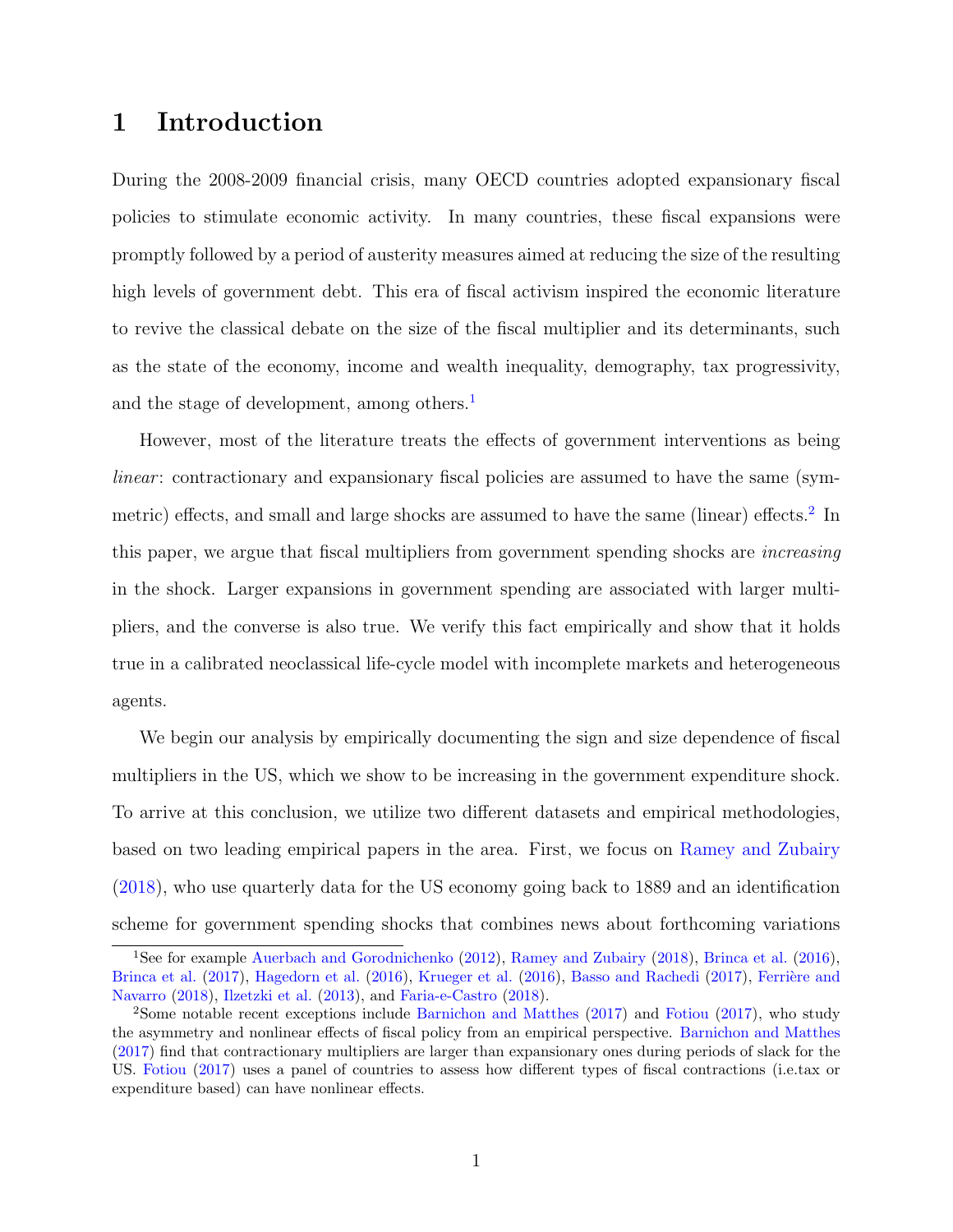in military spending as in [Ramey](#page-46-2) [\(2011b\)](#page-46-2) and the identification assumptions of [Blanchard](#page-44-3) [and Perotti](#page-44-3)  $(2002)$ . Using the projection method of  $\dot{O}$ scar Jordà  $(2005)$  and pooling observations across high– and low–unemployment periods, the authors find no evidence of a state dependent fiscal multiplier. We instead pool observations across periods with negative and positive fiscal shocks and find evidence that the fiscal multiplier is quantitatively and statistically different across negative and positive shocks: the 1-year (cumulative) multiplier for positive shocks is 0.47, and for negative shocks is 0.11.

We test the external validity of our results by using the fiscal consolidation episodes dataset from [Alesina et al.](#page-44-4) [\(2015a\)](#page-44-4), which comprises 16 OECD countries over the 1981- 2014 period. Using a narrative approach based on [Romer and Romer](#page-46-4) [\(2010\)](#page-46-4) to identify exogenous fiscal consolidations, we find fiscal multipliers to be decreasing in the size of the consolidation — which is to say that fiscal multipliers are smaller for larger decreases in government spending.

Next, we rationalize these empirical findings in the context of a neoclassical life-cycle, heterogeneous agents model with incomplete markets, similar to [Brinca et al.](#page-45-0) [\(2016\)](#page-45-0) and [Brinca et al.](#page-45-1) [\(2017\)](#page-45-1). The model is calibrated to match key features of the US economy, such as the income and wealth distribution, hours worked, taxes, and Social Security. In our model, agents face uninunsurable labor income risk that induces precautionary savings behavior. The equilibrium features a positive mass of agents who are borrowing constrained: as is well known, the labor supply elasticity of these agents is lower and their work hours are less responsive to contemporaneous and future changes in aggregate variables such as factor prices.

We study how the economy responds to different changes in government spending, ranging from large fiscal contractions to large fiscal expansions. An increase in government spending, financed by debt, generates a negative future income effect, as future taxes need to be raised. This effect is compounded by the crowding out of private capital: as the stock of capital falls, real wages also fall, reducing expected lifetime income (especially for agents with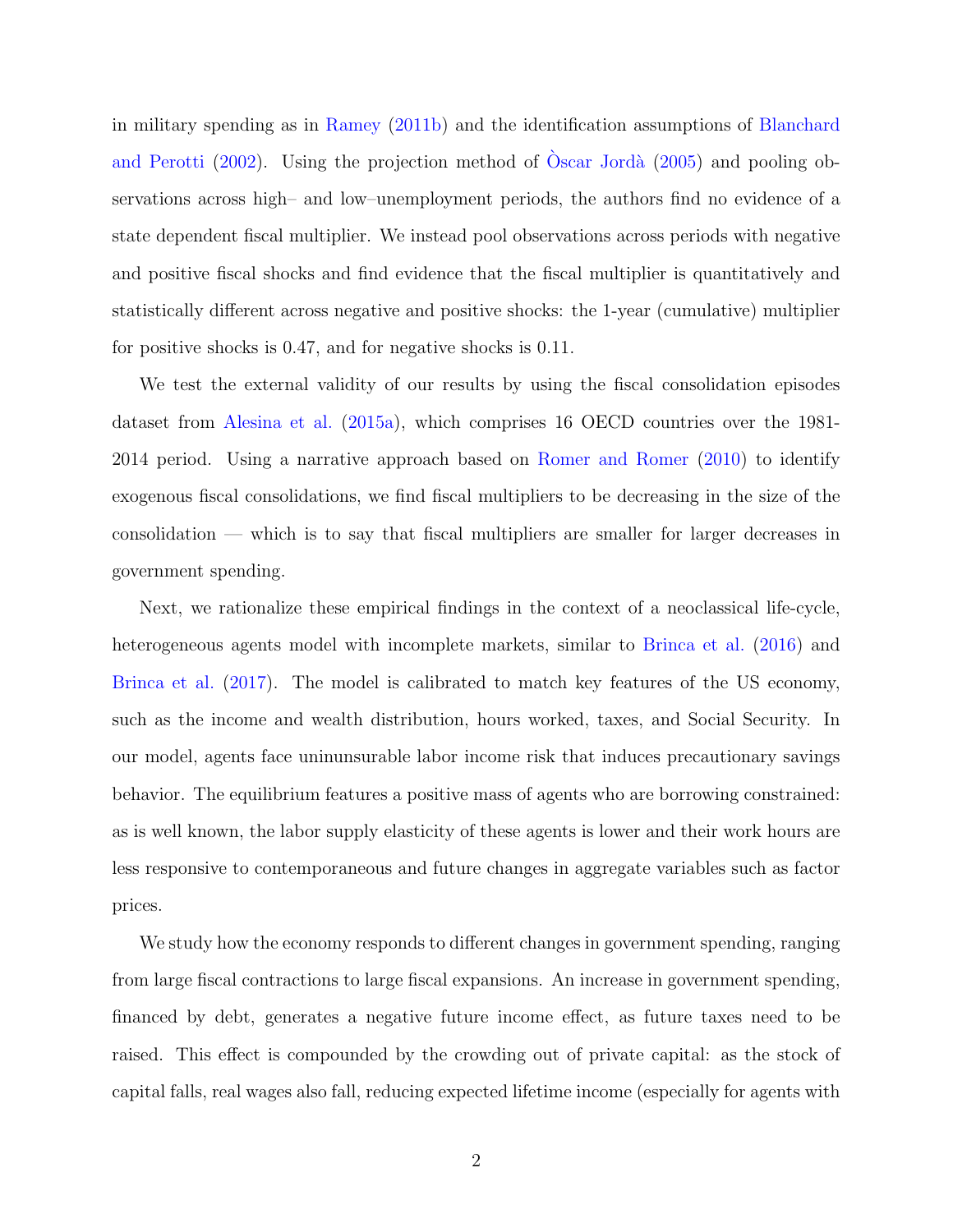lower savings). This negative shock to future income induces increased savings today, thus reducing the mass of agents at the borrowing constraint. Since unconstrained agents have a higher labor supply elasticity, aggregate labor supply expands more, leading to larger fiscal multipliers. Conversely, government spending contractions reduce precautionary motives and raise the mass of agents who are at the constraint. These agents' labor supply responds less to the shock, leading to smaller fiscal multipliers. The larger the shock, the larger the overall change in the distribution of wealth, which explains the size dependence.<sup>[3](#page-3-0)</sup>

We show that balanced-budget fiscal expansions and contractions result in the same pattern of sign and size dependence, but via a different (but related) mechanism. Consider first the case of a fiscal expansion that is financed by a contemporary increase in taxes (so that debt is constant): the contemporary negative income effect elicits a much larger labor supply response by constrained agents. This negative income effect also brings to the constraint many agents who were close to it. This leftward shift therefore increases the aggregate labor supply response, resulting in a larger response of output and larger fiscal multiplier. Conversely, a balanced-budget fiscal contraction results in a contemporary decrease in taxes that moves agents away from the constraint. Since the agents who would reduce their labor supply the most are those at the constraint, the overall response of labor supply is reduced, resulting in a smaller fiscal multiplier.

We conclude by empirically testing the validity of this labor supply channel by inspecting micro-data. Using data from the Panel Study of Income Dynamics (PSID), we assess how the labor supply response to income shocks depends on wealth and how this relationship depends on the timing of the shock. We establish that for current income shocks, wealth-poor agents display a stronger labor supply response, with the opposite being true for future income shocks. This validates the model mechanics regarding the two different types of financing: for fiscal shocks that are financed through contemporary taxes/transfers, the labor supply response is strongest for poorer agents, while for fiscal shocks that are deficit-financed, the

<span id="page-3-0"></span><sup>&</sup>lt;sup>3</sup>In related work, [Athreya et al.](#page-44-5) [\(2017\)](#page-44-5) study how redistributive policies can affect output due to heterogeneity in labor supply elasticities.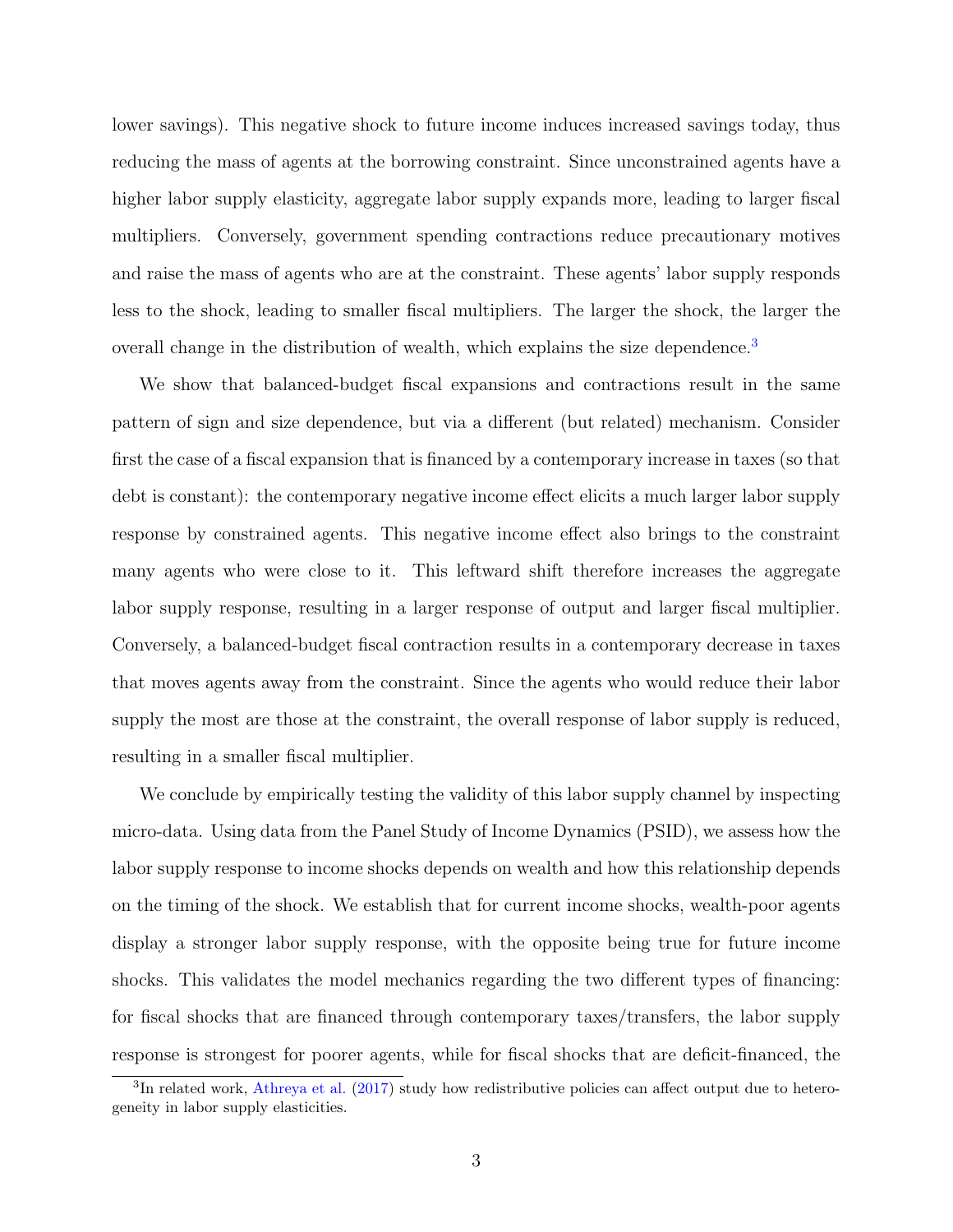response is stronger for wealthier agents.

The rest of the paper is organized as follows: Section [2](#page-4-0) presents the empirical results on the aggregate non-linearity of fiscal multipliers. Section [3](#page-14-0) argues that standard representative agent models can match the levels but not the nonlinear patterns that we find in the data. Section [4](#page-19-0) introduces the main quantitative model, and Section [5](#page-26-0) describes our calibration strategy. Section [7](#page-32-0) presents the results from the quantitative model, and Section [8](#page-39-0) empirically tests and validates the mechanisms using the PSID data. Section [9](#page-42-0) concludes.

## <span id="page-4-0"></span>2 Empirical Analysis

In this section, we use aggregate time-series data to study the sign and size dependence of fiscal multipliers. The main analysis employs the historical dataset of [Ramey and Zubairy](#page-46-0)  $(2018)$  for the US and the local projection method of Oscar Jordà  $(2005)$  to show that a positive government spending shock yields larger multipliers than a negative shock of the same magnitude. We also show that the fiscal multiplier depends not only on the sign but also on the size of the shock. Finally, we argue for the external validity of our findings by showing that they are also present in the [Alesina et al.](#page-44-4) [\(2015a\)](#page-44-4) dataset of consolidation episodes in OECD countries.

#### <span id="page-4-2"></span>2.1 US Historical Data

To compare the multipliers across positive and negative fiscal shocks, a sufficiently large span of observations for both types of shocks is needed. Using US quarterly historical data addresses this problem, as it provides us with enough observations for both shocks.<sup>[4](#page-4-1)</sup> Additionally, historical 20th century data spans many periods of expansion and recession as well as different regimes for fiscal and monetary policy.

We employ the historical dataset constructed by [Ramey and Zubairy](#page-46-0) [\(2018\)](#page-46-0), which contains quarterly time series for the US economy ranging from 1889 to 2015. The dataset

<span id="page-4-1"></span><sup>4</sup>255 observations for positive fiscal shocks and 249 observations for negative ones.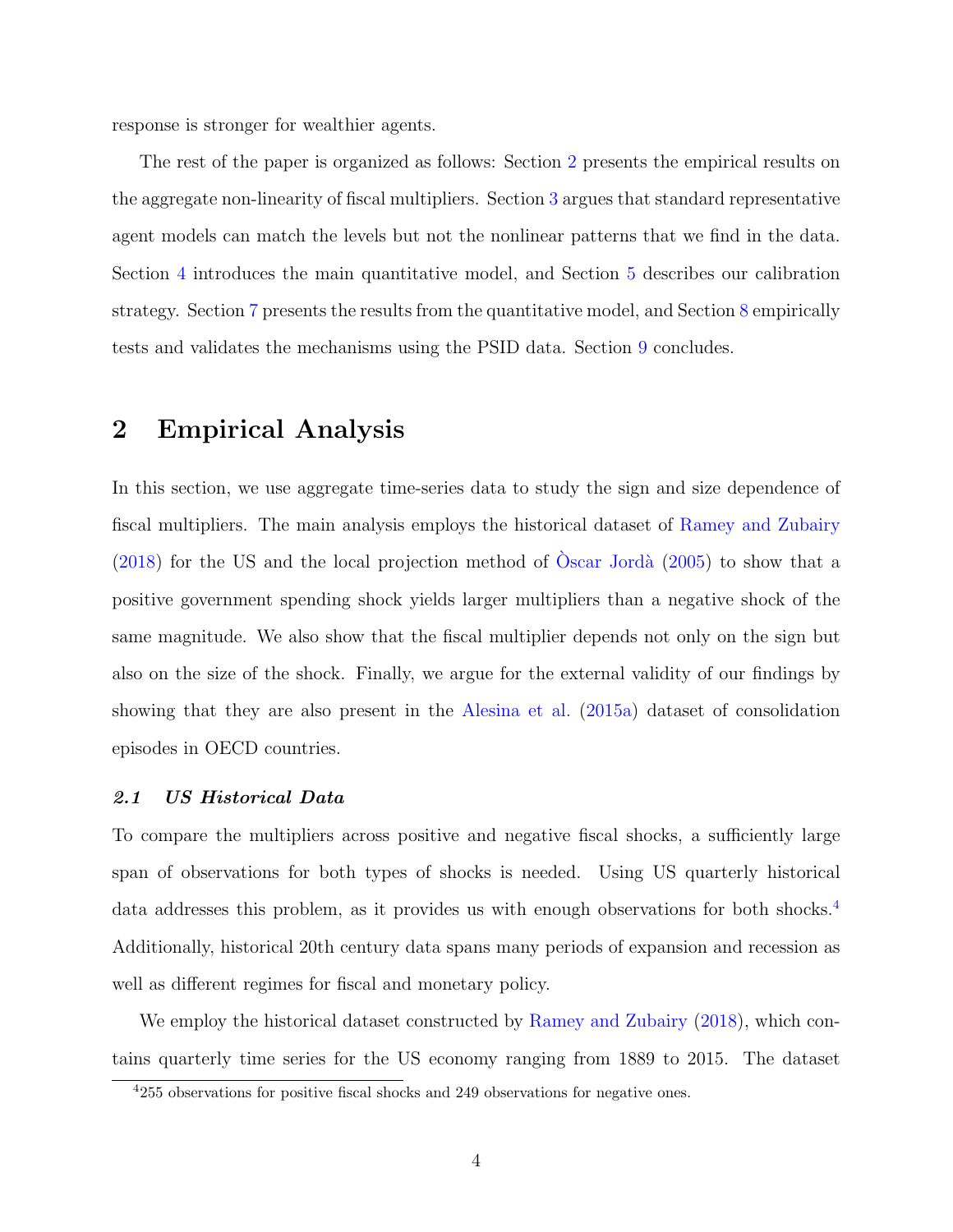includes real GDP, the GDP deflator, government purchases, federal government receipts, population, the unemployment rate, interest rates, and defense news.

To identify exogenous government spending shocks, [Ramey and Zubairy](#page-46-0) [\(2018\)](#page-46-0) use two different approaches: (i) the defense news series proposed by [Ramey](#page-46-2) [\(2011b\)](#page-46-2), which consists of exogenous variations in government spending linked to political and military events that are identified using a narrative approach, and that are plausibly independent from the state of the economy, and (ii) shocks based on the identification hypothesis of [Blanchard and Perotti](#page-44-3) [\(2002\)](#page-44-3) that government spending does not react to changes in macroeconomic variables within the same quarter. [Ramey and Zubairy](#page-46-0) [\(2018\)](#page-46-0) argue that including both instruments simultaneously can bring advantages, as the Blanchard-Perotti shock is highly relevant in the short run (since it is the part of government spending not explained by lagged control variables), while defense news data are more relevant in the long run (as news happen several quarters before the spending actually occurs).

Figure [1](#page-5-0) plots the time series for both shocks. Large variations in the 1910s, 1940s, and 1950s reflect defense spending for World Wars I and II and the Korean War. Smaller variations throughout the rest of the sample mostly reflect Blanchard-Perotti shocks. The figure highlights that there is ample variation in this measure of exogenous spending shocks, both in terms of sign and size.

<span id="page-5-0"></span>

Figure 1: Government spending variation as a percentage of real GDP.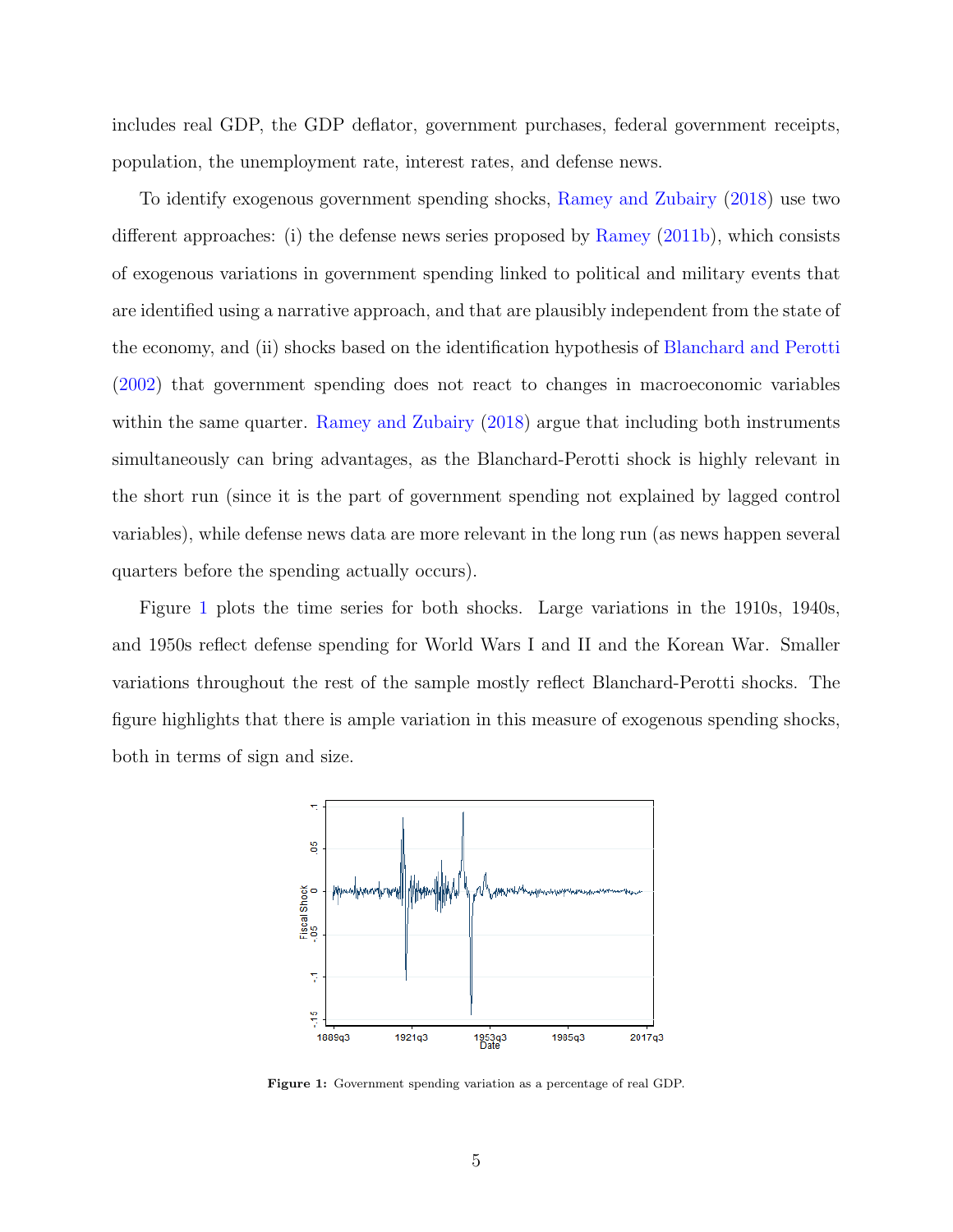It is instructive to start with a non-parametric approach and look for signs of a nonlinear relationship between output and government spending in the data. Figure [2](#page-6-0) shows the 1-quarter cumulative output response on the y-axis, and 1-quarter cumulative government spending on the x-axis, both normalized by trend GDP. The red line is a fitted quadratic polynomial: this line is increasing, which implies that the fiscal multiplier is positive; moreover, the line is convex, suggesting that output increases by relatively more for larger shocks to government spending. This convexity arises from a positive quadratic term, which is both quantitatively large (0.49), but also statistically significant at the  $1\%$  level.<sup>[5](#page-6-1)</sup>

<span id="page-6-0"></span>

Figure 2: 1-quarter cumulative real output on the y-axis and 1-quarter cumulative real government spending on the x-axis, both as a percentage of trend GDP. The red line represents the quadratic fitted polynomial between the two variables. The correlation between output and the first-order term of government spending is 0.44 (p-value 0.00) and with the second-order term of government spending is 0.49 (p-value 0.00).

## 2.1.1 Testing for Sign Dependence

To formally test for potential asymmetries between positive and negative fiscal shocks, we use the same methodology as [Ramey and Zubairy](#page-46-0) [\(2018\)](#page-46-0), which is based on the local projection method of  $\dot{\text{O}}$ scar Jordà [\(2005\)](#page-46-3). This method consists of estimating the following equation for different time horizons  $h$ :

<span id="page-6-1"></span> ${}^{5}$ Appendix [A.1](#page-48-0) presents the same figure at the 4- and 8-quarter horizons.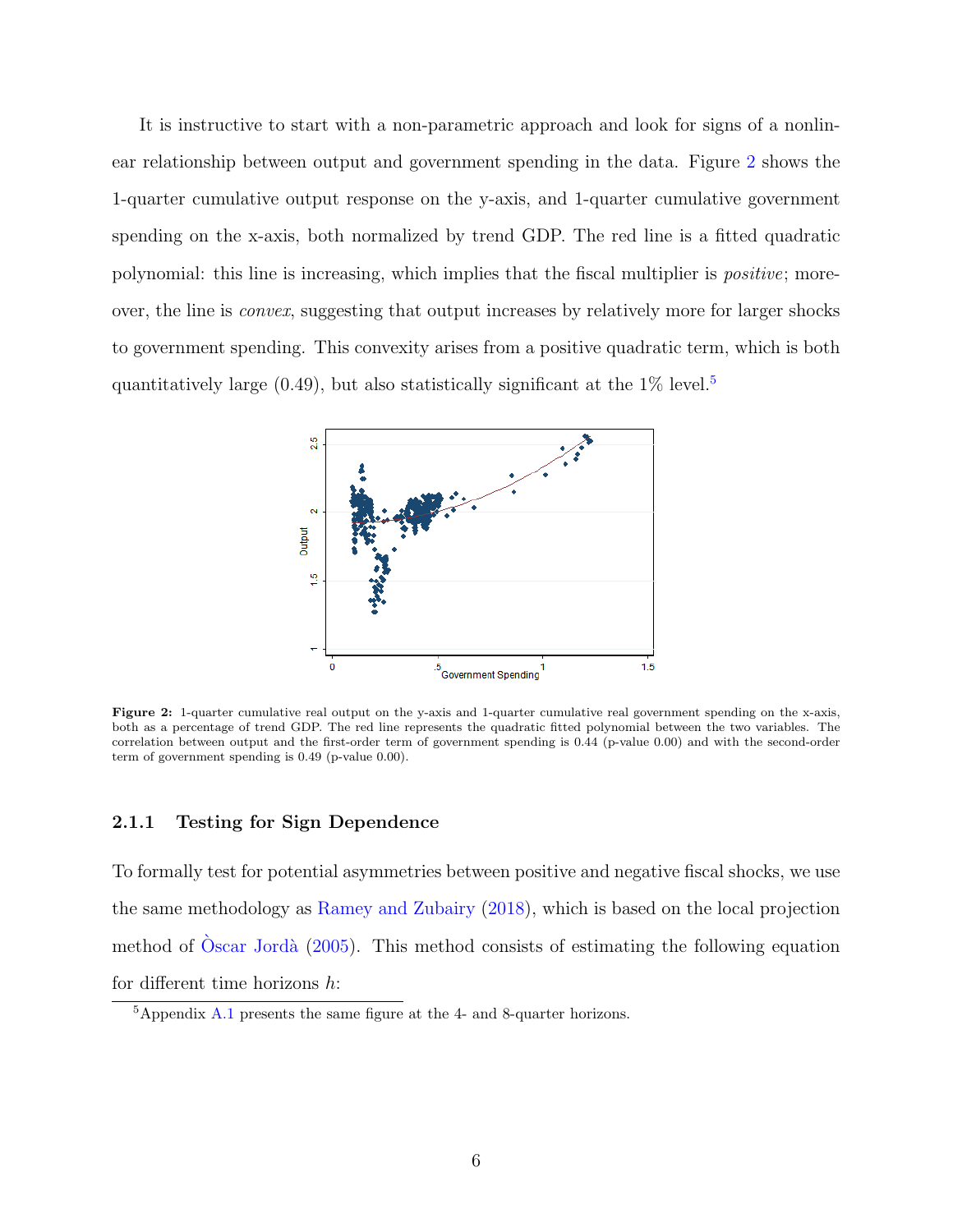$$
y_{t+h} = I_{t-1}[\alpha_{\text{pos},h} + \Psi_{\text{pos},h}(L)z_{t-1} + \beta_{\text{pos},h}\text{shock}_t]
$$
  
+  $(1 - I_{t-1})[\alpha_{\text{neg},h} + \Psi_{\text{neg},h}(L)z_{t-1} + \beta_{\text{neg},h}\text{shock}_t] + \epsilon_{t+h}$ , for  $h = 0, 1, 2, ...$  (1)

where y is real GDP per capita divided by trend GDP, and  $z$  is a vector of lagged control variables, including real GDP per capita, government spending and tax revenues, all divided by trend GDP. z also includes the news variable to control for serial correlation.  $\Psi_h(L)$  is a polynomial of order 4 in the lag operator, and shock<sub>t</sub> is the exogenous shock, which consists of the defense news variable and the Blanchard-Perotti spending shock. I is a dummy variable that is equal to 1 when the change in government spending is positive,  $\Delta g_{t-1} > 0$ .

[Ramey and Zubairy](#page-46-0) [\(2018\)](#page-46-0) follow a literature that highlights that in a dynamic environment, the multiplier should not be calculated as the peak of the output response to the initial government spending variation but rather as the integral of the output variation to the integral of the government spending variation. $6$  This method has the advantage of measuring all the GDP gains in response to government spending variations in a given period. [Ramey and](#page-46-0) [Zubairy](#page-46-0) [\(2018\)](#page-46-0) propose estimating the following instrumental variables specification that allows for the direct estimation of the integral multiplier:

<span id="page-7-1"></span>
$$
\sum_{j=0}^{h} y_{t+j} = I_{t-1}[\delta_{\text{pos},h} + \phi_{\text{pos},h}(L)z_{t-1} + m_{\text{pos},h} \sum_{j=0}^{h} g_{t+j}] +
$$
  

$$
(1 - I_{t-1})[\delta_{\text{neg},h} + \phi_{\text{neg},h}(L)z_{t-1} + m_{\text{neg},h} \sum_{j=0}^{h} g_{t+j}] + \epsilon_{t+h}, \text{ for } h = 0, 1, 2, ...
$$
 (2)

where shock<sub>t</sub> is used as an instrument to  $\sum_{j=0}^{h} g_{t+j}$ , which is the sum of government spending from t to  $t + h$ . This way,  $m_{\text{pos},h}$  and  $m_{\text{neg},h}$  can be directly interpreted as the cumulative multiplier at horizon  $h$  for either regime (positive or negative shocks).

<span id="page-7-0"></span><sup>6</sup>See [Mountford and Uhlig](#page-46-5) [\(2009\)](#page-46-5), [Uhlig](#page-47-0) [\(2010\)](#page-47-0), and [Fisher and Peters](#page-45-7) [\(2010\)](#page-45-7).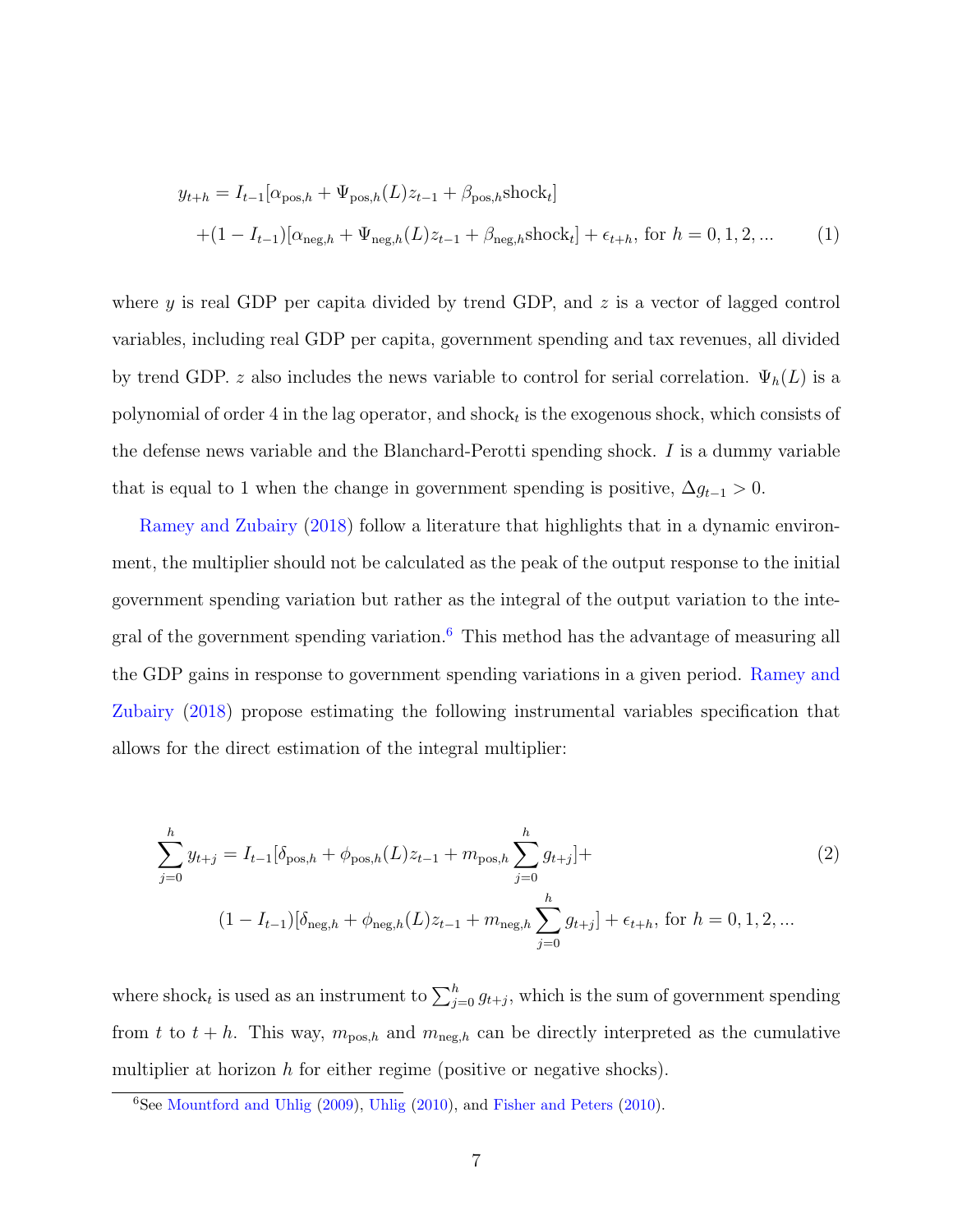Estimation results for specification [\(2\)](#page-7-1) are presented in Table [1;](#page-8-0) these results show that the two multipliers are quantitatively different, with the multiplier for positive fiscal shocks larger than the multiplier for negative shocks. [Ramey and Zubairy](#page-46-0) [\(2018\)](#page-46-0) argue that the Blanchard-Perotti shocks may be anticipated, which can raise concerns of instrument relevance. To test if the multipliers are also statistically different across positive and negative fiscal shocks, we use [Anderson et al.](#page-44-6) [\(1949\)](#page-44-6) (AR) statistics, which are robust to weak instruments. As it is possible to see in the last column in Table [1,](#page-8-0) the instruments are not only quantitatively but also statistically different.[7](#page-8-1)

<span id="page-8-0"></span>

|                                 | Linear | Negative shocks | Positive shocks | AR p-value |
|---------------------------------|--------|-----------------|-----------------|------------|
| Impact                          | 0.20   | 0.09            | 0.38            | 0.25       |
|                                 | (0.17) | (0.32)          | (0.11)          |            |
| 1-year cumulative multiplier    | 0.27   | 0.11            | 0.47            | 0.21       |
|                                 | (0.14) | (0.29)          | (0.12)          |            |
| $2$ -year cumulative multiplier | 0.45   | 0.03            | 0.60            | 0.09       |
|                                 | (0.10) | (0.37)          | (0.08)          |            |
| 3-year cumulative multiplier    | 0.56   | 0.16            | 0.68            | 0.07       |
|                                 | (0.09) | (0.36)          | (0.07)          |            |
| 4-year cumulative multiplier    | 0.58   | 0.36            | 0.68            | 0.08       |
|                                 | (0.09) | (0.33)          | (0.06)          |            |

Table 1: Impact and cumulative multipliers for 1-, 2-, 3- and 4-year horizons for positive and negative fiscal shocks. The AR statistic measures whether the negative and positive shock multipliers are statistically different.

#### 2.1.2 Testing for Size Dependence

The previous exercise shows that positive fiscal spending shocks generate larger output effects than negative ones, but is silent on whether these effects are different for shocks of difference sizes (conditional on the sign). We proceed to investigate the size dependence of the fiscal

<span id="page-8-1"></span><sup>7</sup>[Barnichon and Matthes](#page-44-2) [\(2017\)](#page-44-2) present results opposite to ours, with their estimates of the multiplier being larger for contractions than for expansions of government spending. This difference is related to different choices of methodology and instruments. First, [Barnichon and Matthes](#page-44-2) [\(2017\)](#page-44-2) do not combine defense news and Blanchard-Perotti shocks. As [Ramey and Zubairy](#page-46-0) [\(2018\)](#page-46-0) argue, the defense news variable fails to capture short-run dynamics, while the Blanchard-Perotti identification hypothesis fails to capture the longrun dynamics, and so it becomes important to use both instruments at the same time to accurately capture both short and long run dynamics. Second, when using the Blanchard-Perotti identification hypothesis, the authors deviate from what [Ramey and Zubairy](#page-46-0) [\(2018\)](#page-46-0) propose, by first estimating a VAR to identify the shock and then including the shock in the local projection regression while also including lagged control variables. As [Ramey and Zubairy](#page-46-0) [\(2018\)](#page-46-0) highlight, the Blanchard-Perotti shock is identified as the part of government expenditure not explained by lagged control variables. Including these lagged control variables in a regression with current government spending is enough to correctly identify the Blanchard-Perotti shock.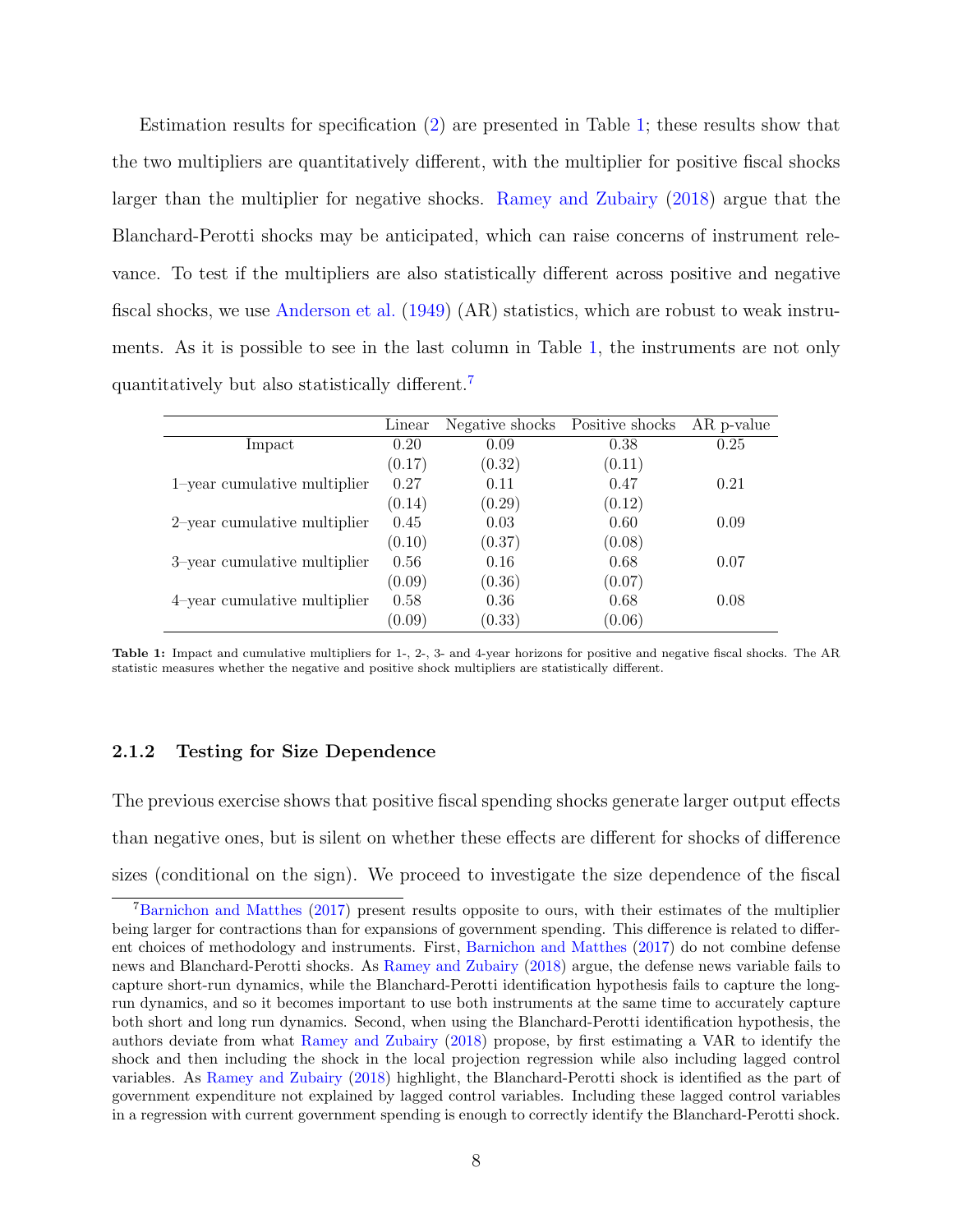multiplier. We start by extending specification [\(2\)](#page-7-1) with quadratic terms for both fiscal expansions and contractions:

$$
\sum_{j=0}^{h} y_{t+j} = I_{t-1} \left[ \delta_{\text{pos},h} + \phi_{\text{pos},h}(L) z_{t-1} + m_{\text{pos},h} \sum_{j=0}^{h} g_{t+j} + m_{\text{2pos},h} \left( \sum_{j=0}^{h} g_{t+j} \right)^2 \right] +
$$
(3)  

$$
(1 - I_{t-1}) \left[ \delta_{\text{neg},h} + \phi_{\text{neg},h}(L) z_{t-1} + m_{\text{neg},h} \sum_{j=0}^{h} g_{t+j} + m_{\text{2neg},h} \left( \sum_{j=0}^{h} g_{t+j} \right)^2 \right] + \epsilon_{t+h}, \text{ for } h = 0, 1, 2, \dots
$$

<span id="page-9-0"></span>If the effects of fiscal policy are size-dependent, coefficients  $m_{2pos,h}$  and  $m_{2neg,h}$  should be statistically different from zero. Table [2](#page-9-0) reports the estimation results: in the short run, nonlinearities are stronger for fiscal expansions than for contractions, with the quadratic coefficient for fiscal expansions being statistically different from zero and indicating that the fiscal multiplier is largest for large expansions.

<span id="page-9-1"></span>

|         | $m_{\mathrm{pos},h}$ | $m_{2\mathrm{pos},h}$ | $m_{\mathrm{neg},h}$ | $m_{2\text{neg},h}$ |
|---------|----------------------|-----------------------|----------------------|---------------------|
| Impact  | 0.27                 | $0.12\,$              | 0.11                 | 0.06                |
|         | (0.10)               | (0.05)                | (0.29)               | (0.07)              |
| 1 year  | 0.25                 | 0.08                  | 0.16                 | 0.03                |
|         | (0.12)               | (0.04)                | (0.29)               | (0.06)              |
| 2 years | 0.20                 | 0.08                  | 0.13                 | 0.04                |
|         | (0.22)               | (0.05)                | (0.41)               | (0.08)              |
| 3 years | $-0.28$              | 0.12                  | $-0.68$              | 0.23                |
|         | (0.47)               | (0.06)                | (0.79)               | (0.14)              |
| 4 years | $-0.95$              | 0.16                  | $-1.90$              | 0.35                |
|         | (0.75)               | (0.07)                | (1.20)               | (0.18)              |

Table 2: Linear and quadratic terms for 1-, 2-, 3-, and 4- year horizons for positive and negative fiscal shocks.

Note that the inclusion of these quadratic terms means that  $m_{i,h}$  can no longer be interpreted as a multiplier. Due to size dependence, there is no longer such thing as "the" fiscal multiplier. An estimate for the marginal fiscal multiplier can be obtained as  $\hat{m}_{i,h} + 2 \times \hat{m}_{2i,h} \times \sum_{j=0}^{h} g_{t+j}$  for  $i = \text{pos}$ , neg. Table [3](#page-10-0) reports the multipliers for the average fiscal shock as well as the average  $\sum_{j=0}^{h} g_{t+j}$  in a fiscal expansion plus one standard deviation, and the average  $\sum_{j=0}^{h} g_{t+j}$  in a fiscal contraction minus one standard deviation. These estimated multipliers are, once again, larger for expansions than for contractions at short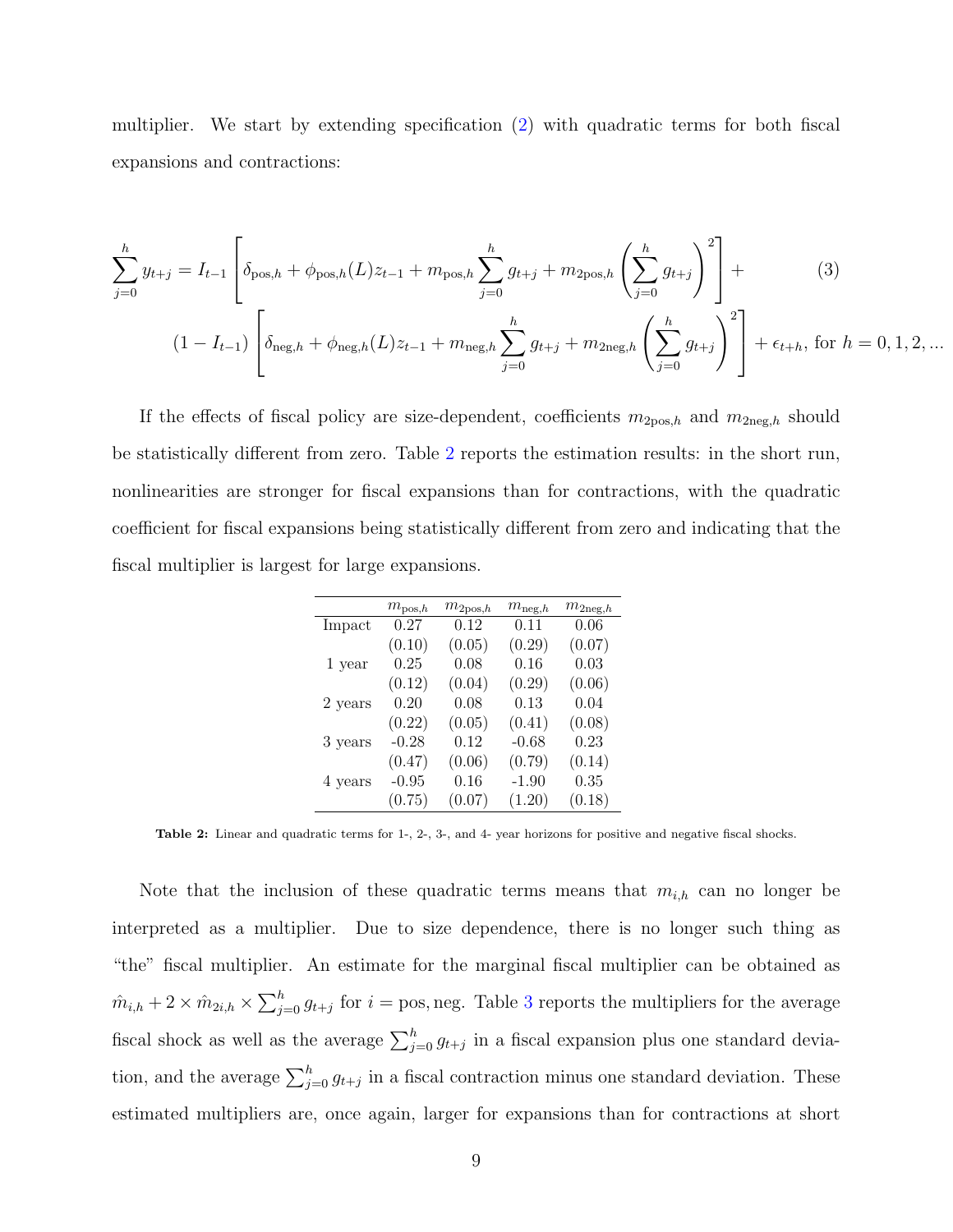horizons. In the context of a fiscal expansion, raising  $\sum_{j=0}^{h} g_{t+j}$  by one standard deviation increases the multiplier from 0.31 to 0.37 on impact. During a fiscal contraction, reducing  $\sum_{j=0}^{h} g_{t+j}$  by one standard deviation only decreases the multiplier from 0.13 to 0.10, on average.

<span id="page-10-0"></span>

|                   | Average negative minus st.dev. Average negative Average positive Average positive plus st.dev. |         |         |            |
|-------------------|------------------------------------------------------------------------------------------------|---------|---------|------------|
| Impact mult.      | 0.10                                                                                           | 0.13    | 0.31    | 0.37       |
| 1 year cum. mult. | 0.16                                                                                           | 0.18    | 0.32    | 0.42       |
| 2 year cum. mult. | 0.12                                                                                           | 0.19    | 0.32    | 0.48       |
| 3 year cum. mult. | $-0.76$                                                                                        | $-0.20$ | $-0.01$ | 0.34       |
| 4 year cum. mult. | $-2.07$                                                                                        | -0.92   | $-0.48$ | $\rm 0.11$ |

Table 3: Impact and cumulative multipliers for 1-, 2-, 3-, and 4- year horizons for positive and negative fiscal shocks.

An alternative way to illustrate size dependence is to calculate the fiscal multiplier for each observation in our sample, using the estimates in Table [2,](#page-9-0) and plot these estimates against the size of the respective fiscal shocks. This is done in Figure [3:](#page-11-0) the asymmetry is very clear, as multiplier estimates for negative spending shocks are much lower than those associated with positive spending shocks (about 0.15 vs. 0.35 on average). Size dependence has an interesting pattern that reflects our earlier estimates: the slope is very small (but positive) for negative spending shocks, and much steeper for positive ones. The range of multipliers is  $[0.28, 0.57]$  $[0.28, 0.57]$  $[0.28, 0.57]$  for positive shocks, and  $[0.11, 0.26]$  for negative ones.<sup>8</sup>

A third alternative test of size dependence involves including a quadratic term in a linear specification similar to equation [\(2\)](#page-7-1), without pooling observations across periods of fiscal expansions and contractions. The link between the sign and the size of the shock and the fiscal multiplier holds under this alternative approach. Results are robust to pooling observations above and below the median positive or the median negative shock, with the fiscal multiplier being largest for large expansions and smallest for large contractions. All these robustness checks are reported in Appendix [A.1,](#page-48-0) in Tables [16](#page-52-0) and [17.](#page-52-1)

<span id="page-10-1"></span> ${}^{8}$ Figures [18](#page-49-0) - [20](#page-50-0) in Appendix [A.1](#page-48-0) show the same relation between fiscal shocks and multipliers at the 1, 2, and 3-year horizons. While for those horizons the multiplier is always increasing with the shock, independent of the shock being positive or negative, the slope is always smaller for negative shocks.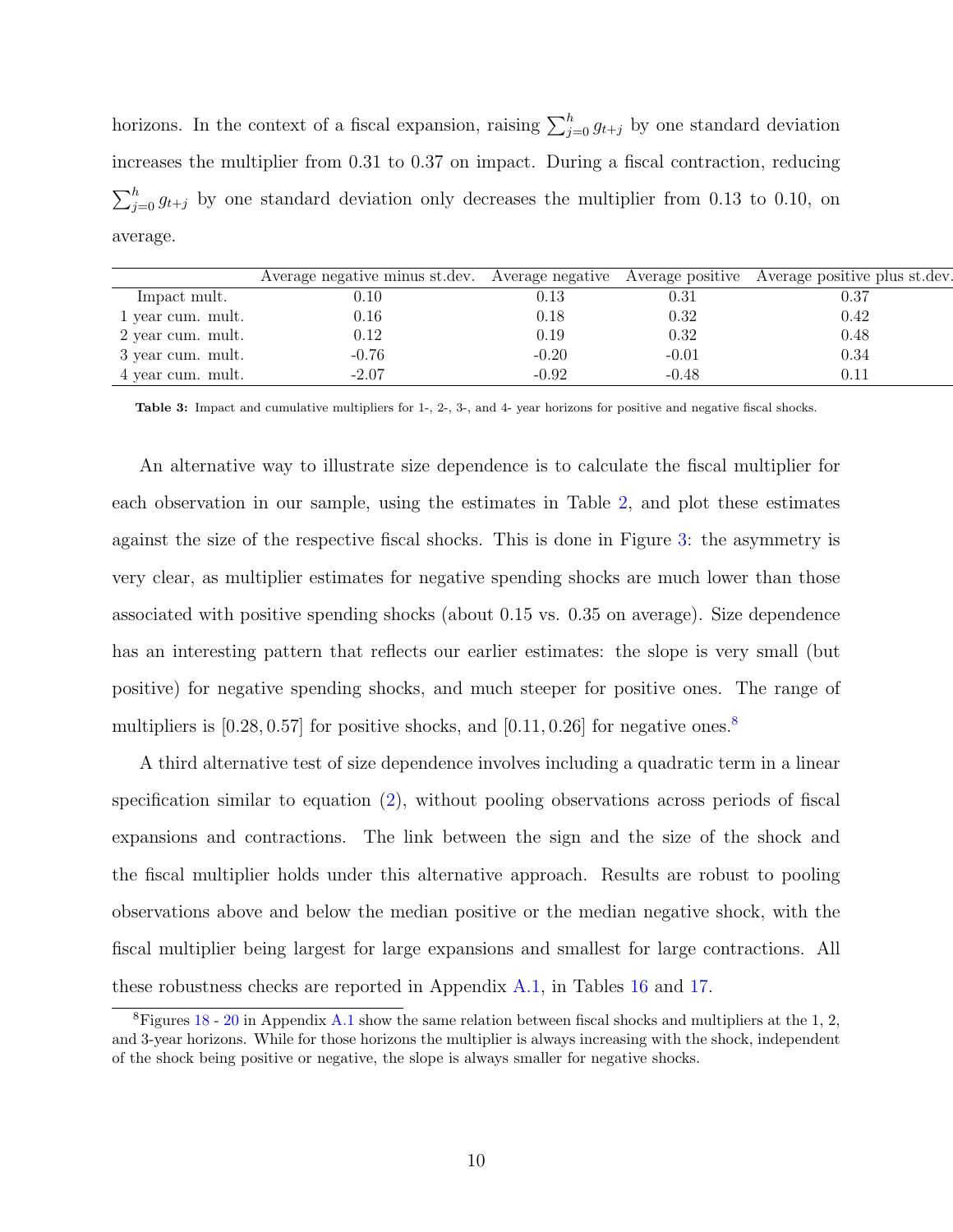<span id="page-11-0"></span>

Figure 3: Impact multiplier vs. fiscal shock: On the y-axis we have the impact multiplier, and on the x-axis we have the size of the fiscal shock. For negative shocks the correlation is 0.05 (p-value 0.43), while for positive shocks it is 0.37 (p-value 0.00).

#### 2.1.3 Robustness and Other Tests

Our results may be sensitive to the choice of specification and sample. To assuage these concerns, we perform several robustness checks and the results results can be found in Appendix [A.1.](#page-48-0) In particular, we show that our results hold even when excluding World War II as well as considering only a post-1947 sample. We also show that our results are robust to including additional controls, or the number of lags for the controls.

We also test for nonlinear effects of fiscal policy on other macroeconomic variables: consumption and investment. There is a large literature on the effects of fiscal shocks on different components of private expenditure, e.g. [Ramey](#page-46-6) [\(2012\)](#page-46-6), [Blanchard and Perotti](#page-44-3) [\(2002\)](#page-44-3), and [Ramey](#page-46-7) [\(2011a\)](#page-46-7). While there is a consensus in the literature that government spending crowds out investment, the effects on consumption are less consensual. We use the Federal Reserve Economic Data (FRED) series for nominal consumption and investment, starting in 1947, and estimate equation [\(3\)](#page-9-1) with private consumption and private investment as lefthand-side variables. Results for consumption and investment (Tables [20](#page-53-0) and [22](#page-54-0) in Appendix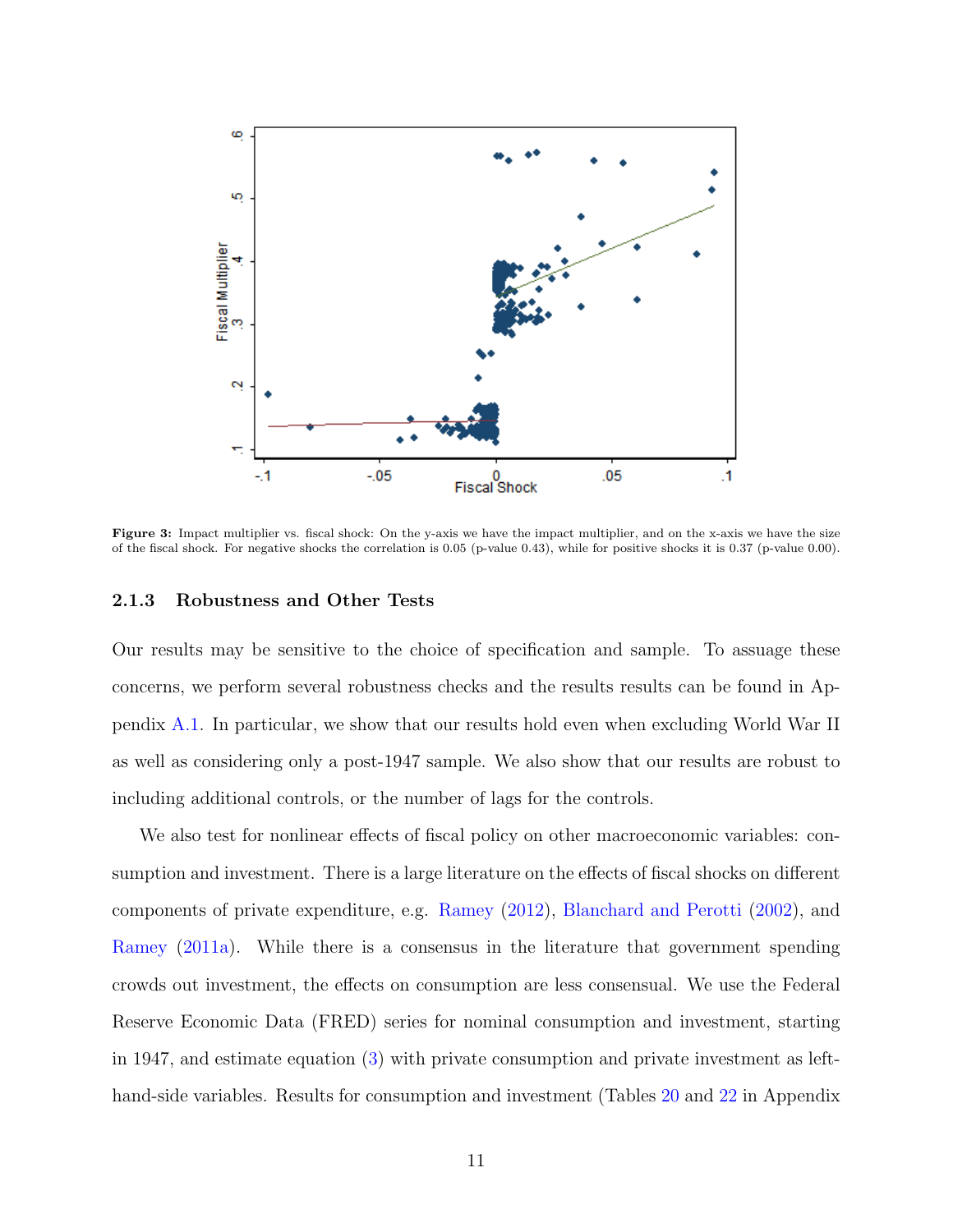[A.1,](#page-48-0) respectively) indicate that, at all horizons, the multipliers are consistently larger for fiscal expansions than contractions and that these multipliers are largest for large expansions and smallest for large contractions. Notice also that while the multiplier for consumption is positive on impact, becoming negative at the end of year 1, the multiplier for investment is always negative, which is consistent with the consensus in the literature.

We also test whether our results hold in a specification where we do not pool observations across fiscal expansion and contraction episodes and simply include a quadratic term. These results (Tables [21](#page-53-1) and [23](#page-54-1) in Appendix [A.1\)](#page-48-0) are in line with the previous ones: the consumption multiplier is positive on impact and then becomes negative, and the investment multiplier is always negative, with multipliers being increasing in the size of the shock.

Finally, we test if our results hold for different thresholds for pooling observations. Results from pooling observations across positive and negative shocks show the multiplier to be increasing in the size of the shock. This relationship would suggest that, independently of the threshold chosen for polling observations, we should find multipliers larger for shocks above the threshold. Figures [21](#page-54-2) and [22](#page-55-0) in Appendix  $A.1$  show that the results hold across different thresholds used, with larger shocks yielding larger multipliers.

#### 2.2 IMF Shocks

In this section we provide supporting evidence that the nonlinearities of the fiscal multiplier are not only related to the sign of the shock but also to the absolute variation. In particular, we show that larger fiscal consolidations (i.e., more negative spending shocks) are associated with smaller multipliers. This result is shown in the context of the [Alesina et al.](#page-44-4) [\(2015a\)](#page-44-4) annual dataset of fiscal consolidation episodes, which includes 16 OECD countries and ranges from 1981 to 2014.[9](#page-12-0)

[Alesina et al.](#page-44-4) [\(2015a\)](#page-44-4) expand the original dataset of [Devries et al.](#page-45-8) [\(2011\)](#page-45-8) with exogenous fiscal consolidations episodes, known as IMF shocks. [Devries et al.](#page-45-8) [\(2011\)](#page-45-8) use the narrative

<span id="page-12-0"></span><sup>9</sup>The dataset includes Australia, Austria, Belgium, Canada, Germany, Denmark, Spain, Finland, France, Japan, the United Kingdom, the US, Ireland, Italy, Portugal and Sweden.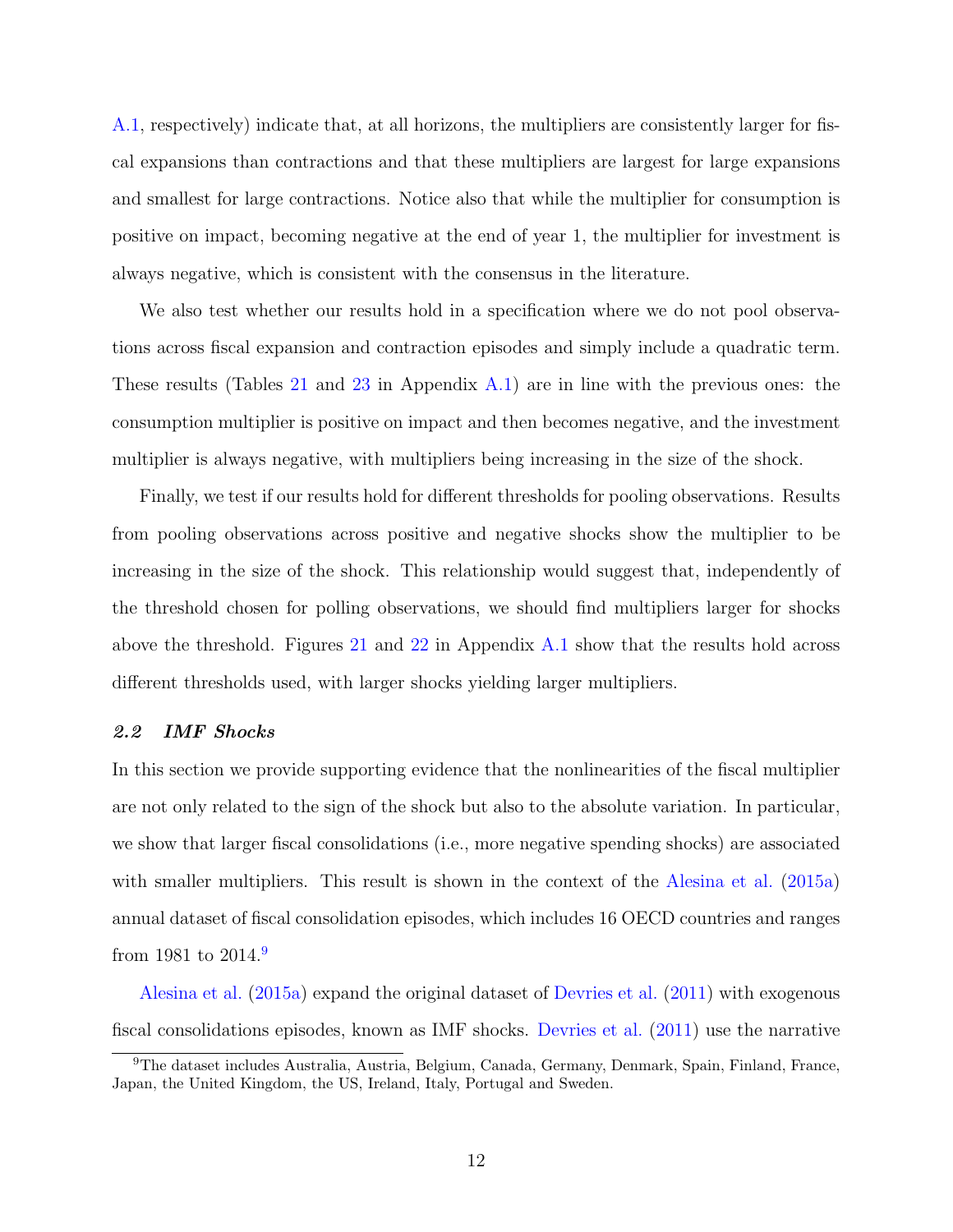approach of [Romer and Romer](#page-46-4) [\(2010\)](#page-46-4) to identify exogenous fiscal consolidations, i.e., consolidations driven uniquely by the desire to reduce budget deficits. The use of the narrative approach filters out all policy actions driven by the business cycle, guaranteeing that the identified consolidations are independent from the current state of the economy.

Besides expanding the dataset of [Devries et al.](#page-45-8) [\(2011\)](#page-45-8), [Alesina et al.](#page-44-4) [\(2015a\)](#page-44-4) use the methodological innovation introduced by [Alesina et al.](#page-44-7) [\(2015b\)](#page-44-7), who point out that a fiscal adjustment is a multi-year plan rather than an isolated change and consequently results in both unexpected policies and policies that are known in advance. Ignoring the link between both expected and unexpected policies may yield biased results.

[Alesina et al.](#page-44-4) [\(2015a\)](#page-44-4) define a fiscal consolidation as deviations of public expenditure relative to their level if no policy had been adopted plus expected revenue changes stemming from tax code revisions. Moreover, fiscal consolidations that were not implemented are not included in the dataset, so all included fiscal consolidation episodes are assumed to be fully credible.

We estimate the following specification:

$$
\Delta y_{i,t} = \alpha_i + \beta_1 e_{i,t}^u + \beta_2 (e_{i,t}^u)^2 + \beta_3 e_{i,t}^a + \beta_4 (e_{i,t}^a)^2 \tag{4}
$$

where  $\Delta y_{i,t}$  is the output growth rate in country i and year t,  $e_{i,t}^u$  is the unanticipated fiscal consolidation shock, and  $e_{i,t}^a$  is the anticipated fiscal consolidation shock. We include squared terms to capture the nonlinear effects of fiscal shocks. We follow [Alesina et al.](#page-44-4) [\(2015a\)](#page-44-4) and estimate the equation using seemingly unrelated regressions (SUR), imposing cross-country restrictions on the  $\beta$  coefficients.

Results are presented in Table [4](#page-14-1) and validate our hypothesis that the nonlinear effects of fiscal shocks are not only related to the sign of the shock but also to the size. The coefficients associated with the linear terms of both announced and unexpected fiscal consolidations are negative, indicating that fiscal consolidations lead to a decrease in output. However, the coefficients of interest,  $\beta_2$  and  $\beta_4$ , have a positive sign, meaning that the larger the consoli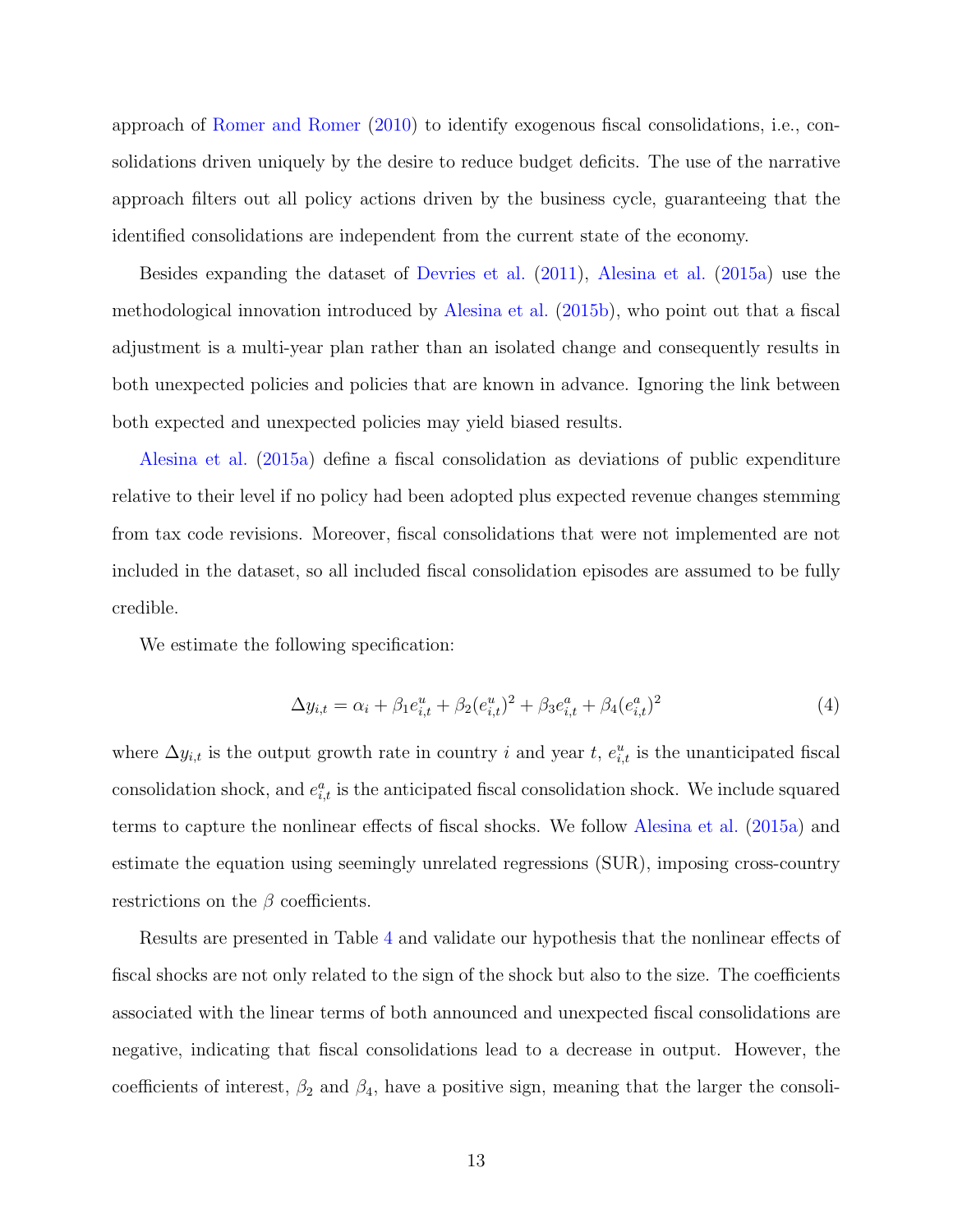dation, the smaller the effect on output and, hence, the fiscal multiplier (even though only the coefficient associated with the squared term of announced fiscal consolidations is statistically significant). This coefficient is not only statistically significant but also economically meaningful, as an increase in one standard deviation of announced consolidations leads to a decrease of 80% in the fiscal multiplier.

<span id="page-14-1"></span>

| Variables            | Benchmark          |
|----------------------|--------------------|
| $\beta_1$            | $-0.004**$         |
|                      | (0.002)            |
| B2                   | 0.001              |
|                      | (0.001)            |
| Bз                   | $-0.024***$        |
|                      | (0.002)            |
| $\beta_4$            | $0.007***$         |
|                      | (0.001)            |
| $p<0.01$ , **<br>*** | $p<0.05$ , $p<0.1$ |

Table 4: Non-linear effects of fiscal consolidation shocks.

# <span id="page-14-0"></span>3 Fiscal Policy in Representative Agent Environments

We are interested in understanding what mechanisms generate the nonlinearities and asymmetries that we empirically documented in the previous section. To do so, we proceed incrementally and show that standard representative agent models are unable to generate the nonlinearities that we find in the data. Even adding standard ingredients that are known to amplify the effects of fiscal policy, such as nominal rigidities or adjustment costs of investment, is not enough to match the data.

#### 3.1 Real Business Cycle Model

#### Set-up

We start with the textbook real business cycle (RBC) model, where preferences of the representative agent are separable in consumption and labor, and the representative firm produces according to a Cobb-Douglas function that depends on capital and labor. The framework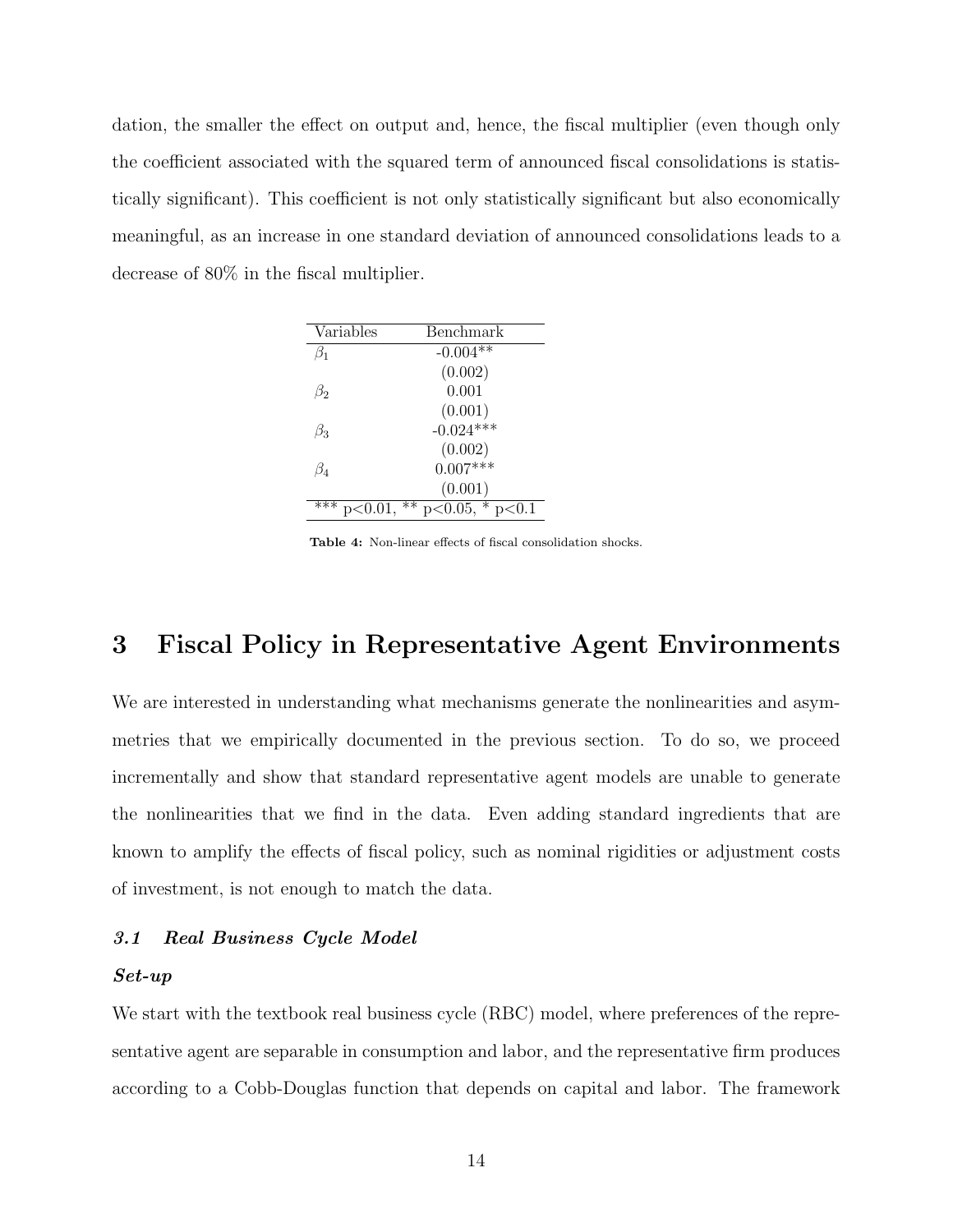follows [Cooley and Prescott](#page-45-9) [\(1995\)](#page-45-9) and the details of the model are presented in Appendix  $\rm B.^{10}$  $\rm B.^{10}$  $\rm B.^{10}$  $\rm B.^{10}$  $\rm B.^{10}$ 

We augment the model with a government that engages in socially wasteful spending. The aggregate resource constraint can then be written as

$$
C_t + K_t - (1 - \delta)K_{t-1} + G_t = z_t K_{t-1}^{\alpha} N_t^{1-\alpha}
$$

where  $C_t$  is aggregate consumption,  $K_{t-1}$  is the current stock of capital,  $N_t$  is labor, and  $G_t$ is government spending. The Ricardian equivalence ensures that the mode of financing is irrelevant for allocations. The calibration is standard and can be found in Appendix [B.](#page-54-3)

### Fiscal Shock

We assume that government spending follows an  $AR(1)$  in logs:

$$
\log G_t = (1 - \rho_G) \log G_{SS} + \rho_G G_{t-1} + \varepsilon_t^G
$$

where  $\rho_G$  is assumed to be 0.9 at a quarterly frequency, consistent with the estimates of [Nakamura and Steinsson](#page-46-8) [\(2014\)](#page-46-8) for military procurement spending.

#### Experiment

We consider a range of values for  $\varepsilon_t^G$  that correspond to changes from  $-10\%$  to  $10\%$  of steadystate government spending on impact. The resulting fiscal multipliers, at different horizons, are plotted in Figure [4.](#page-16-0) We adopt the standard definition of discounted integral multiplier that accounts for the cumulative effects of fiscal policy on output at a given horizon  $h$ :

$$
\mathcal{M}_h = \frac{\sum_{i=0}^h \prod_{j=0}^i R_j^{-1} (Y_i - Y_{SS})}{\sum_{i=0}^h \prod_{j=0}^i R_j^{-1} (G_i - G_{SS})}
$$
(5)

This corresponds to the traditional definition of the multiplier measured at impact for  $h = 0$ .

<span id="page-15-0"></span><sup>&</sup>lt;sup>10</sup>The main deviations from the cited benchmark are separable preferences in consumption and leisure and no trend growth for TFP.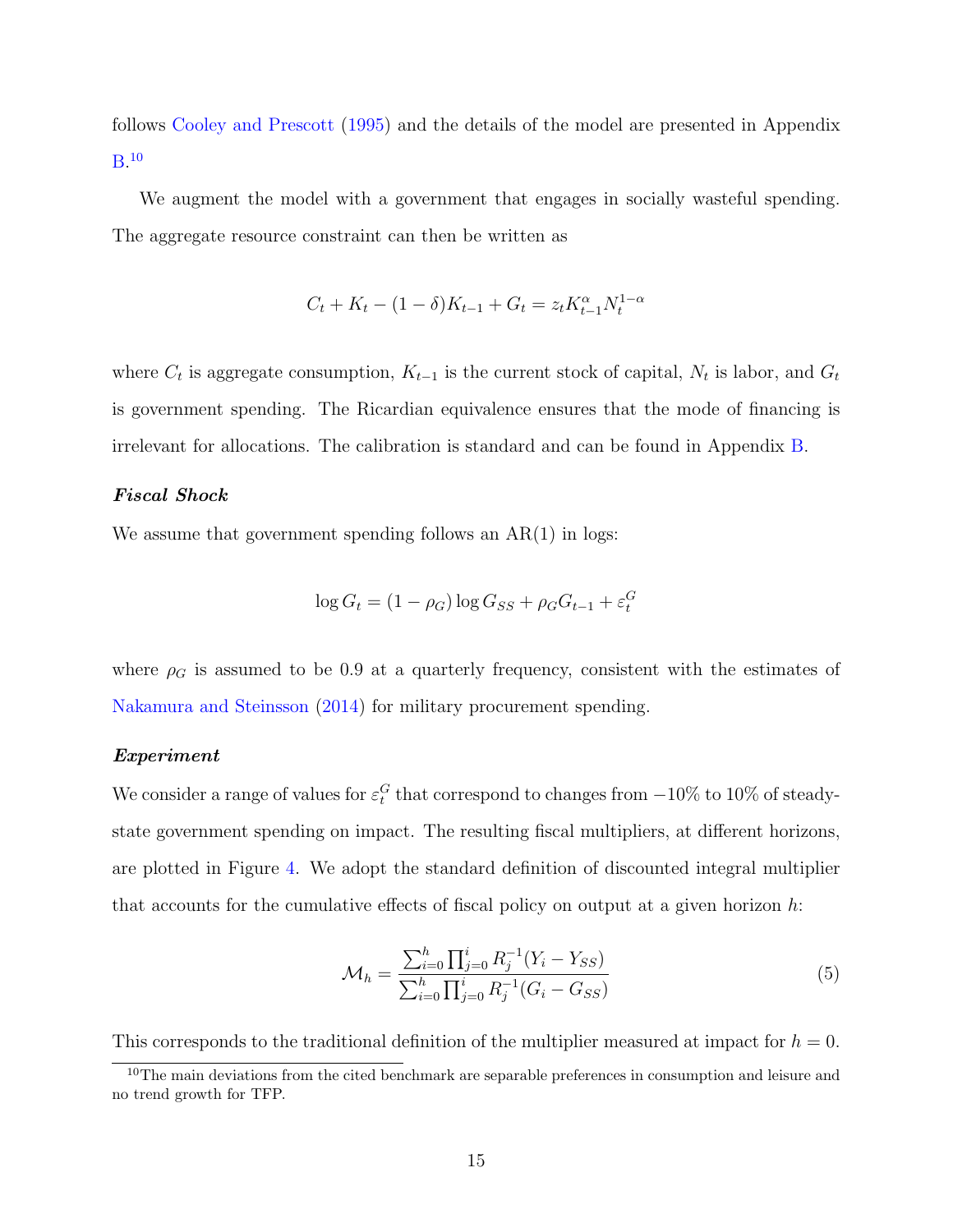<span id="page-16-0"></span>

Figure 4: Representative agent, RBC model: fiscal multipliers as a function of the size of the variation in  $G$ , at different horizons. The blue line represents G contractions, while the red line represents G expansions.

The figure shows that, as is well known, the basic RBC model is not able to match the size of the fiscal multipliers in the data. Additionally, the standard model implies that the fiscal multiplier is roughly constant with the change in  $G$ : the model is not able to capture the nonlinearities or asymmetries that we find in the data. In fact, the model predicts the multiplier to be slightly *decreasing* with the change in  $G$ , violating the asymmetric pattern that we find. These results hold regardless of the horizon.

## 3.2 Nominal Rigidities

One standard way of generating fiscal multipliers that more closely match those measured in the data is by providing a role for aggregate demand to affect economic activity, which can be achieved by including nominal rigidities. We augment the model to include quadratic costs of price adjustment for firms, which generates a Phillips curve relating output and inflation, as well as a Taylor rule for the central bank. Again, the model ingredients and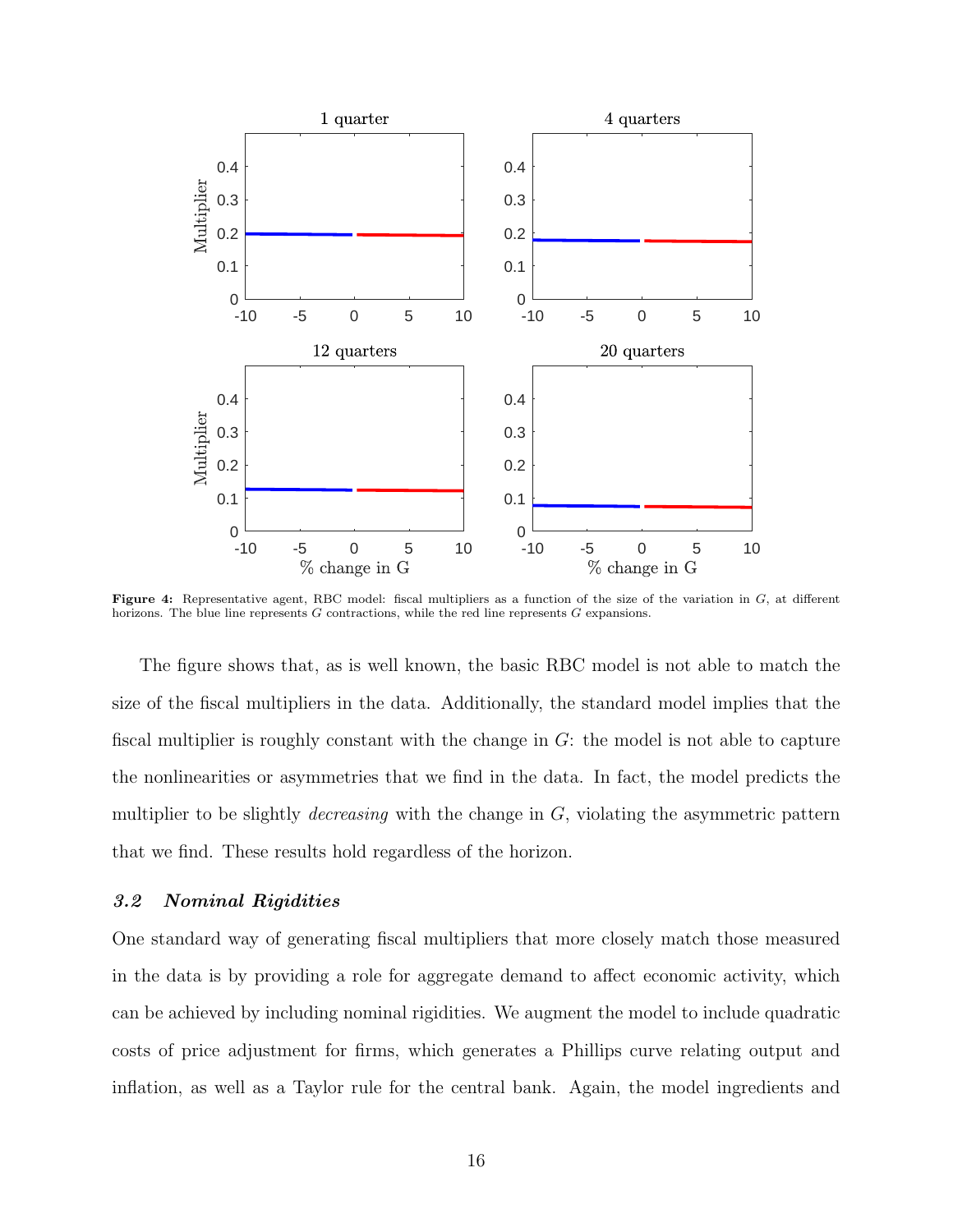calibration are standard, and can be found in Appendix [B.](#page-54-3)

Figure [5](#page-17-0) shows the outcome of the same experiment in the context of a New Keynesian model with investment: again, multipliers are low and do not vary with the size or sign of the shock in an economically meaningful way. For this particular example, we use a standard Volcker-Greenspan calibration for the Taylor rule, which is known to produce relatively low multipliers.<sup>[11](#page-17-1)</sup> It is well known that the level of the fiscal multiplier is very sensitive to the specific parametrization of the Taylor rule. What is important is that alternative parameterizations that raise the level of the fiscal multiplier, such as making the central bank less responsive to changes in inflation, do not alter the fact that the multiplier is essentially constant with respect to the sign and size of the shock to  $G_t$ .

<span id="page-17-0"></span>

Figure 5: Representative agent, New Keynesian model: fiscal multipliers as a function of the size of the variation in G, at different horizons. The blue line corresponds to G contractions, while the red line represents G expansions.

<span id="page-17-1"></span> $11$ In particular, we assume a standard Taylor rule with interest rate smoothing:

$$
\log R_t = \rho_R \log R_{t-1} + (1 - \rho_R) [\log R_{SS} + \phi_{\Pi} (\log \Pi_t - \log \Pi_{SS}) + \phi_Y (\log Y_t - \log Y_{SS})]
$$

with  $\rho_R = 0.80, \phi_{\Pi} = 1.50, \phi_{Y} = 0.50$ .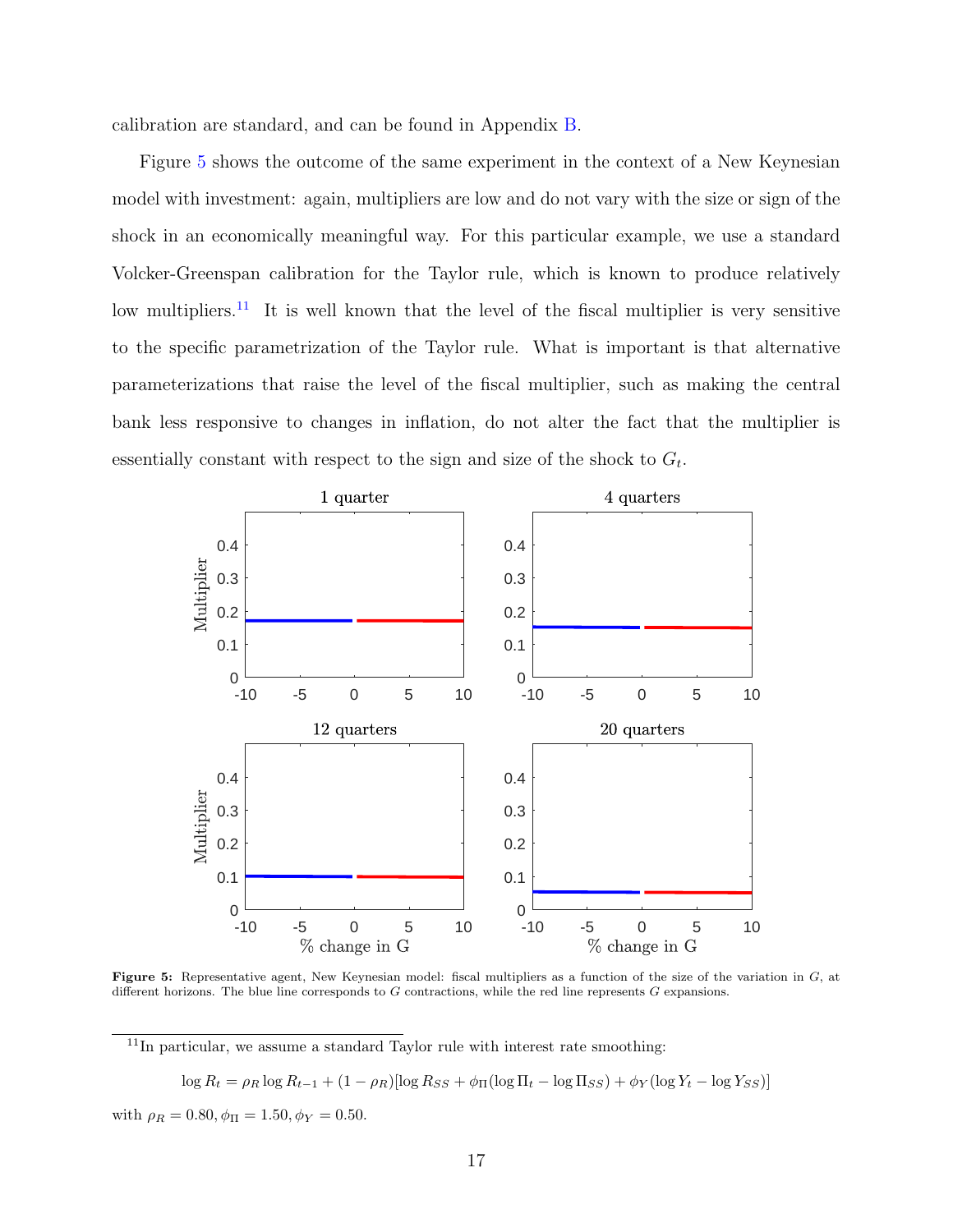#### 3.3 Adjustment Costs of Investment

One reason why the basic RBC and New Keynesian models with capital are unable to generate large multipliers is the high sensitivity of investment to government spending shocks via movements in the real rate. As discussed, one way that New Keynesian models partially address this is by making the central bank, who sets the real rate, less responsive to output and inflation. Still, in order to generate multipliers of empirically plausible magnitudes, one would need to parametrize the Taylor rule to be at odds with a multitude of empirical estimates (at least prior to 2007, which is the sample considered in the previous section).

A direct way to address this excess sensitivity of investment is to introduce adjustment costs, which have become a standard feature of medium-scale dynamic stochastic general equilibrium (DSGE) models. Adjustment costs of investment are able to generate empirically plausible fiscal multipliers while maintaining standard assumptions for monetary policy.

Figure [6](#page-19-1) repeats the baseline experiment by introducing adjustment costs of investment in the New Keynesian specification. It shows that, while raising multipliers, adjustment costs of investment are not sufficient to generate empirically plausible levels for the multipliers or for the nonlinearities. Importantly, however, they help generate the correct asymmetry: fiscal multipliers now become slightly increasing in the shock to  $G$ , but this increase is quantitatively very small.

An increase in government spending affects the supply of the two factors of production with opposing effects: on one hand, real interest rates rise, which crowds out investment and causes the capital stock to fall; on the other hand, the negative income effect expands labor supply. Adjustment costs of investment dampen the sensitivity of investment to real rates, thereby curbing the first effect and raising fiscal multipliers. Still, none of this is sufficient to match either the levels or the patterns that are detected in the data.<sup>[12](#page-18-0)</sup>

<span id="page-18-0"></span> $12$ In the appendix, we show that the extreme case of infinite adjustment costs substantially helps in raising the levels, but does not generate any meaningful nonlinearity either.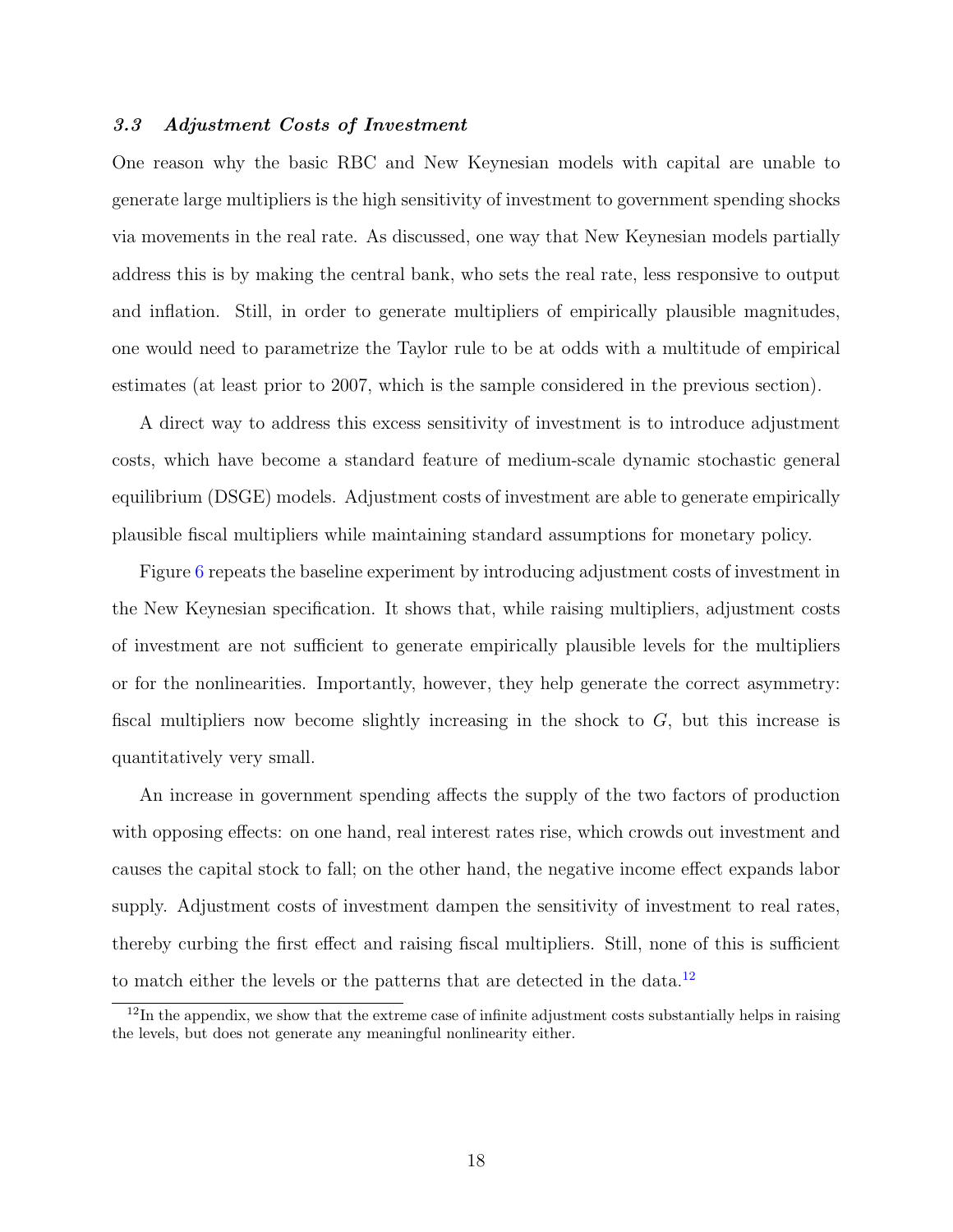<span id="page-19-1"></span>

Figure 6: Representative agent, New Keynesian model with Adjustment Costs of Investment: fiscal multipliers as a function of the size of the variation in  $G$ , at different horizons. The blue line corresponds to  $G$  contractions, while the red line represents G expansions.

# <span id="page-19-0"></span>4 Heterogeneous Agents Model

In the previous sections, we presented empirical evidence that the macroeconomic effects of a fiscal spending shock depend both on the size and sign of the shock. In this section, we present a quantitative model that allows us to rationalize these findings. The model follows closely [Brinca et al.](#page-45-0) [\(2016\)](#page-45-0) and [Brinca et al.](#page-45-1) [\(2017\)](#page-45-1).

## Technology

The production sector is standard, with the representative firm having access to a Cobb-Douglas production function,

$$
Y_t(K_t, L_t) = K_t^{\alpha} \left[ L_t \right]^{1-\alpha} \tag{6}
$$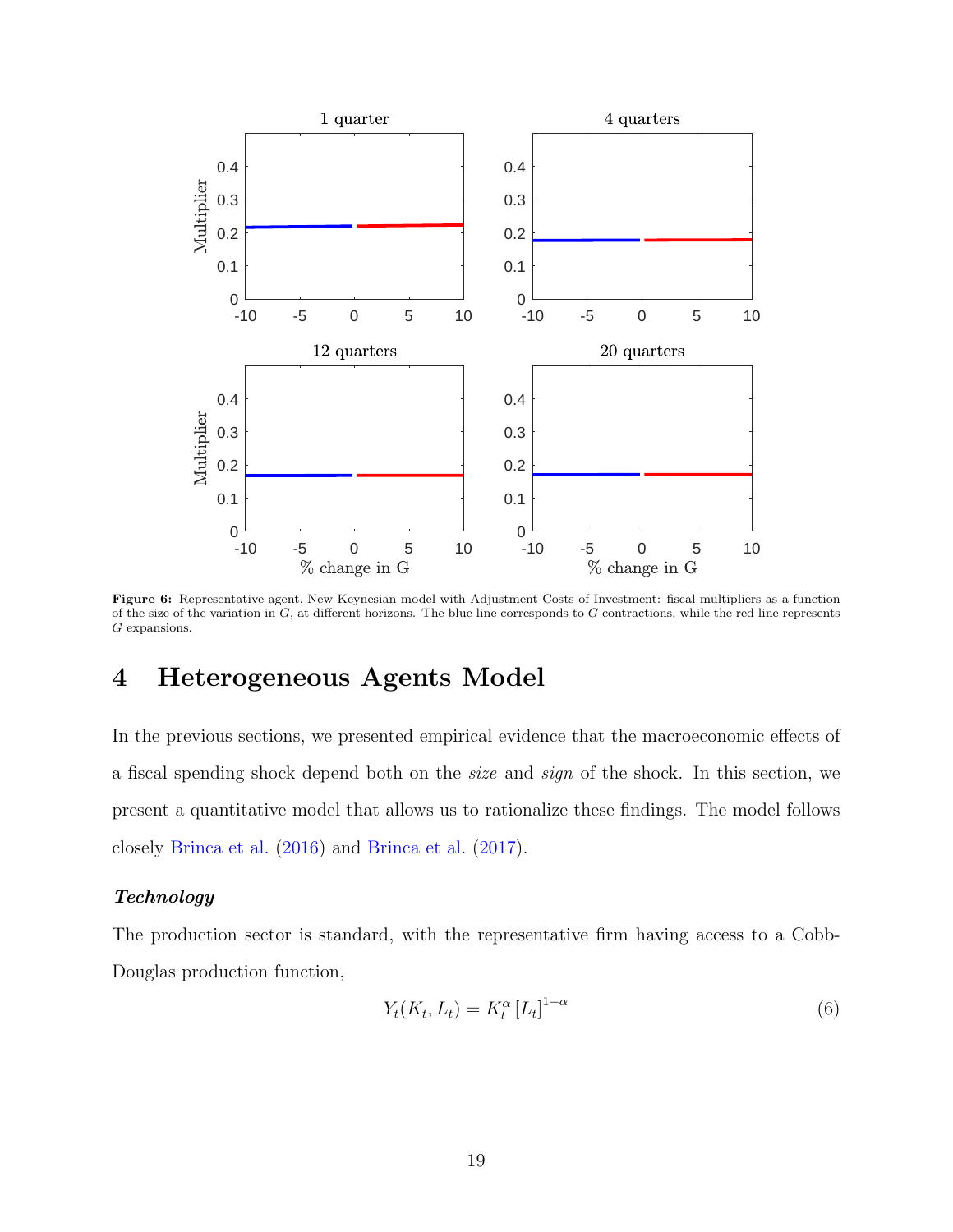where  $L_t$  is the labor input, measured in efficiency units, and  $K_t$  is the capital input. The law of motion for capital is

$$
K_{t+1} = (1 - \delta)K_t + I_t
$$
\n(7)

where  $\delta$  is the capital depreciation rate and  $I_t$  is the gross investment. Firms choose labor and capital inputs each period in order to maximize profits:

$$
\Pi_t = Y_t - w_t L_t - (r_t + \delta) K_t.
$$
\n
$$
(8)
$$

Under a competitive equilibrium, factor prices are paid their marginal products:

$$
w_t = \frac{\partial Y_t}{\partial L_t} = (1 - \alpha) \left(\frac{K_t}{L_t}\right)^{\alpha} \tag{9}
$$

$$
r_t = \frac{\partial Y_t}{\partial K_t} - \delta = \alpha \left(\frac{L_t}{K_t}\right)^{1-\alpha} - \delta \tag{10}
$$

#### **Demographics**

The economy is populated by J overlapping generations of households. [Peterman and Sager](#page-46-9) [\(2016\)](#page-46-9) highlight the importance of having a life-cycle model when assessing the effects of government debt. Households start their life at age 20 and retire at age 65, after which they face an age-dependent probability of dying,  $\pi(j)$ . They die with certainty at age 100.  $j \in \{0.25, \ldots, 81.0\}$  is the household's age (minus 19.75). A period in the model corresponds to 1 quarter, and so households work for 180 quarters (45 years). We assume no population growth and normalize the size of each new cohort to 1.  $\omega(j) = 1 - \pi(j)$  defines the agedependent probability of surviving; applying the law of large numbers, this means that the mass of retired agents at any given period is equal to  $\Omega_j = \prod_{q=65}^{q=J-1} \omega(q)$ .

Households also differ with respect to permanent ability levels that are assigned at birth, persistent idiosyncratic productivity shocks, asset holdings, and discount factors that are uniformly distributed and can take three distinct values,  $\beta \in {\beta_1, \beta_2, \beta_3}$ . Working-age agents choose how much to work  $n$ , consume c, and save k to maximize utility. Retired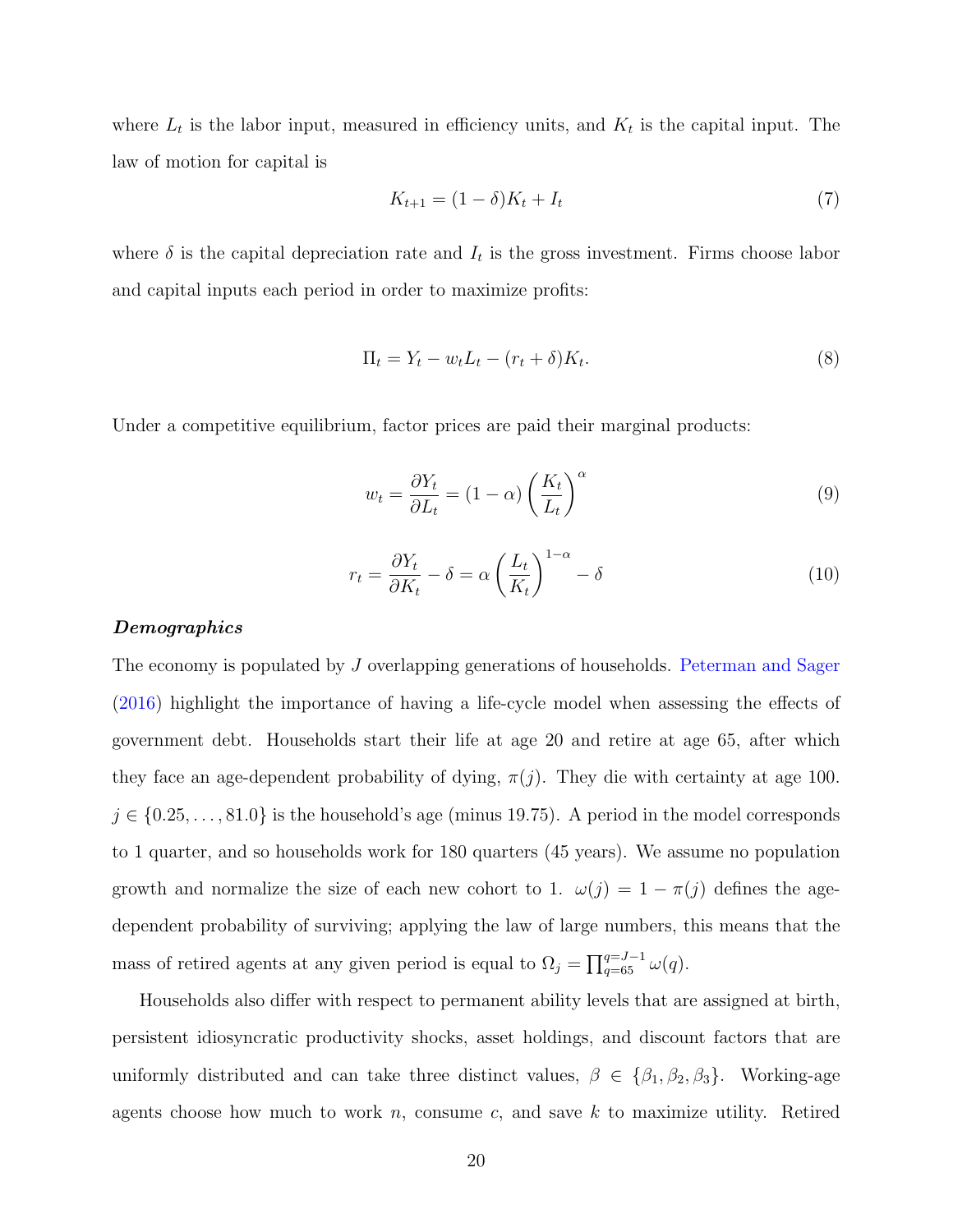households make consumption and saving decisions and receive a retirement benefit  $\Psi_t$ .

Stochastic survivability after retirement implies that a share of households leave unintended bequests  $\Gamma$ . We assume that these bequests are uniformly redistributed across living households. We also assume that retired households value these bequests in their utility in order to better match the data on retired household wealth.

#### Labor Income

The wage received by a household depends on three different factors that determine the number of labor efficiency units each household is endowed with in each period: age  $j$ , permanent ability  $a \sim N(0, \sigma_a^2)$ , and an idiosyncratic productivity shock u, which follows an  $AR(1)$  process:

$$
u' = \rho u + \epsilon, \quad \epsilon \sim N(0, \sigma_{\epsilon}^2)
$$
\n(11)

Labor income per hour worked depends on the wage rate per efficiency unit of labor  $w$ ; this income is given by

<span id="page-21-0"></span>
$$
w_i(j, a, u) = we^{\gamma_1 j + \gamma_2 j^2 + \gamma_3 j^3 + a + u}
$$
\n(12)

 $\gamma_i, i = 1, 2, 3$  are calibrated directly from the data to capture the age profile of labor income.

#### Preferences

Household utility  $U(c, n)$  is standard: time-additive, separable, and isoelastic, with  $n \in (0, 1]$ :

$$
U(c,n) = \frac{c^{1-\sigma}}{1-\sigma} - \chi \frac{n^{1+\eta}}{1+\eta}
$$
\n(13)

The utility function for retired households also depends on bequests:

$$
D(k) = \varphi \log(k) \tag{14}
$$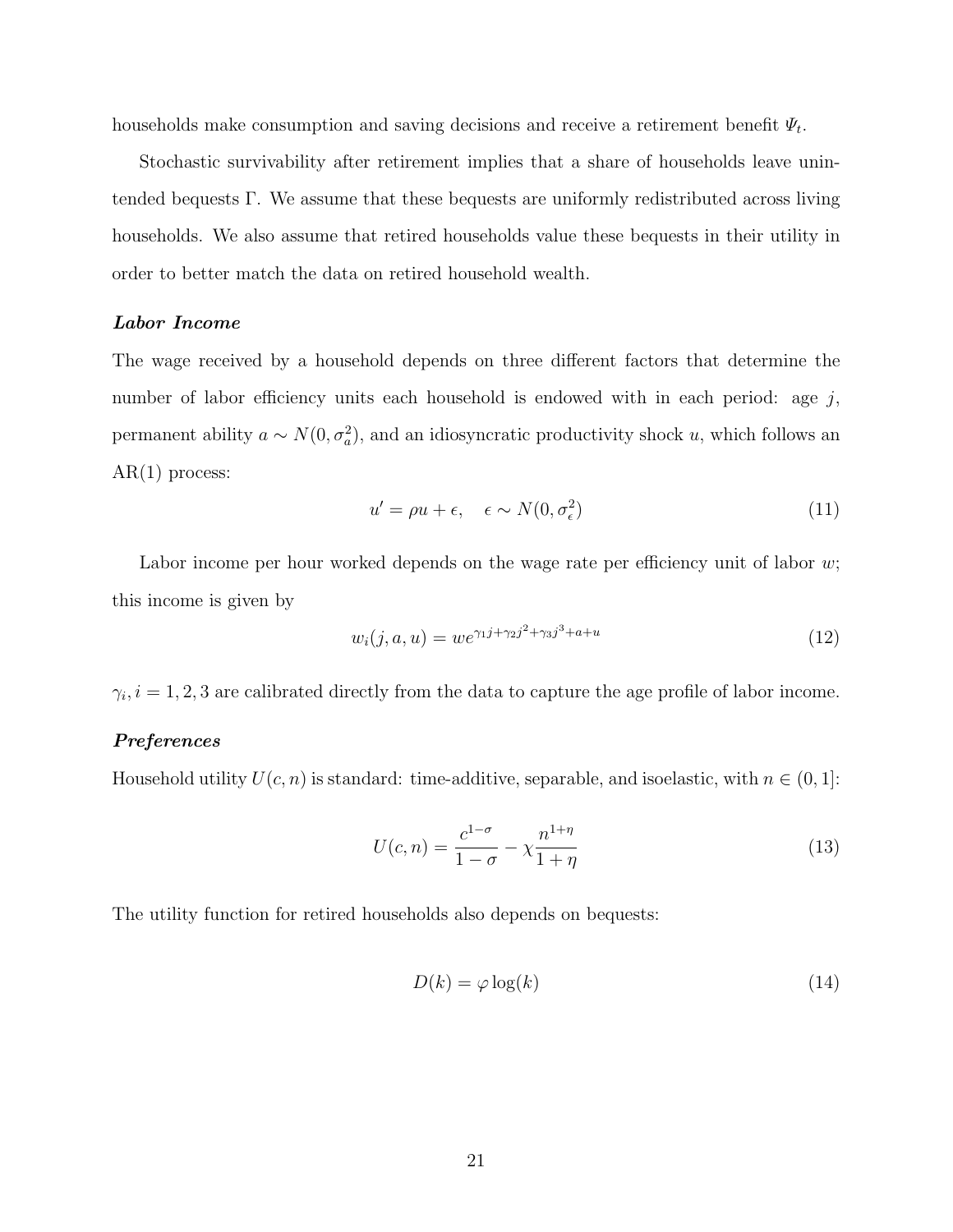#### Government

The government runs a balanced budget social security system that operates independently from the main government budget constraint. Social security levies taxes on employees' gross labor income at rate  $\tau_{ss}$  as well as on the representative firm at rate  $\tilde{\tau}_{ss}$ . The proceeds are used to pay retirement benefits,  $\Psi_t$ .

In the main government budget, revenues include flat-rate taxes over consumption  $\tau_c$  and capital income  $\tau_k$ . Labor income taxes follow a non-linear schedule as in [Benabou](#page-44-8) [\(2002\)](#page-44-8):

$$
\tau(y) = 1 - \theta_0 y^{-\theta_1} \tag{15}
$$

where  $\theta_0$  and  $\theta_1$  define the level and progressivity of the tax schedule, respectively; y is the pre-tax labor income; and  $y_a = [1 - \tau(y)]y$  is the after tax labor income.

Tax revenues from consumption, capital, and labor income are used to finance public consumption of goods  $G_t$ , public debt interest expenses  $rB_t$ , and lump sum transfers  $g_t$ .

Denoting social security revenues by  $R^{ss}$  and the other tax revenues as R, the government budget constraint is defined as

$$
g\left(45+\sum_{j\geq 65}\Omega_j\right) = R - G - rB,\tag{16}
$$

$$
\Psi\left(\sum_{j\geq 65} \Omega_j\right) = R^{ss} \tag{17}
$$

#### Recursive Formulation of the Household Problem

In a given period, a household is defined by its age  $j$ , asset position  $k$ , time discount factor  $β$ , permanent ability a, and persistent idiosyncratic productivity u. Given this set of states, a working-age household chooses consumption  $c$ , work hours  $n$ , and future asset holdings  $k'$ , to maximize the present discounted value of utility. The problem can be written recursively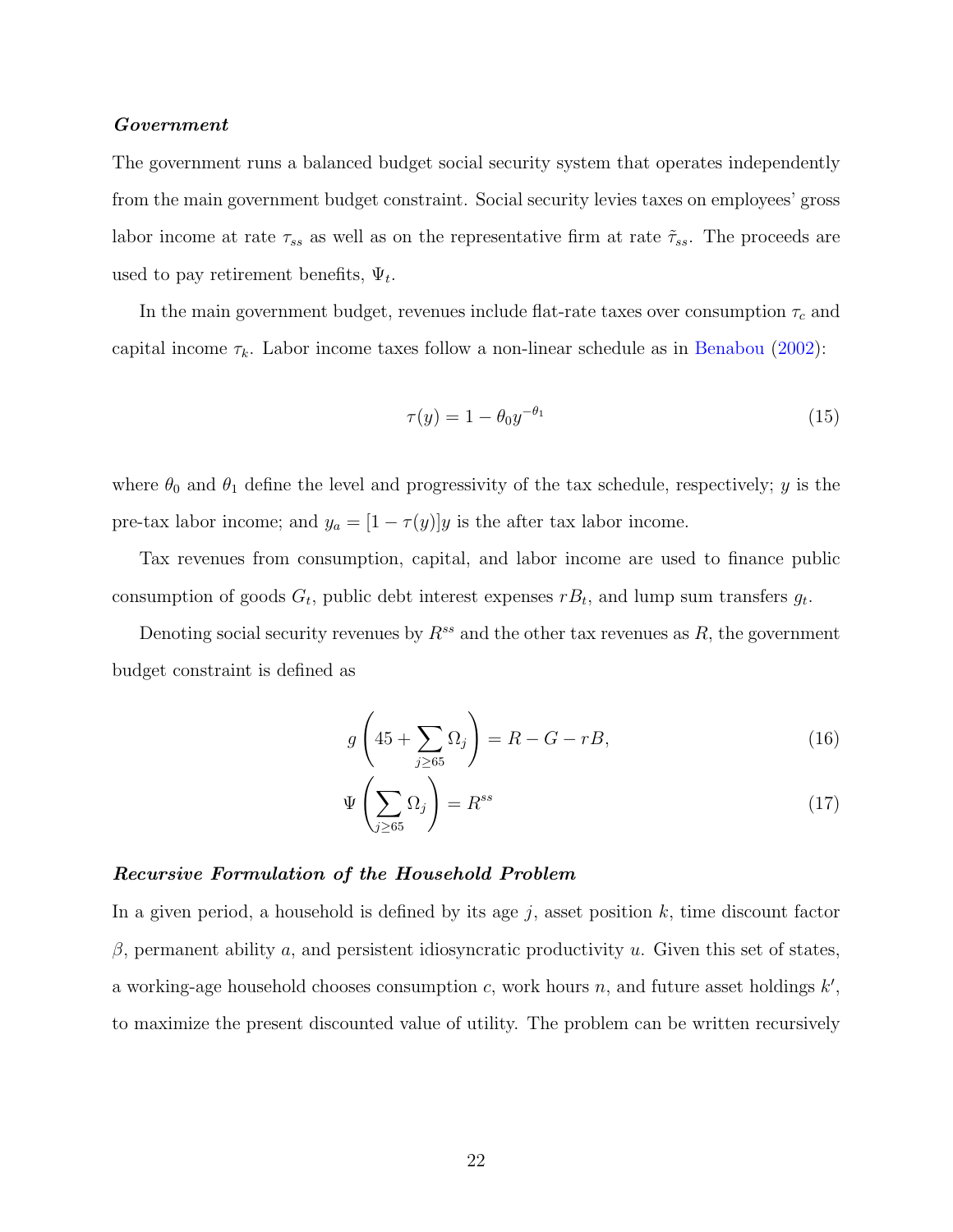$$
V(k, \beta, a, u, j) = \max_{c, k', n} \left[ U(c, n) + \beta \mathbb{E}_{u'} \left[ V(k', \beta, a, u', j + 1) \right] \right]
$$
  
s.t.:  

$$
c(1 + \tau_c) + k' = (k + \Gamma) (1 + r(1 - \tau_k)) + g + Y^L
$$

$$
Y^L = \frac{nw (j, a, u)}{1 + \tilde{\tau}_{ss}} \left( 1 - \tau_{ss} - \tau_l \left( \frac{nw (j, a, u)}{1 + \tilde{\tau}_{ss}} \right) \right)
$$

$$
n \in [0, 1], \quad k' \ge -b, \quad c > 0 \tag{18}
$$

where  $Y^L$  is the household's labor income net of social security (paid by both the employee and the employer) and labor income taxes. The problem of a retired household differs on three dimensions: the age dependent probability of dying  $\pi(j)$ , the bequest motive  $D(k')$ , and labor income replaced by retirement benefits. We can write the problem as

$$
V(k, \beta, j) = \max_{c, k'} \{ U(c, n) + \beta [1 - \pi(j)] V(k', \beta, j + 1) + \pi(j) D(k') \}
$$
  
s.t.:  

$$
c(1 + \tau_c) + k' = (k + \Gamma) [1 + r(1 - \tau_k)] + g + \Psi,
$$
  

$$
k' \ge 0, \quad c > 0
$$
 (19)

#### Stationary Recursive Competitive Equilibrium

Let the distribution over the individual states be denoted  $\Phi(k, \beta, a, u, j)$ . Then, we can define a stationary recursive competitive equilibrium (SRCE) as follows:

- 1. Taking the factor prices and the initial conditions as given, the value function  $V(k, \beta, a, u, j)$ and policy functions  $c(k, \beta, a, u, j)$ ,  $k'(k, \beta, a, u, j)$ ,  $n(k, \beta, a, u, j)$  solve the households' optimization problems.
- 2. Markets clear:

$$
K+B=\int k{\rm d}\Phi
$$

as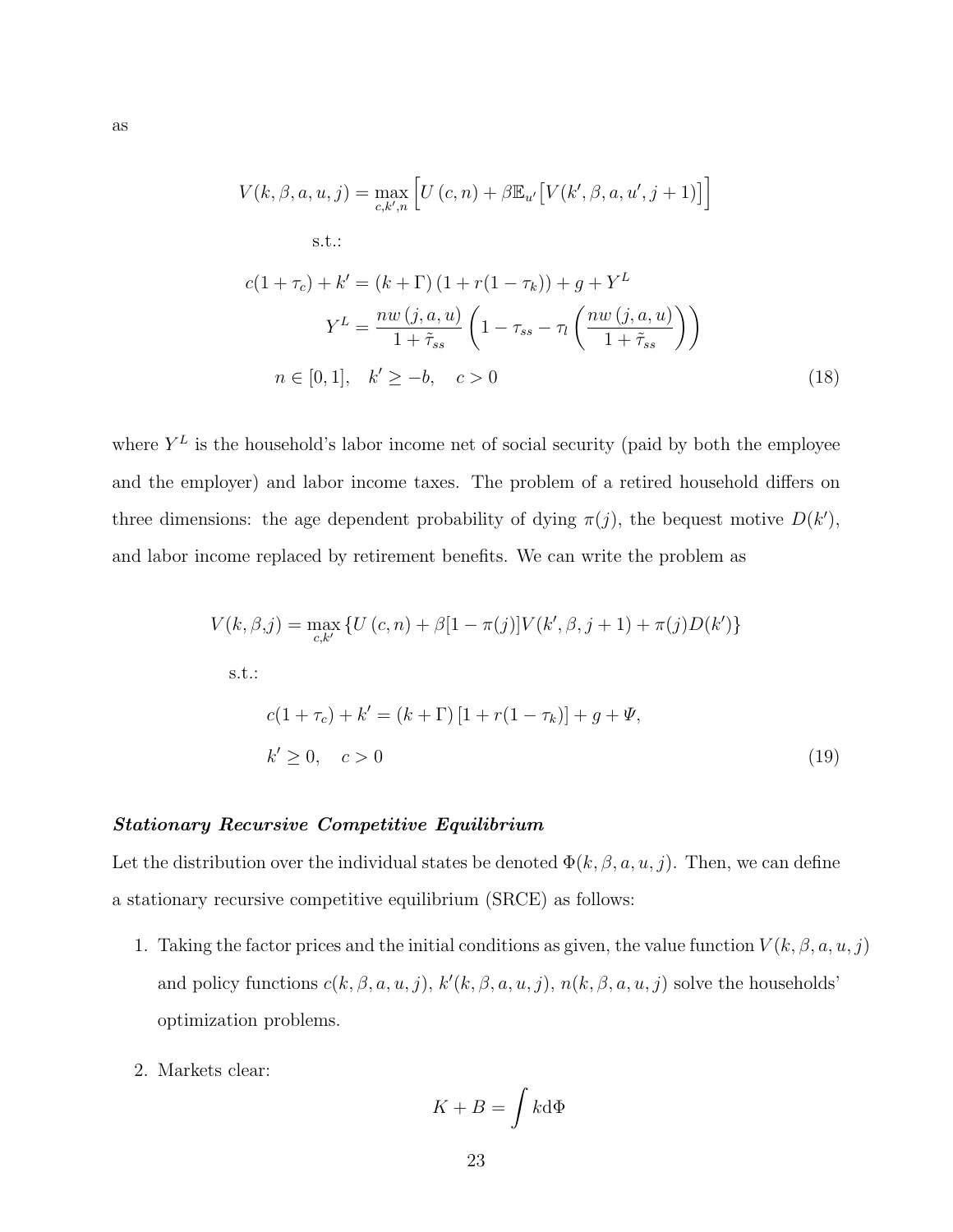$$
L = \int n(k, \beta, a, u, j) d\Phi
$$

$$
\int c d\Phi + \delta K + G = K^{\alpha} L^{1-\alpha}
$$

3. Factor prices are paid their marginal productivity:

$$
w = (1 - \alpha) \left(\frac{K}{L}\right)^{\alpha}
$$

$$
r = \alpha \left(\frac{K}{L}\right)^{\alpha - 1} - \delta
$$

4. The government budget balances:

$$
g \int d\Phi + G + rB = \int \left[ \tau_k r(k+\Gamma) + \tau_c c + n\tau_l \left( \frac{n w(a,u,j)}{1+\tilde{\tau}_{ss}} \right) \right] d\Phi
$$

5. The social security system budget balances:

$$
\Psi \int_{j \geq 65} d\Phi = \frac{\tilde{\tau}_{ss} + \tau_{ss}}{1 + \tilde{\tau}_{ss}} \Bigg( \int_{j < 65} n w d\Phi \Bigg)
$$

6. The assets of the dead are uniformly distributed among the living:

$$
\Gamma \int \omega(j) \mathrm{d}\Phi = \int \left[1 - \omega(j)\right] k \mathrm{d}\Phi
$$

## Fiscal Experiment and Transition

Our fiscal experiments consist of variations of government spending  $(G)$  of different signs and sizes (measured as a percentage of GDP). For permanent shocks, we consider only deficit financing experiments whereby taxes and transfers are unchanged and public debt changes permanently. For temporary shocks, we consider both deficit financing experiments where taxes and transfers are unchanged for a certain number of periods and then debt returns to its original level, and balanced-budget experiments where debt remains constant. In sum,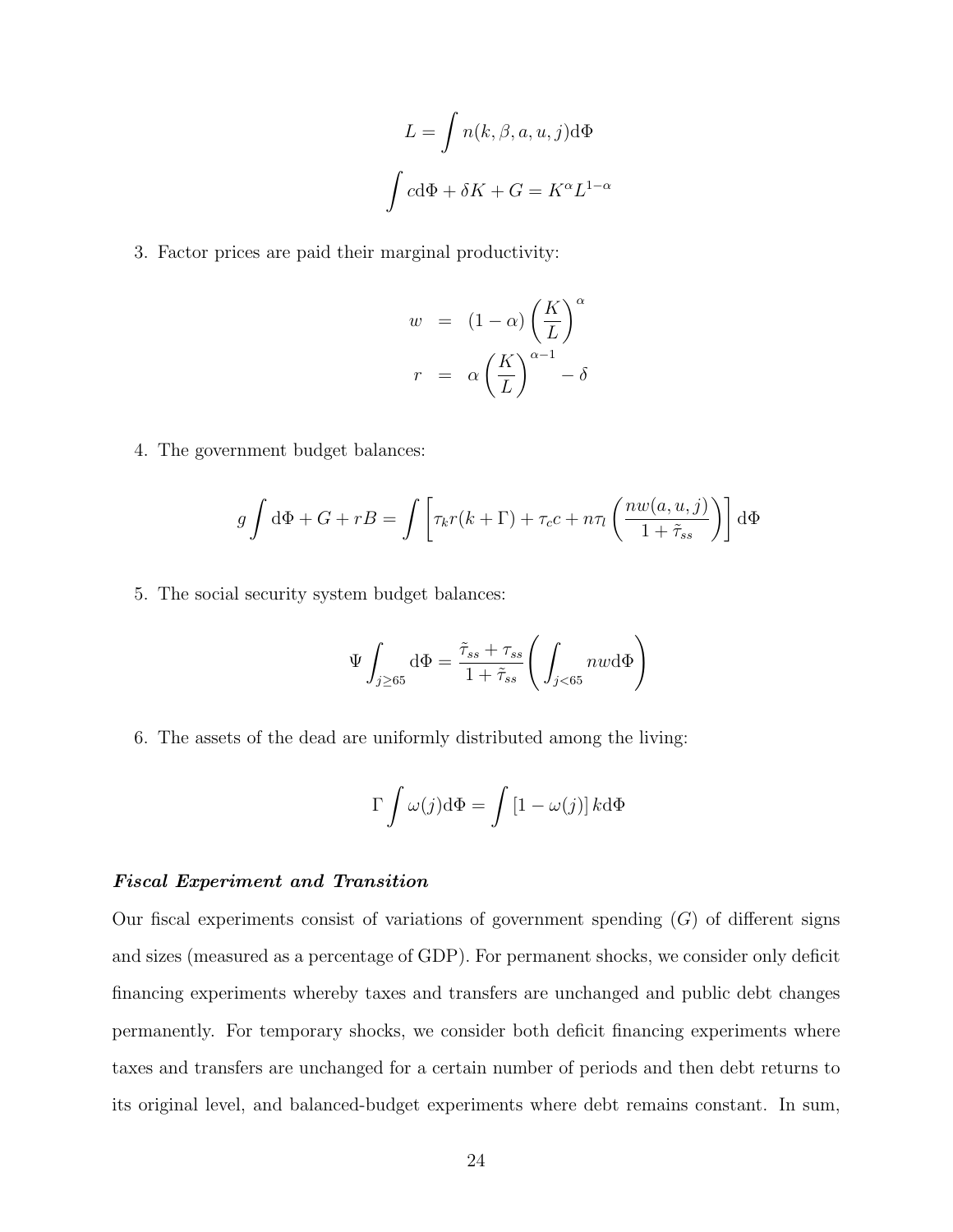for permanent changes in G we consider the transition to a new SRCE with a different debt-to-GDP ratio, while for temporary changes the economy returns to the same SRCE.

We define the equilibrium transition as follows. For a given level of initial capital stock, initial distribution of households, and initial taxes, respectively,  $K_0$ ,  $\Phi_0$ , and  $\{\tau_l, \tau_c, \tau_k, \tau_{ss}, \tilde{\tau}_{ss}\}_{t=1}^{t=\infty}$ , a competitive equilibrium is a sequence of individual functions for the household,  $\{V_t, c_t, k'_t, n_t\}_{t=1}^{t=\infty}$ ; production plans for the firm,  $\{K_t, L_t\}_{t=1}^{t=\infty}$ ; factor prices,  $\{r_t, w_t\}_{t=1}^{t=\infty}$ ; government transfers,  ${g_t, \Psi_t, G_t}_{t=1}^{t=\infty}$ ; government debt,  ${B_t}_{t=1}^{t=\infty}$ ; inheritance from the dead,  ${\{\Gamma_t\}}_{t=1}^{t=\infty}$ ; and measures  $\{\Phi_t\}_{t=1}^{t=\infty}$ ; such that the following hold for all t:

- 1. For given factor prices and initial conditions, the value function  $V(k, \beta, a, u, j)$  and the policy functions,  $c(k, \beta, a, u, j)$ ,  $k'(k, \beta, a, u, j)$ , and  $n(k, \beta, a, u, j)$  solve the consumers' optimization problem.
- 2. Markets clear:

$$
K_{t+1} + B_t = \int k_t d\Phi_t
$$

$$
L_t = \int (n_t(k_t, \beta, a, u, j)) d\Phi_t
$$

$$
\int c_t d\Phi_t + K_{t+1} + G_t = (1 - \delta)K_t + K^{\alpha}L^{1-\alpha}
$$

3. The factor prices are paid their marginal productivity:

$$
w_t = (1 - \alpha) \left(\frac{K_t}{L_t}\right)^{\alpha}
$$

$$
r_t = \alpha \left(\frac{K_t}{L_t}\right)^{\alpha - 1} - \delta
$$

4. The government budget balances:

$$
g_t \int d\Phi_t + G_t + r_t B_t = \int \left( \tau_k r_t (k_t + \Gamma_t) + \tau_c c_t + n_t \tau_l \left( \frac{n_t w_t (a, u, j)}{1 + \tilde{\tau}_{ss}} \right) \right) d\Phi_t + (B_{t+1} - B_t)
$$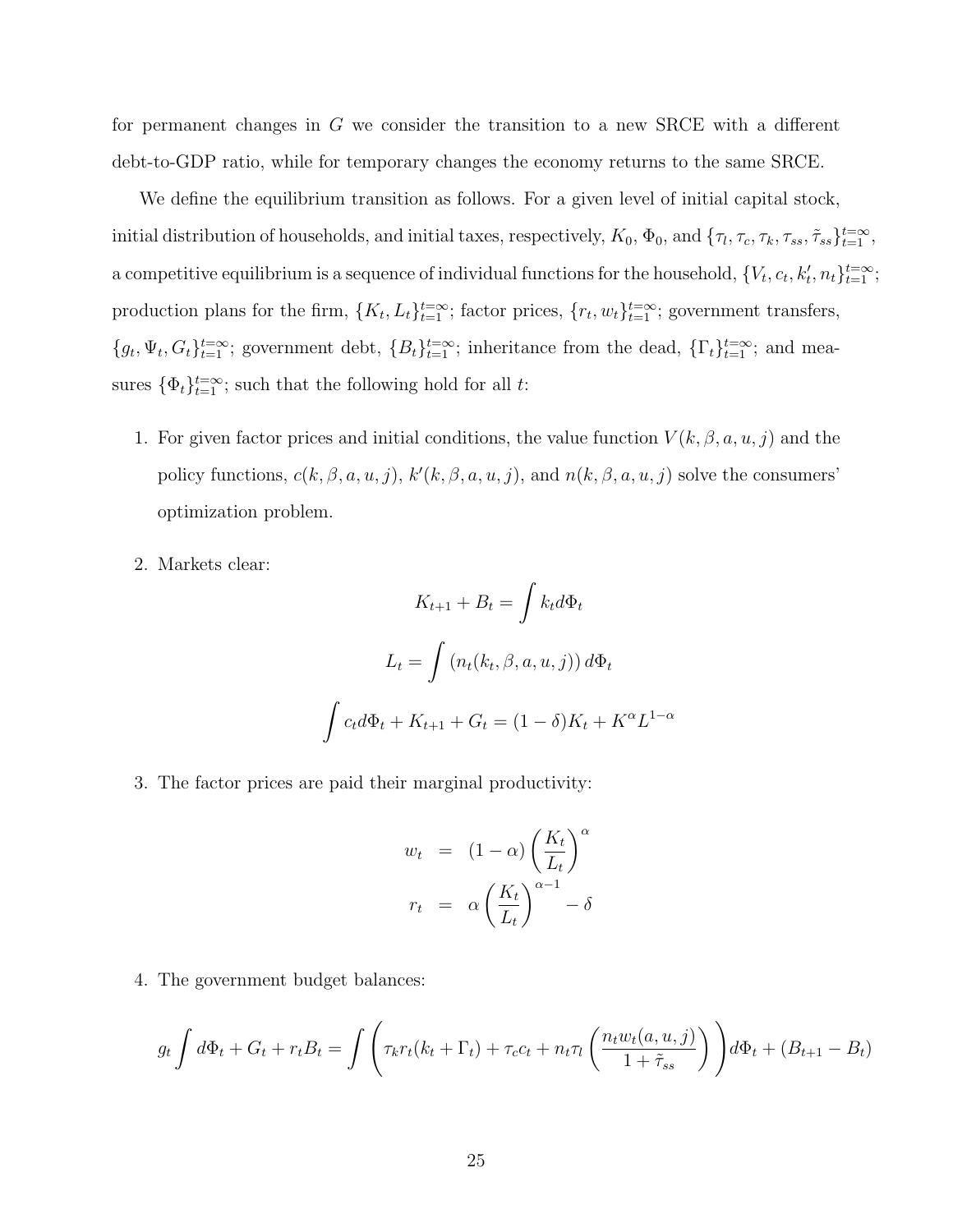5. The social security system balances:

$$
\Psi_t \int_{j \geq 65} d\Phi_t = \frac{\tilde{\tau}_{ss} + \tau_{ss}}{1 + \tilde{\tau}_{ss}} \Bigg( \int_{j < 65} n_t w_t d\Phi_t \Bigg)
$$

6. The assets of the dead are uniformly distributed among the living:

$$
\Gamma_t \int \omega(j) d\Phi_t = \int (1 - \omega(j)) k_t d\Phi_t
$$

7. The distribution follows an aggregate law of motion:

$$
\Phi_{t+1} = \Upsilon_t(\Phi_t)
$$

# <span id="page-26-0"></span>5 Calibration

We calibrate the starting SRCE of our model to the US economy. Some parameters are calibrated directly from empirical counterparts, while others are calibrated using the simulated method of moments (SMM) so that the model matches key features of the US economy. Section [D](#page-65-0) in the appendix contains a table that summarizes the values for the standard parameters.

#### Wages

The wage profile through the life cycle [\(12\)](#page-21-0) is calibrated directly from the data. We run the following regression, using data from the Luxembourg Income and Wealth Study:

<span id="page-26-1"></span>
$$
\ln(w_i) = \ln(w) + \gamma_1 j + \gamma_2 j^2 + \gamma_3 j^3 + \varepsilon_i \tag{20}
$$

where  $j$  is the age of individual  $i$ .

To estimate parameters  $\rho$  and  $\sigma_{\epsilon}$  we use PSID yearly data and run equation [\(20\)](#page-26-1). We then use the residuals of the equation to estimate both parameters for a yearly periodicity.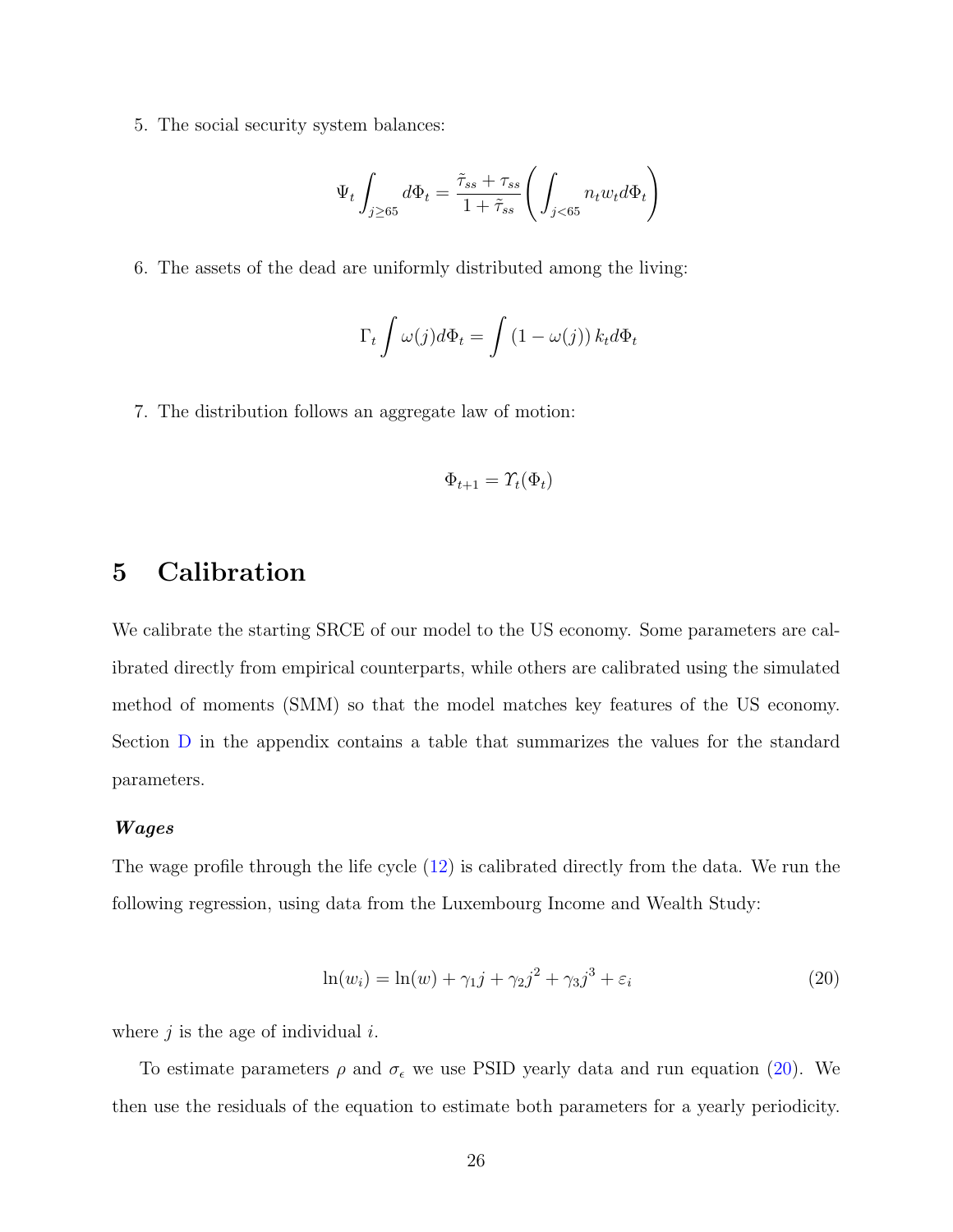To transform the parameters from yearly to quarterly, we raise  $\rho$  to  $\frac{1}{4}$  and divide  $\sigma_{\epsilon}$  by 4.  $\sigma_a$  is chosen using SMM to match the variance of  $ln(w)$ .

#### Preferences

We set the Frisch elasticity of labor supply to 1, as in [Brinca et al.](#page-45-1) [\(2016\)](#page-45-0) and Brinca et al. [\(2017\)](#page-45-1), an average number in the literature. The utility from bequests, disutility of work, and the three discount factors ( $\varphi$ ,  $\chi$ ,  $\beta_1$ ,  $\beta_2$ ,  $\beta_3$ ) are among the parameters calibrated to match key moments in the data. The corresponding moments are the ratio of wealth owned by households in the age cohort 75-80 years old relative to an average household, the share of hours worked, and the three quartiles of the wealth distribution, respectively.

#### Taxes and Social Security

We use the labor income tax function of [Benabou](#page-44-8) [\(2002\)](#page-44-8) to capture the progressivity of both the tax schedule and government transfers. To estimate the parameter  $\theta_1$  for the US, we use OECD data on labor income taxes and estimate the equation for different family types. We then weight the value of each parameter by the weight of each family type in the overall population.

For the social security rates we assume no progressivity. Both of the social security tax rates, the one paid by the employer and the one paid by the employee, are set to 7.65%, using the value from the bracket covering most incomes. Finally, consumption and capital tax rates are set to 23.3% and 1.55%, respectively, as in [Trabandt and Uhlig](#page-47-1) [\(2011\)](#page-47-1).

Following [Hagedorn et al.](#page-45-2) [\(2016\)](#page-45-2), we set transfers g to be 7% of GDP.  $\theta_0$  is set so that labor tax revenues clear the government budget.

## Parameters Calibrated Endogenously

Some parameters that do not have any direct empirical counterparts are calibrated using the SMM. These are the bequest motive, discount factors, borrowing limit, disutility from working, and variance of permanent ability. The SMM is set so that it minimizes the following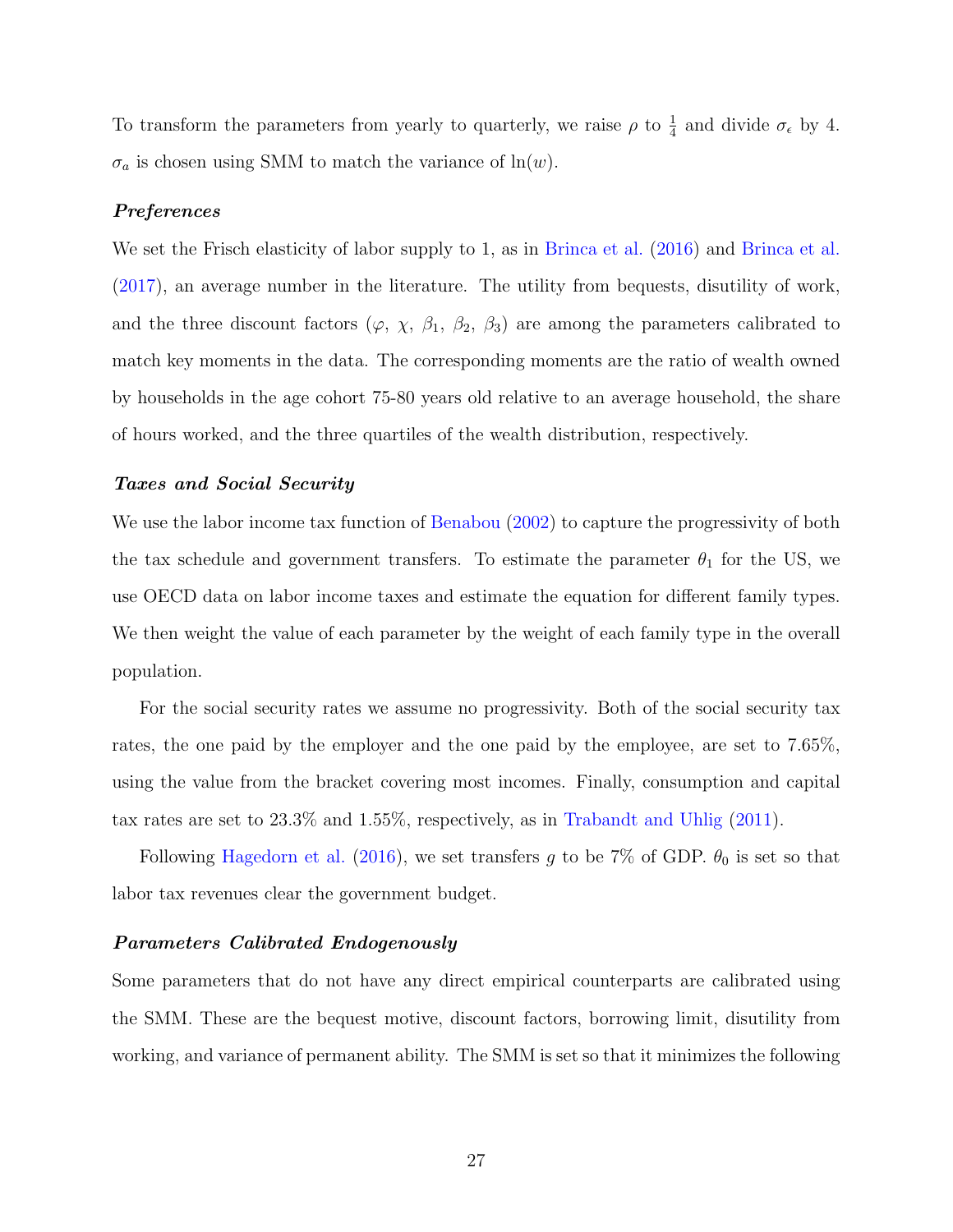loss function:

$$
L(\varphi, \beta_1, \beta_2, \beta_3, b, \chi, \sigma_a) = ||M_m - M_d|| \tag{21}
$$

with  $M_m$  and  $M_d$  being the moments in the model and in the data, respectively.

We use seven data moments to choose seven parameters, so the system is exactly identified. The seven moments we select in the data are (i) the the ratio of wealth owned by households in the age cohort 75-80 years old relative to an average household, (ii) the share of hours worked, (iii-v) the three quartiles of the wealth distribution, (vi) the variance of log wages, and (vii) the capital-to-output ratio. Table [6](#page-28-0) presents the calibrated parameters and Table [5](#page-28-1) presents the calibration fit.

Table 5: Calibration Fit

<span id="page-28-1"></span><span id="page-28-0"></span>

| Data moment            | Description                               | Source | Data Value | Model Value                                 |
|------------------------|-------------------------------------------|--------|------------|---------------------------------------------|
| $75-80/all$            | Share of wealth households aged 75-80 LWS |        | 1.513      | 1.513                                       |
| K/Y                    | Capital-output ratio                      | PWT.   | 12.292     | 12.292                                      |
| $Var(\ln w)$           | Yearly variance of log wages              | LIS    | 0.509      | 0.509                                       |
| $\bar{n}$              | Fraction of hours worked                  | OECD   | 0.248      | 0.248                                       |
| $Q_{25},Q_{50},Q_{75}$ | Wealth quartiles                          | LWS.   |            | $-0.014, 0.004, 0.120 -0.009, 0.000, 0.124$ |

Table 6: Parameters Calibrated Endogenously

| Parameter Value             |                     | Description         |
|-----------------------------|---------------------|---------------------|
| Preferences                 |                     |                     |
| $\varphi$                   | 21.26               | Bequest utility     |
| $\beta_1, \beta_2, \beta_3$ | 0.999, 0.987, 0.951 | Discount factors    |
| X                           | 11.1                | Disutility of work  |
| Technology                  |                     |                     |
| Ь                           | 0.90                | Borrowing limit     |
| $\sigma_{\epsilon}$         | 0.695               | Variance of ability |

# 6 Intuition: Labor Supply and Credit Constraints

To build intuition on why credit constraints can generate asymmetric effects for fiscal policy shocks, we consider a simplified version of the model described in the previous section, where agents are infinitely lived, taxes are lump sum, and there is no social security or discount factor heterogeneity. Households solve a simplified problem given by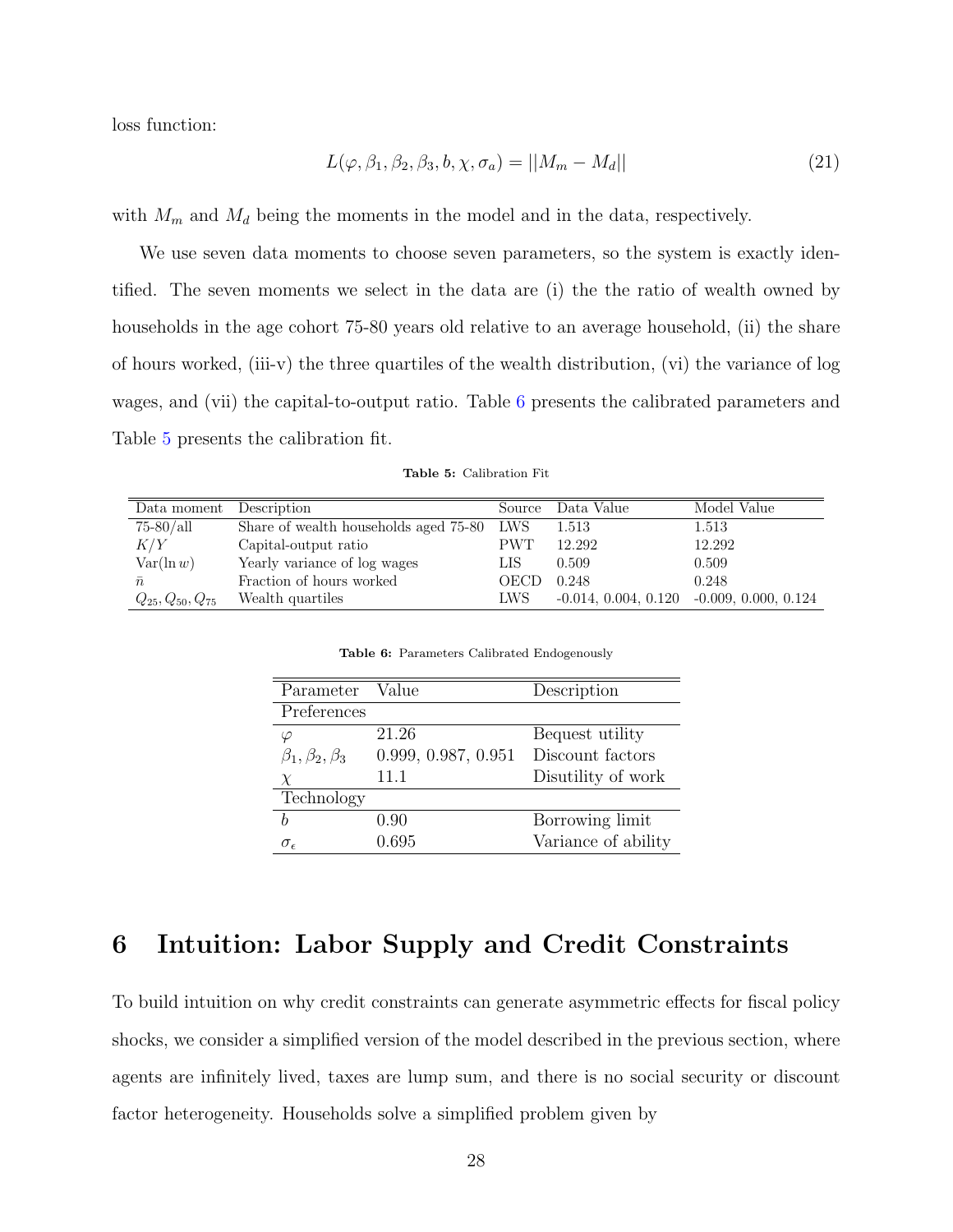$$
V(s_t^i) = \max_{c_t^i, k_{t+1}^i, n_t^i} \left[ U(c_t^i, n_t^i) + \beta \mathbb{E}_t[V(s_{t+1}^i) | s_t^i] \right]
$$
  
s.t.  

$$
c_t^i + k_{t+1}^i = k_t^i (1 + r_t) + w_t u_t^i n_t^i - T_t
$$
  

$$
k_{t+1}^i \ge -\underline{b}
$$
  

$$
s_t^i = (k_t^i, u_t^i)
$$

where  $u_t^i$  is some idiosyncratic productivity shock.

In the standard neoclassical model, the response of output to changes in government purchases depends only on changes in factor employment: capital and labor. Since capital is fixed in the short run, the impact multiplier is determined solely by changes in labor supply.<sup>[13](#page-29-0)</sup> We start by decomposing the different channels through which a change in government spending can affect individual labor supply, given individual states  $s_t^i$  and the aggregate state  $X_t$ <sup>[14](#page-29-1)</sup>

**Proposition 6.1.** The (total) response of labor supply  $n(s_t^i)$  to a change in current government consumption  $G_t$  is given by

$$
\frac{dn_t^i}{dG_t} = [\alpha_1(s_t^i; X_t) + \alpha_2(s_t^i; X_t)\Lambda_1(s_t^i; X_t)(1 - \mathbb{1}_t^i)]\frac{dw_t}{dG_t}
$$

$$
+ \alpha_2(s_t^i; X_t)[1 - (1 - \mathbb{1}_t^i)\Lambda_2(s_t^i; X_t)] \left(\frac{dT_t}{dG_t} - k_t^i \frac{dr_t}{dG_t}\right)
$$

$$
+ \alpha_2(s_t^i; X_t)(1 - \mathbb{1}_t^i)\mathcal{F}(s_t^i; X_t)
$$

where  $\mathbb{1}_t^i = 1$  if the individual is constrained at t and zero otherwise;  $\alpha_1, \alpha_2, \Lambda_1, \Lambda_2 > 0$ are time-invariant functions of the individual's current states  $s_t^i$  and  $X_t$ ; and  $\mathcal F$  is a time-

<span id="page-29-0"></span><sup>&</sup>lt;sup>13</sup>[Athreya et al.](#page-44-5) [\(2017\)](#page-44-5) provide an extensive analysis in the context of general equilibrium models with incomplete markets such as this one.

<span id="page-29-1"></span><sup>14</sup>All derivations are in the appendix.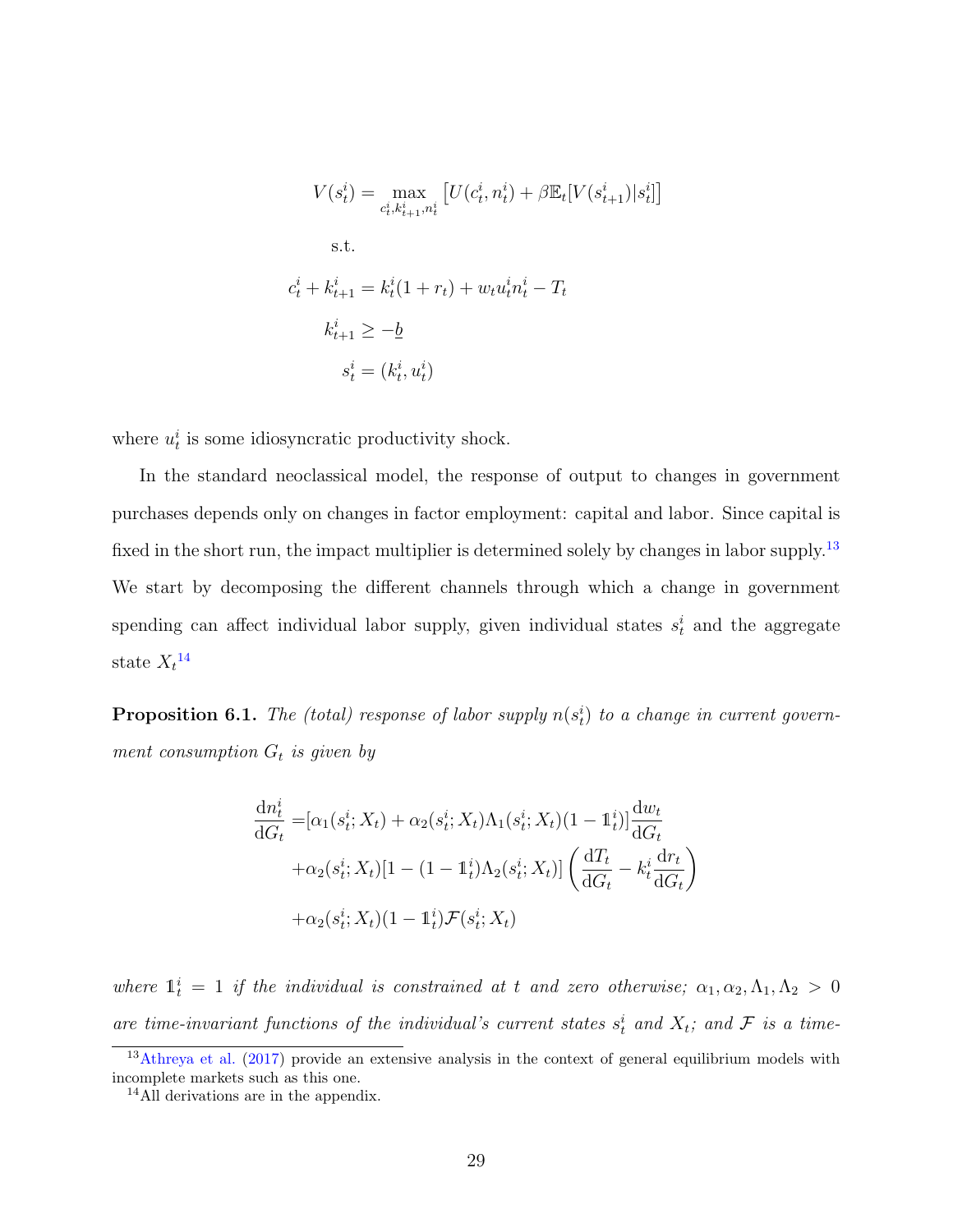invariant function of future changes in wages, interest rates, and taxes.

The labor supply of constrained agents does not respond to future changes in factor prices and taxes contained in F. Since  $\alpha_2 > 0$ , constrained agents react relatively less to changes in current wages, but relatively more to changes in the current non-labor component of income (taxes and interest rates). In other words, constrained agents display a lower labor supply elasticity with respect to both current and future wages. The relative labor supply response between constrained and unconstrained agents will then crucially depend on the mode of financing: balanced budget fiscal expansions, for example, should trigger a relatively larger response by constrained agents, as such expansions involve changes in current taxes.

Proposition 6.2. The effects of future changes in taxes and factor prices on individual labor supply  $\mathcal{F}(s_t^i; X_t)$  can be written recursively as

$$
\mathcal{F}(s_t^i; X_t) = -\Lambda_3(s_t^i; X_t)[1 - \Lambda_2(s_{t+1}^i; X_{t+1})] \frac{dw_{t+1}}{dG_t}
$$
  
+ 
$$
[\Lambda_4(s_t^i; X_t) + \Lambda_5(s_t^i; X_t)\Lambda_2(s_{t+1}^i; X_{t+1})k_{t+1}^i] \frac{dr_{t+1}}{dG_t}
$$
  
+ 
$$
\Lambda_5(s_t^i; X_t)[1 - \Lambda_2(s_{t+1}^i; X_{t+1})] \frac{dT_{t+1}}{dG_t}
$$
  
+ 
$$
\Lambda_5(s_t^i; X_t)\mathcal{F}(s_{t+1}^i; X_{t+1})
$$

where

$$
\Lambda_3(s_t^i; X_t)[1 - \Lambda_2(s_{t+1}^i; X_{t+1})] \ge 0
$$
  

$$
\Lambda_5(s_t^i; X_t)[1 - \Lambda_2(s_{t+1}^i; X_{t+1})] \ge 0
$$
  

$$
\Lambda_5(s_t^i; X_t) \ge 0
$$

The above proposition shows that current labor supply responds positively to increases in future taxes (i.e., unconstrained agents observe the Ricardian equivalence) and negatively to increases in future wages. Assuming that an increase (decrease) in government spending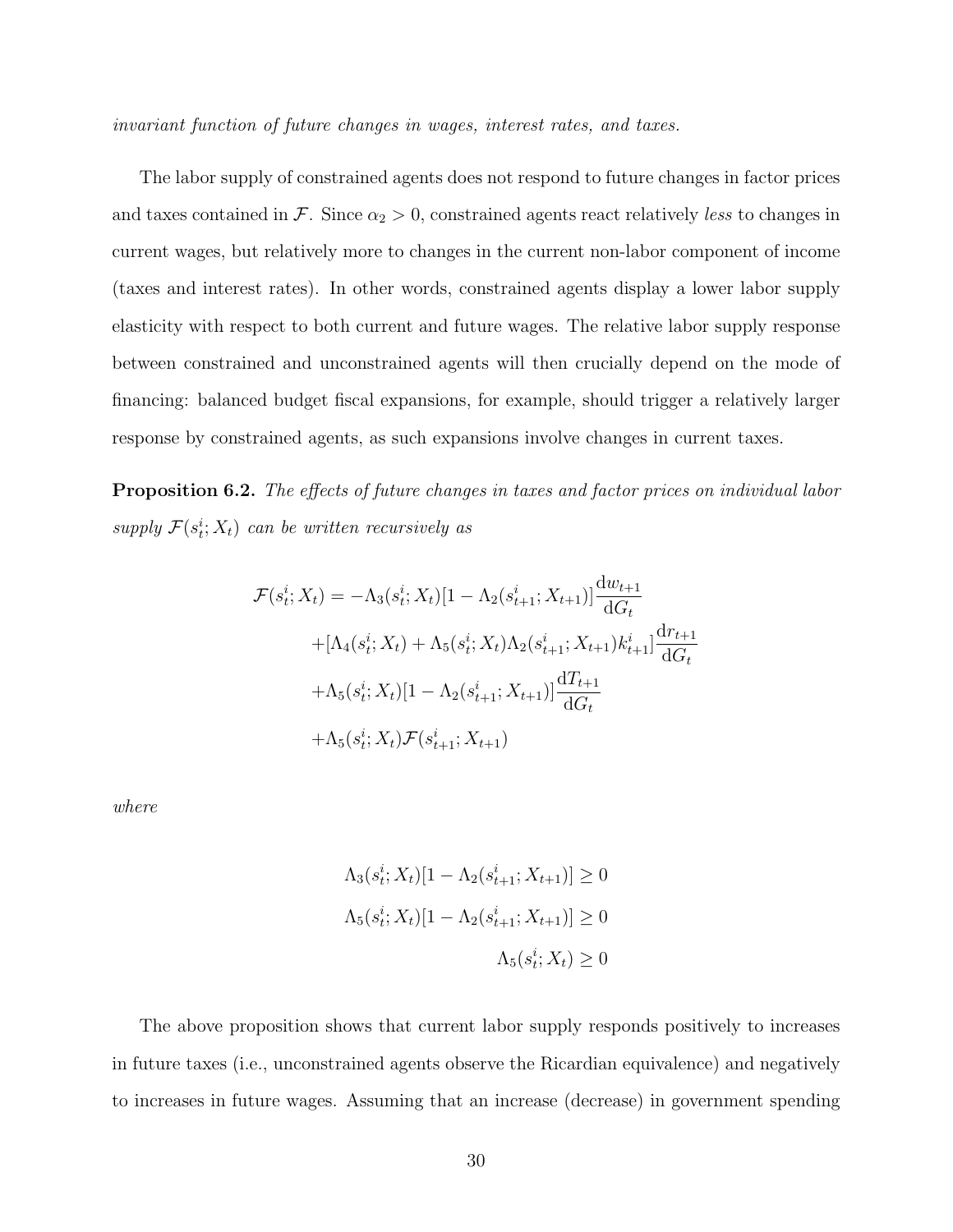causes a standard crowding-out (-in) effect on investment, the capital stock decreases (increases), and future wages decrease (increase). This means that the labor supply response on impact for unconstrained agents reflects not only the standard Ricardian effects but also the path of future wages. These two forces are absent from the labor supply response of constrained agents. Therefore, deficit financed fiscal expansions can potentially have a much larger effect on the labor supply for unconstrained agents, who internalize the present discounted value of the fiscal costs as well as of the fall in wages.

This differential response of labor supply between constrained and unconstrained agents is the key mechanism that drives our main results: regardless of the financing scheme, if an increase in government purchases changes the mass of constrained agents differently than a decrease in spending, we should observed asymmetric effects on aggregate labor supply and, therefore, on output. We can show that the savings function for an individual agent is given by

$$
\frac{\mathrm{d}k_{t+1}^i}{\mathrm{d}G_t} = \Lambda_1(s_t^i; X_t) \frac{\mathrm{d}w_t}{\mathrm{d}G_t} + \Lambda_2(s_t^i; X_t) \left(k_t^i \frac{\mathrm{d}r_t}{\mathrm{d}G_t} - \frac{\mathrm{d}T_t}{\mathrm{d}G_t}\right) + \mathcal{F}(s_t^i; X_t)
$$

Not surprisingly, savings comove with  $\mathcal{F}$ : in particular, increases in future taxes or decreases in future wages induce agents to increase their savings. Faced with a deficit-financed fiscal expansion, agents close to their borrowing constraint are induced to save more and, therefore, move away from the constraint. This movement increases the mass of unconstrained agents and, therefore, the aggregate labor supply elasticity. On the other hand, faced with a decrease in spending, the positive wealth effect induces agents to save less and potentially hit the constraint. This increase in the mass of constrained agents means that labor supply will be much less responsive and therefore output will decrease by less.

#### Balanced Budget Fiscal Policies

The intuition described above applies to the case of deficit financing, when current changes in G are financed with public debt and future taxes. Alternatively, the government could finance current changes in G with contemporaneous changes in  $T$ , keeping  $B$  constant. This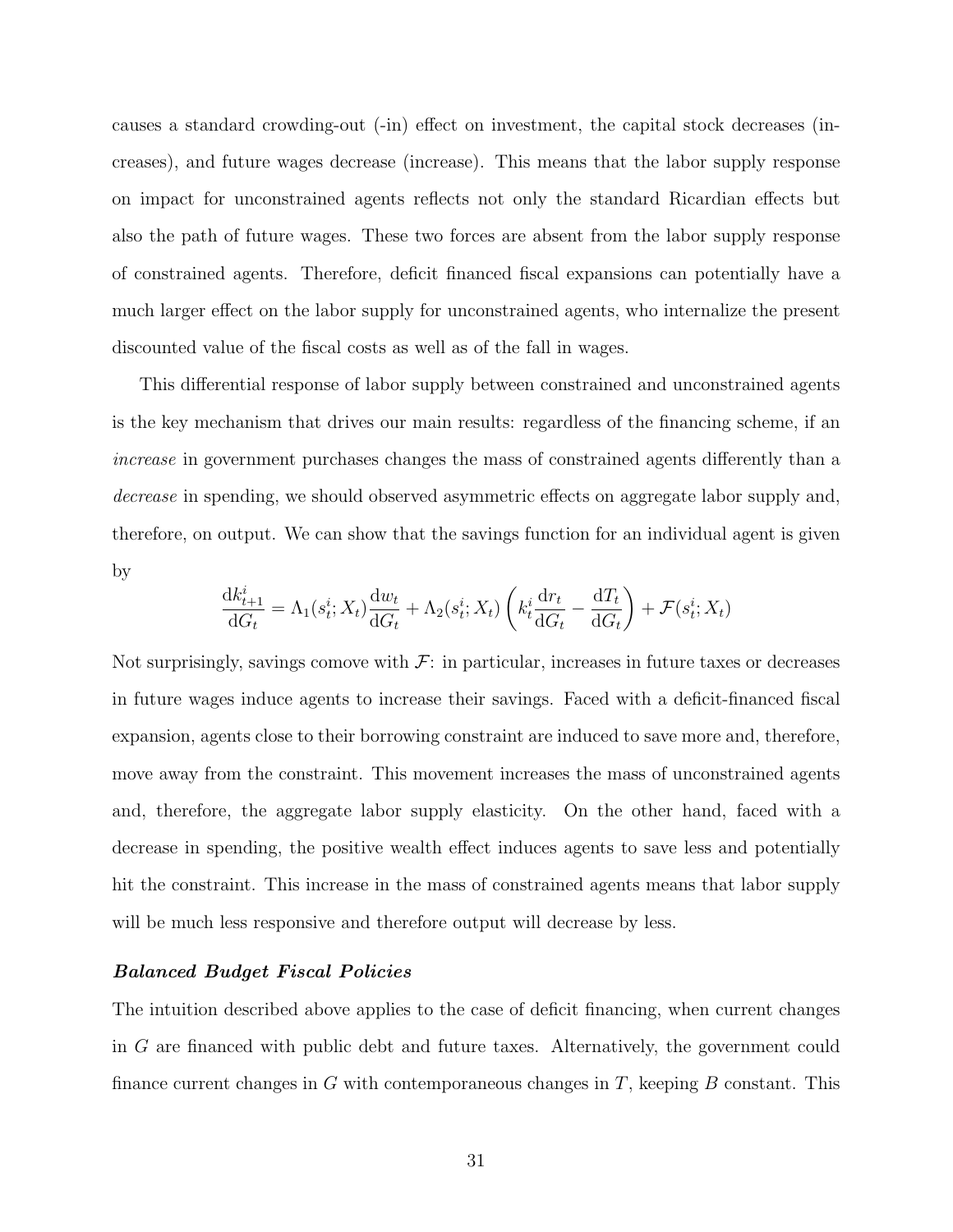can potentially attenuate the effect, as current tax increases induce a relatively larger labor supply response by constrained agents. Still, as long as the rise in spending (and taxes) is persistent, unconstrained agents still react to changes in current taxes (albeit by less) and additionally respond to future changes in taxes and wages.

## <span id="page-32-0"></span>7 Quantitative Results

In this section, we use the calibrated model as a laboratory to study the effects of changes in G of different signs and sizes. We study both permanent and temporary changes in  $G$ , as well as different financing regimes.

#### 7.1 Permanent Fiscal Shocks

We start by considering the case of permanent increases (decreases) in G that are financed with temporary increases (decreases) in public debt, which are then paid for with permanent decreases (increases) in transfers, as these elicit the strongest (and more easily interpretable) effects.<sup>[15](#page-32-1)</sup> Figure [7](#page-33-0) plots fiscal multipliers (on impact) as a function of the size of the change in  $G$ : the fiscal multiplier is monotonically increasing in  $G$ . It is lower for fiscal contractions than for fiscal expansions, and is larger (smaller) for larger fiscal expansions (contractions).

Figures [8](#page-33-1) and [9](#page-34-0) help us understand the forces behind the mechanism. Figure [8](#page-33-1) plots the percentage of constrained agents the period following the shock as a function of the size of the shock. As government spending increases, so does public debt, which crowds out capital. This permanent reduction in the capital stock lowers wages and thus the lifetime income for most agents in this economy. This reduction in lifetime income leads to a decrease in borrowing, which then leads to fewer agents being credit constrained. Conversely, a fall in spending leads to a reduction in public debt, which contributes to an increase in the capital stock and higher wages going forward. As lifetime income rises, agents borrow more and

<span id="page-32-1"></span><sup>&</sup>lt;sup>15</sup>To be more specific, the experiment is the following: G rises permanently at  $t = 1$ , taxes and transfers remain unchanged for the first 20 periods and public debt absorbs all variation, transfers then adjust for 60 periods in order to bring public debt back to its original level, and the economy then converges to its new SRCE.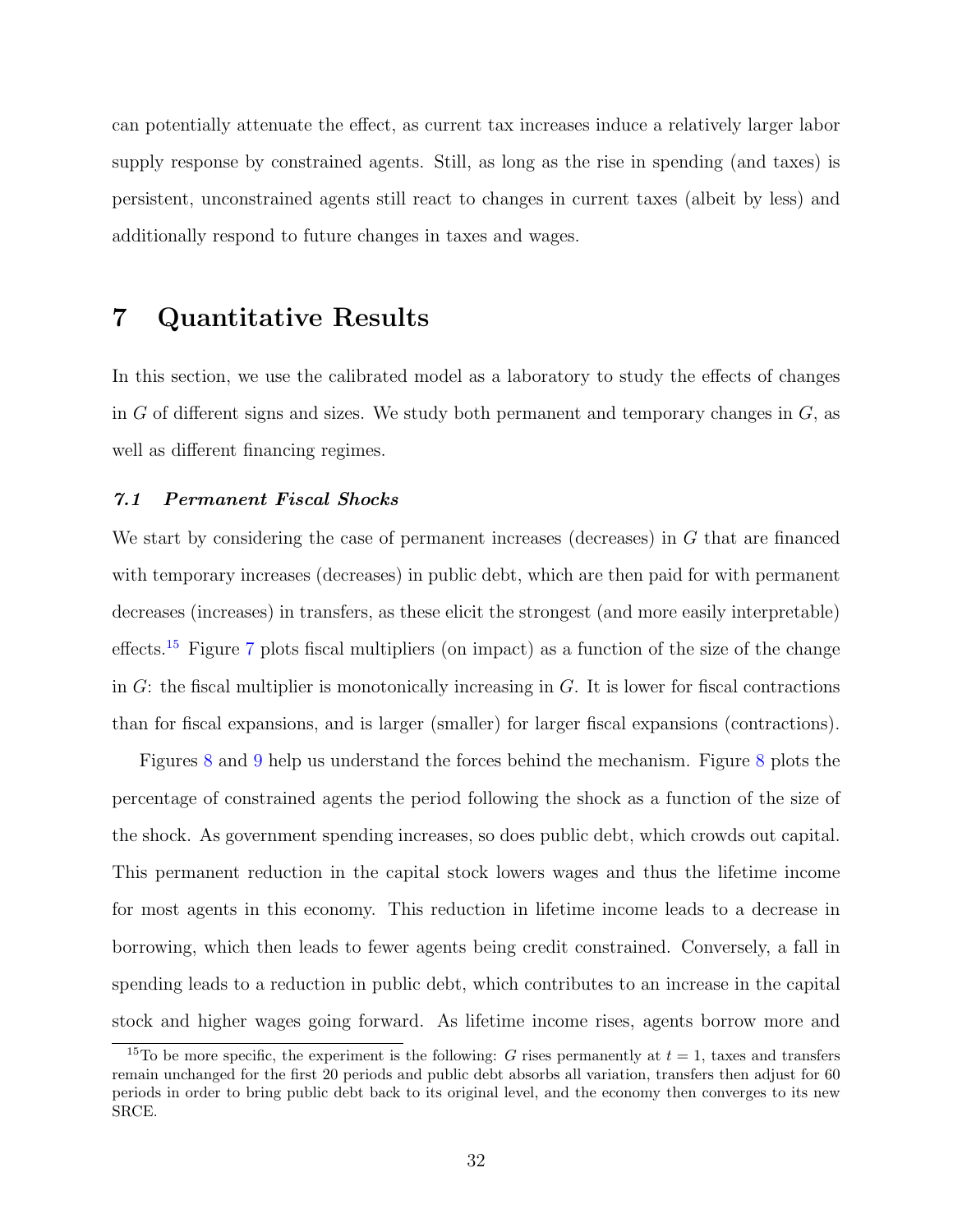<span id="page-33-0"></span>

**Figure 7:** This figure plots the fiscal multiplier as a function of the size of the variation in  $G$  (as a  $\%$  of GDP). The blue line corresponds to G contractions, while the red line represents G expansions.

the share of credit constrained agents increases. These changes in the mass of constrained agents affect the fiscal multiplier, since the labor supply of constrained agents is less elastic.

<span id="page-33-1"></span>Figure [9](#page-34-0) presents this relationship: the labor supply response of different types of agents as a function of the increase in  $G$  (left panel) or decrease in  $G$  (right panel). An increase in G reduces wages going forward; unconstrained agents react strongly to this fall in life-



**Figure 8:** Government spending variation and percentage of constrained agents: on the x-axis we have the variation in  $G$  as a percentage of GDP and on the y-axis we have the percentage of credit constrained agents in the period following the shock. The blue line represents  $G$  contractions and the red line represents  $G$  expansions. The percentage of credit constrained agents is decreasing in the shock.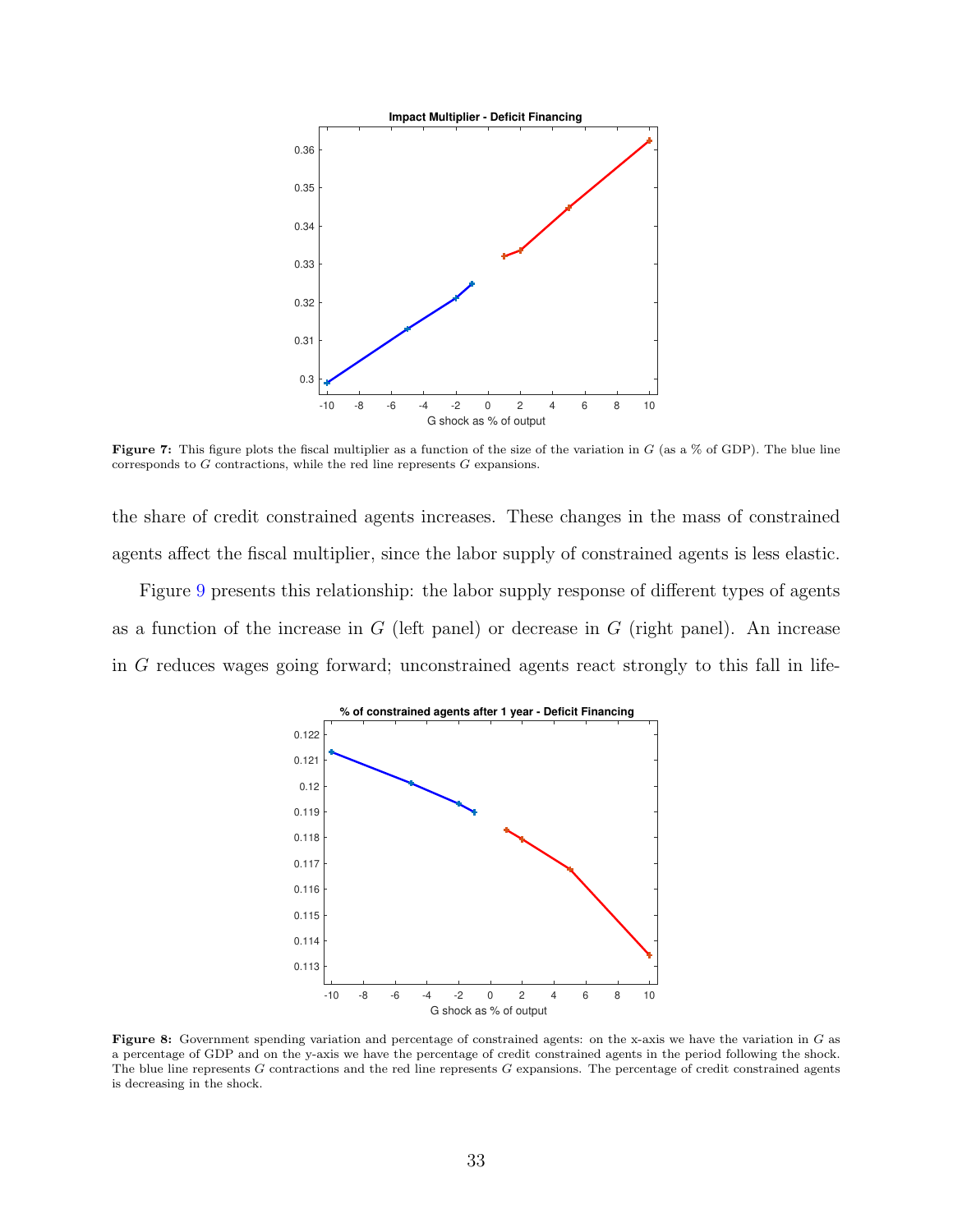time income, and their labor supply expands relatively more in the period of the shock. Constrained agents, on the other hand, do not respond to changes in future income, and their labor supply is only affected by current conditions, consequently responding less. Since more agents become unconstrained when  $G$  increases, the effective aggregate labor supply elasticity in the economy increases, leading to a larger output response to fiscal shocks. The same logic applies to fiscal contractions, represented in the right panel: in this case, there is an increase in lifetime income, which leads unconstrained agents to reduce their labor supply today. Constrained agents react only to current wages, and so their labor supply response is more muted. Since more agents become constrained in response to the fiscal contraction, this attenuates the effect of fiscal shocks on GDP: output falls but not by as much as it would expand for an expansion of the same size.

## 7.2 Temporary Fiscal Shocks

We now consider the more empirically plausible case of temporary fiscal shocks, and show that the same logic goes through. Additionally, we consider two types of financing regimes: (i) deficit financing, where the temporary shock is absorbed by changes in public debt until a certain point in time, after which transfers adjust to ensure that the economy returns to the

<span id="page-34-0"></span>

Figure 9: Government spending variation and relative labor supply response: this graph plots the labor supply response relative to the stationary steady state as a function of the initial level of assets for a permanent spending shock financed with deficits. The left panel corresponds to positive changes in G, while the right panel corresponds to negative changes in G.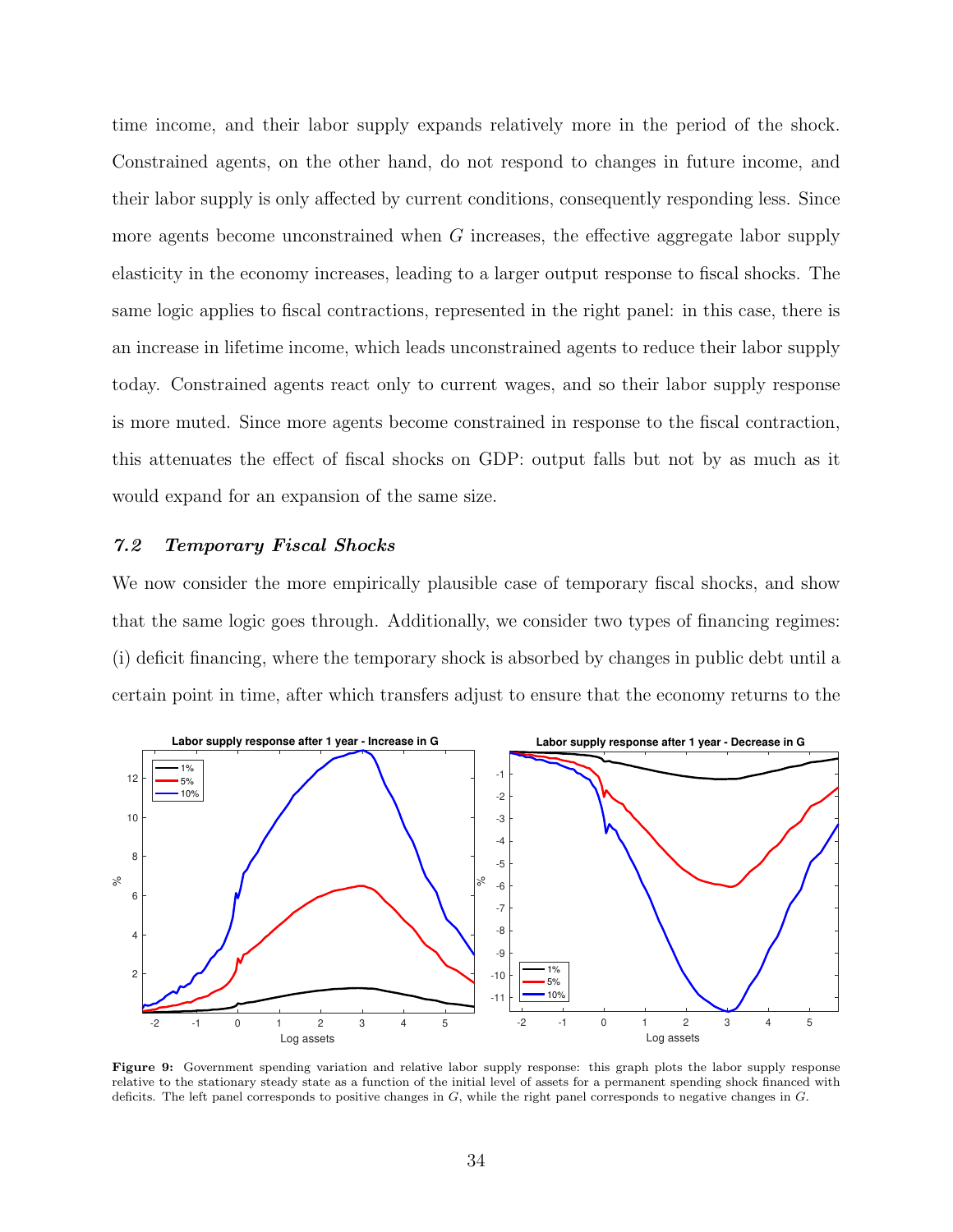initial (pre-shock) level of public debt, and (ii) balanced budget financing, in which transfers adjust to keep public debt constant during the entire transition.

#### Path of the Shocks

We follow most literature on fiscal policy and assume that fiscal spending follows an  $AR(1)$ process in logs:

$$
\log G_t = (1 - \rho_G) \log G_{SS} + \rho_G G_{t-1} + \varepsilon_t^G
$$

where  $\rho_G$  is assumed to be 0.9 at a quarterly frequency, consistent with the estimates of [Nakamura and Steinsson](#page-46-8) [\(2014\)](#page-46-8) for military procurement spending.

#### Deficit Financing

Figure [10](#page-36-0) shows the multiplier as a function of the size of the shock for the case of deficit financing: the overall pattern of monotonicity is unchanged. The main differences are the magnitudes: since the shock is no longer permanent, it no longer causes a permanent decrease in wages, therefore leading to muted effects on lifetime income and resulting in smaller movements in aggregate labor supply on impact. The left panel plots the impact multipliers (measured the quarter after the shock), while the right panel plots the 1-year integral multipliers. The latter are necessarily smaller in magnitude, as the present discounted value of the fiscal shock becomes smaller as time passes, resulting in smaller movements of labor supply. The qualitative relationship between the multiplier and  $G$  is, however, preserved.

Figure [11](#page-36-1) illustrates the mechanism behind the effect, by plotting the relative change in labor supply across the asset distribution. In the left side of the distribution, the change in labor supply is monotonically increasing (decreasing) both in the level of assets and in the size of the shock (the line starts at the constraint). Positive (negative) fiscal shocks lead to a decrease (increase) of agents at the constraint, which contributes to a greater (lower) elasticity of labor supply with respect to the fiscal shock. The change in the share of agents at the constraint is shown in Figure [12:](#page-37-0) the fiscal shock causes agents to move away from the constraint. Since the fiscal policy is financed with future taxes, and both the responses of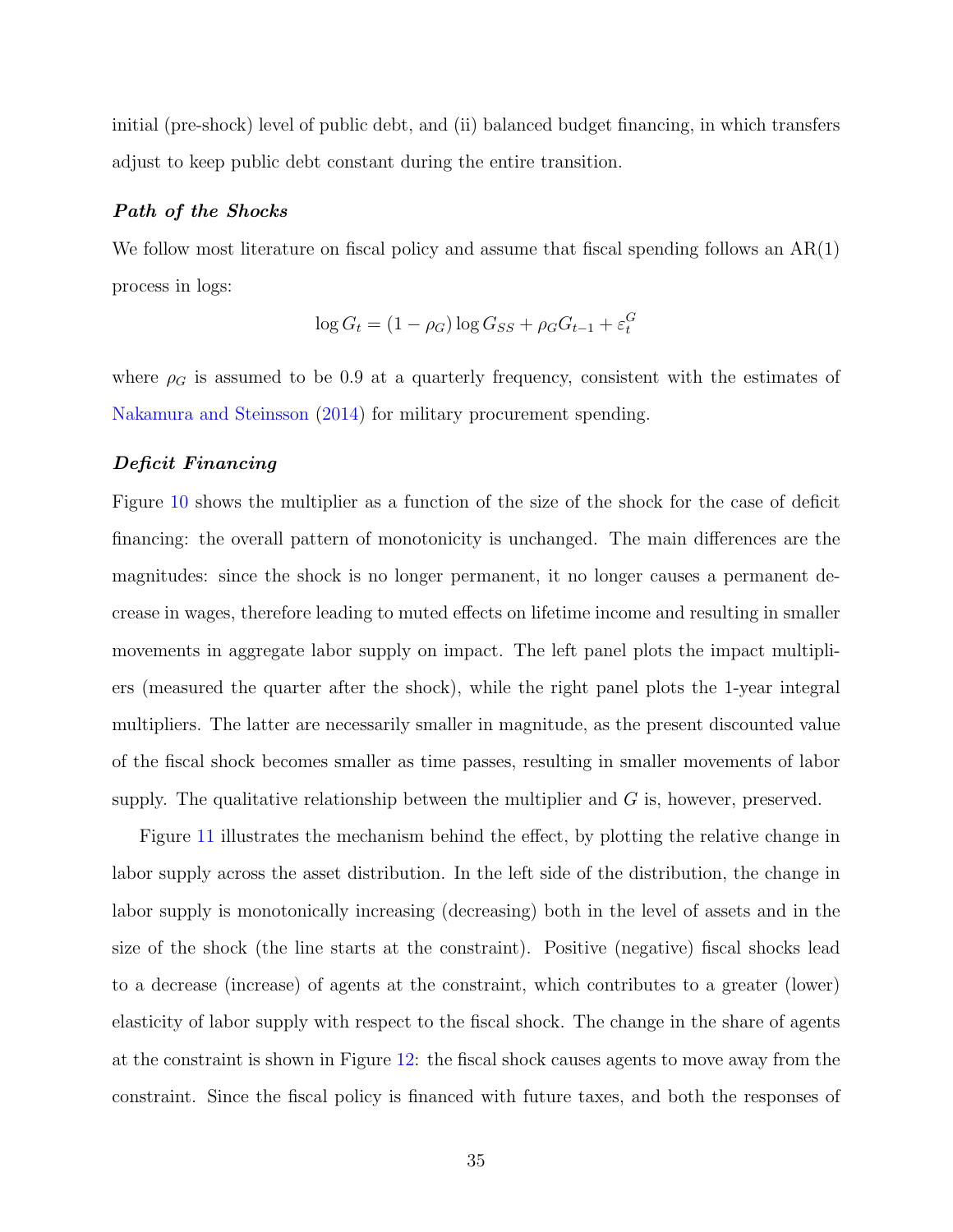<span id="page-36-0"></span>

**Figure 10:** Fiscal multiplier as a function of  $\varepsilon_t^G$  (the initial impulse), deficit financing. The left panel presents impact multipliers (one quarter after the shock), the right panel presents the 1-year integral multipliers.

the wage and interest rates are backloaded, the labor supply of constrained agents responds much less than that of unconstrained ones.

## Balanced Budget

Figure [13](#page-37-1) plots the same measures of the fiscal multiplier for the case where the government runs a balanced budget and thus decreases (increases) transfers when G increases (decreases). The qualitative results are identical, but the sizes of the multipliers are much larger and the

<span id="page-36-1"></span>

Figure 11: (Relative) labor supply response to different changes in G over the asset distribution. Left panel plots the relative response to increases in G, right panel plots the relative response to decreases in G.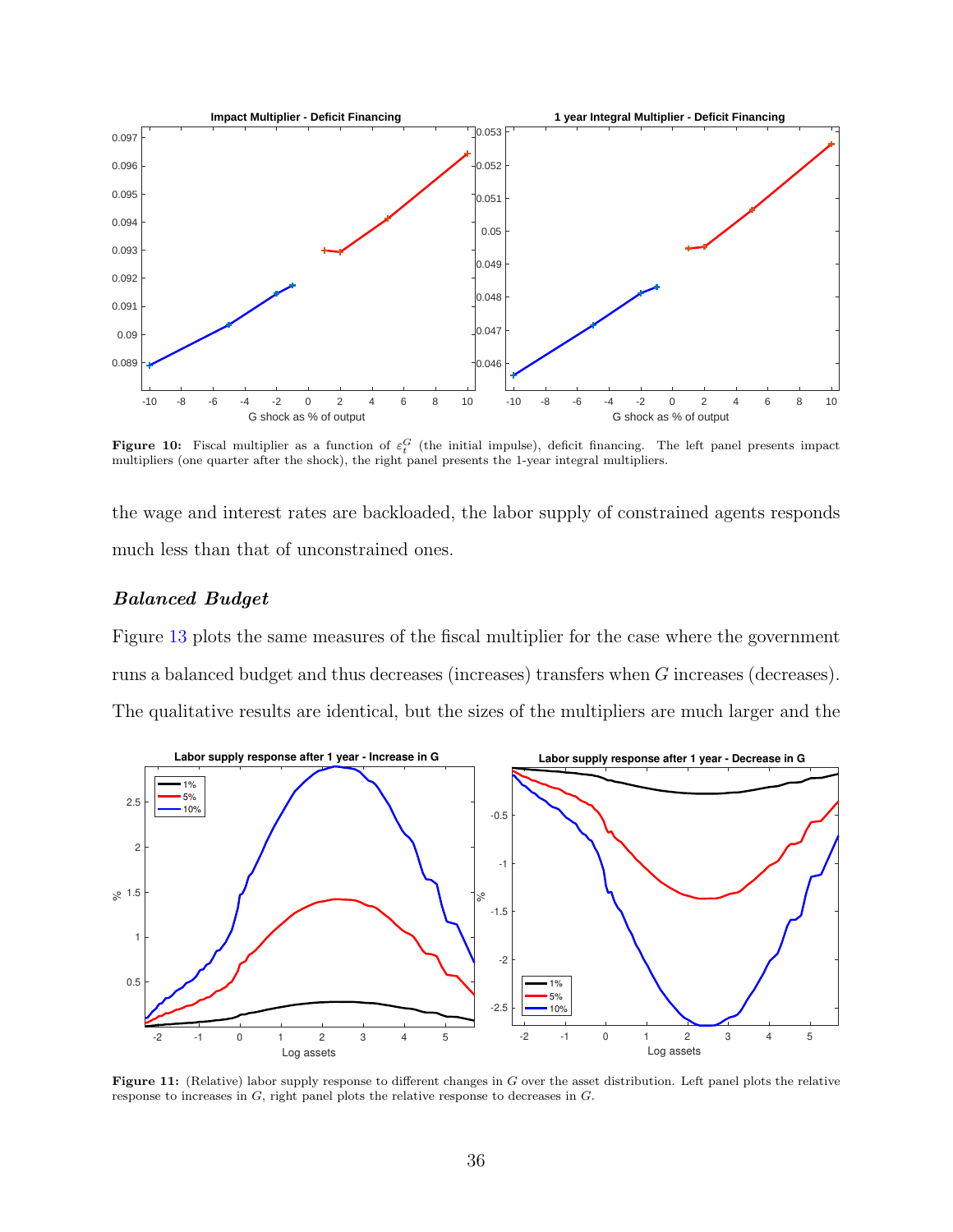<span id="page-37-0"></span>

Figure 12: Percentage of agents at the borrowing constraint, deficit financing, one year after the shock, for different levels of the shock to G.

mechanism is different. This situation occurs because balanced budget interventions affect the income of constrained agents contemporaneously, and these agents react very strongly to changes in their current income. On top of the mechanism that we propose, there is a more conventional one: when G increases, not only unconstrained agents but also constrained react strongly due to changes in future wages — they both expand their labor supply due to increases in current taxes/decreases in current transfers.

<span id="page-37-1"></span>

**Figure 13:** Fiscal multiplier as a function of  $\varepsilon_t^G$  (the initial impulse), balanced budget financing. The left panel presents impact multipliers (one quarter after the shock), the right panel presents the 1-year integral multipliers.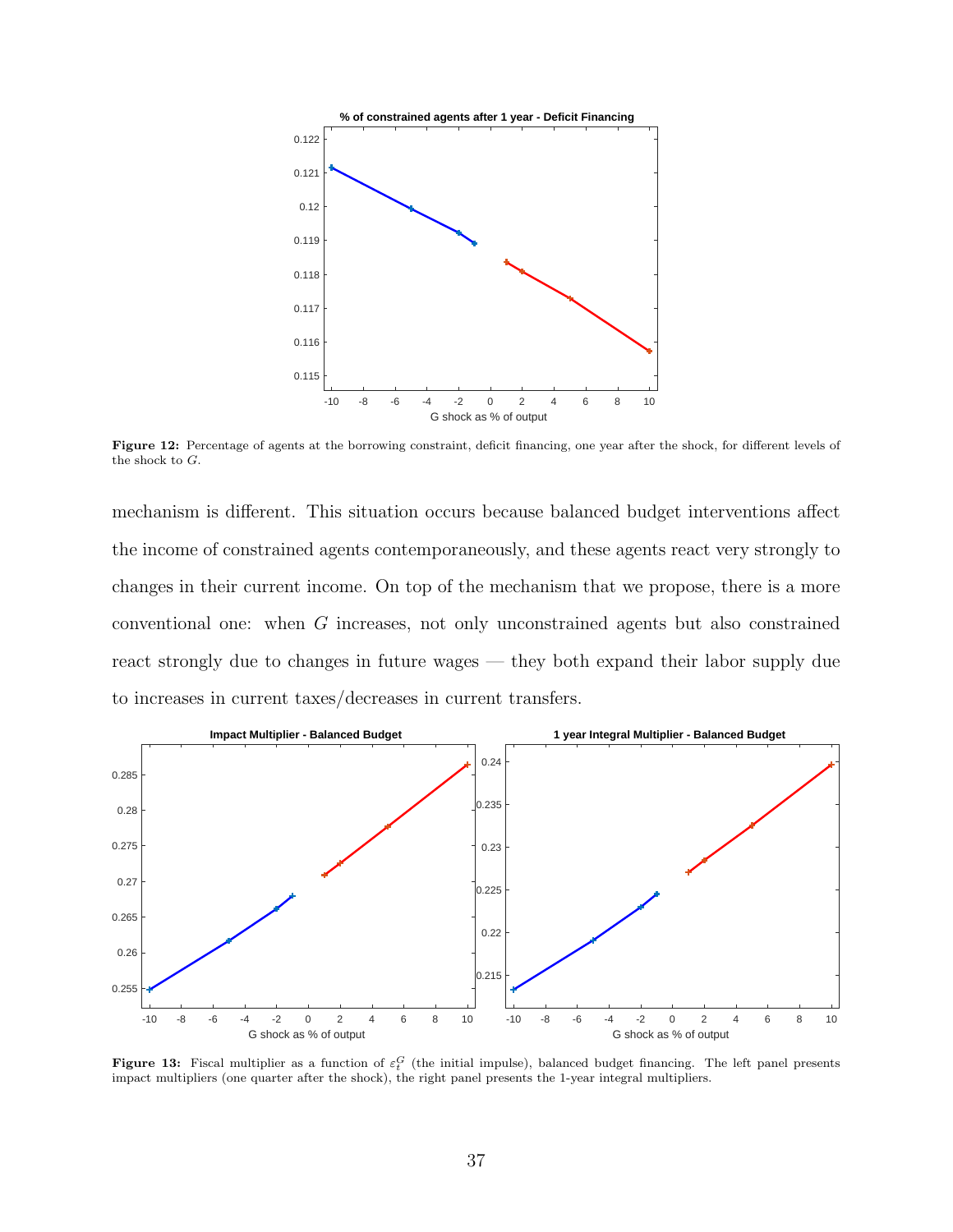Since the fiscal shock is financed contemporaneously, constrained agents tend to react relatively more to positive changes in transfers than unconstrained ones, as shown by the labor supply responses in Figure [14.](#page-38-0) These labor supply responses behave in the manner that we would expect, with constrained agents greatly expanding their labor supply in response to a positive shock (decrease in transfers) and reducing their labor supply much more in response to a negative fiscal shock (increase in transfers). These labor supply responses can be combined with the movements in the distribution presented in Figure [15](#page-39-1) to deliver our result: the figure shows that the mass of constrained agents is increasing in the size of the shock. Take a positive fiscal shock, to which constrained agents respond relatively more in expanding their labor supply. This positive shock is financed by a contemporaneous decrease in transfers, which brings to the constraint agents that were already close to the constraint. This increases the mass of constrained agents, who we know respond relatively more to the shock. The logic is the converse for negative fiscal shocks: by raising transfers, the government moves agents away from the constraint, to a part of the distribution where their labor supply response is relatively larger. Since the shock is negative, it results in a relatively smaller fiscal multiplier.

<span id="page-38-0"></span>

Figure 14: (Relative) labor supply response to different changes in G over the asset distribution, balanced budget. Left panel plots the relative response to increases in G, right panel plots the relative response to decreases in G.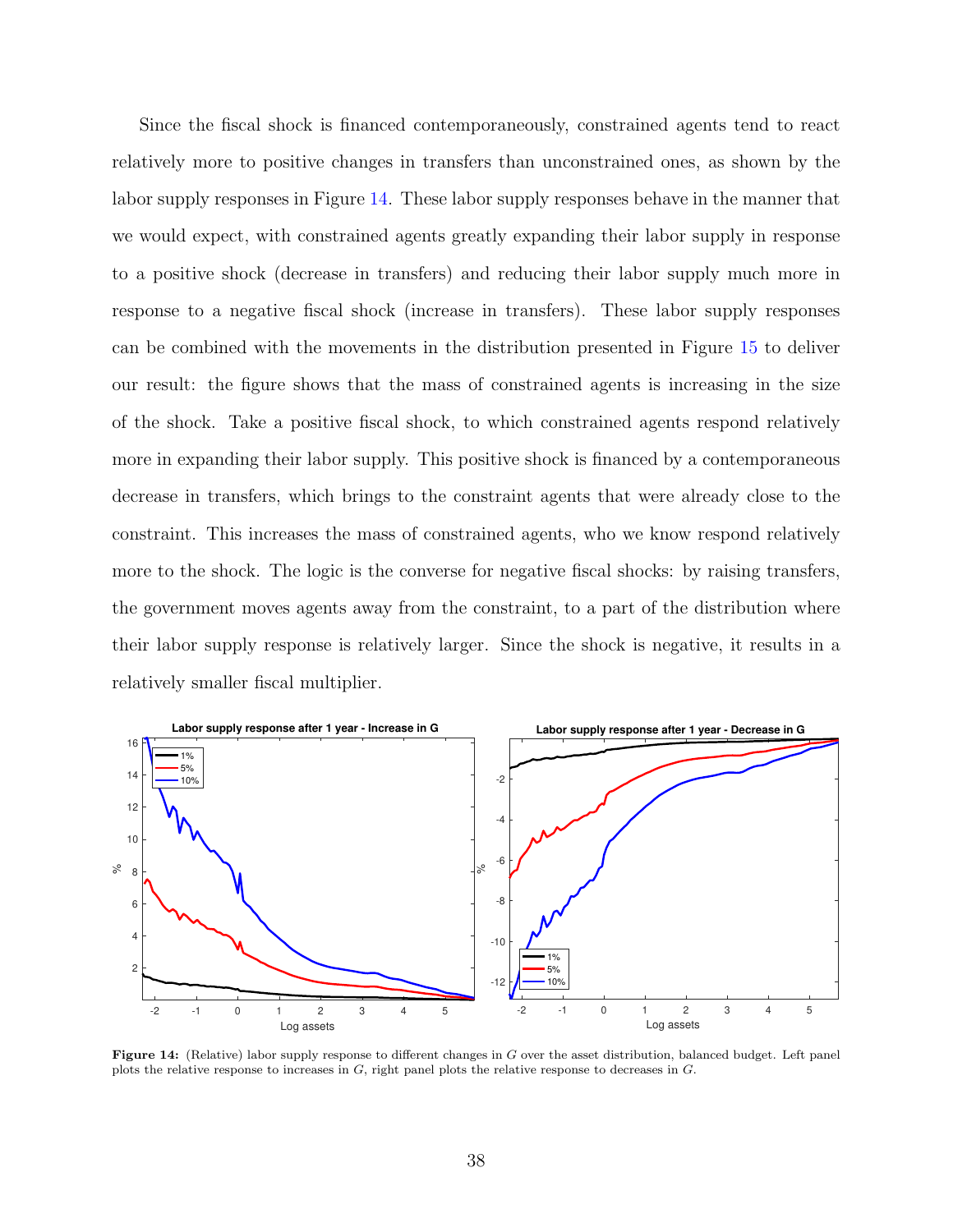<span id="page-39-1"></span>

Figure 15: Percentage of agents at the borrowing constraint one year after the shock, balanced budget, for different levels of the shock to G.

# <span id="page-39-0"></span>8 Micro Evidence of the Mechanism

The mechanism we propose hinges on three key factors: (i) the labor supply response, (ii) the shift in the wealth distribution, and (iii) the financing regime of the fiscal shock. Intuitively, we propose that a tax-financed shock shifts the wealth distribution to the left. This, along with the fact that the labor supply response to a current income shock is decreasing in wealth, generates a fiscal multiplier that is increasing in the shock. A debt-financed shock, on the other hand, shifts the distribution to the right, which combined with a labor supply response to a future income shock that is increasing in wealth, leads again to a fiscal multiplier that is increasing in the size of the shock.

We use data from the Panel Study on Income Dynamics (PSID) to empirically support the micro mechanisms that we propose above. This dataset allow us to test the mechanism, as it combines data on wealth, income, and hours worked. Between 1989 and 1999, the PSID contains data on wealth every five years and after 1999 every two years. Data on income and hours worked is collected every survey year.

The first hypothesis we test is if the response of labor supply depends on wealth and if this relation is the same for future and current income shocks. Our model results depend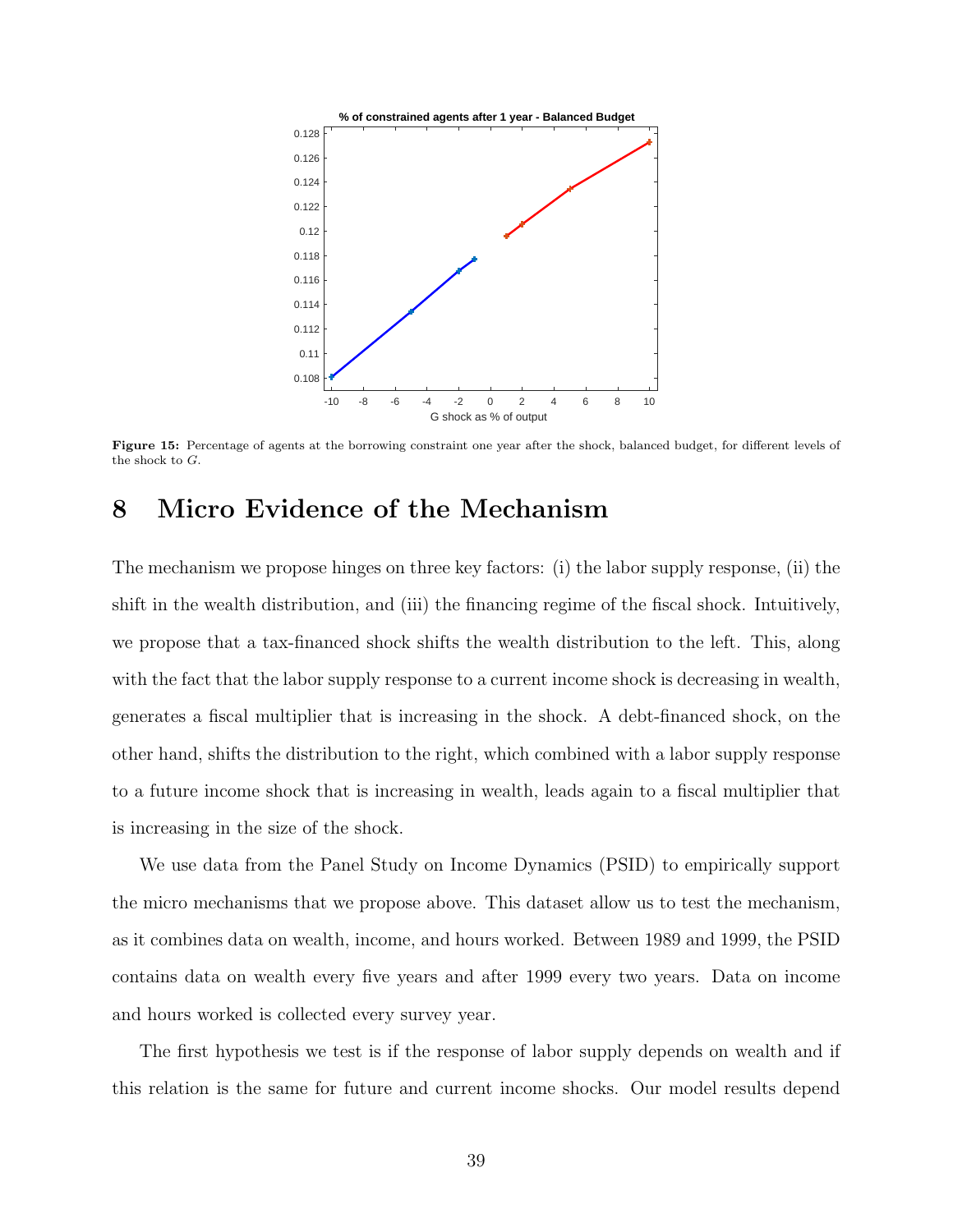on the financing regime to the extent that tax-financed shocks are associated with current income effects, while debt-financed shocks are associated with future income shocks. We expect constrained agents to respond the most to current income shocks and the least to future income shocks.

We follow the income shock identification hypothesis of [Domeij and Floden](#page-45-10) [\(2006\)](#page-45-10), who in turn follow [Altonji](#page-44-9) [\(1986\)](#page-44-9), and use the 1-year lag of both the reported hourly wage rate  $w^{**}$ — only available for hourly rated workers — and its percentage change as instruments for the percentage variation in the implied hourly wage rate  $w^*$ , measured as the household head's total labor income and divided by total hours worked. We then interact the instrumented variable with standardized total wealth a, defined as the net value of all assets, to see how the labor supply elasticity depends on wealth. To test the elasticity of hours worked to both current and future income shocks we estimate the following specifications:

$$
\Delta \ln h_{it} = \beta_1 \Delta \ln w_{it}^* + \alpha_i + \gamma_t + \epsilon_{it}
$$
\n(22)

$$
\Delta \ln h_{it} = \beta_1 \Delta \ln w_{it+2}^* + \alpha_i + \gamma_t + \epsilon_{it}
$$
\n(23)

where  $\Delta \ln h_{it}$  is the yearly change in the log total number of hours worked in year t by the head of household i,  $\alpha_i$  are household fixed effects, and  $\gamma_t$  are year fixed effects. To show dependence on wealth, we split the sample according to different criteria based on household wealth. Results are reported in Tables [8](#page-41-0) and [7,](#page-40-0) respectively. Columns (1) and (2) split the sample between households with negative and positive net assets, while columns (3)-

<span id="page-40-0"></span>

|                                |                     |                       | (3)                   |                                                                                                                               | 6 I              | (6)                 |  |
|--------------------------------|---------------------|-----------------------|-----------------------|-------------------------------------------------------------------------------------------------------------------------------|------------------|---------------------|--|
| VARIABLES                      |                     |                       |                       | Total wealth<0 Total wealth>0 Total wealth< Wealth Q1 Total wealth< Wealth Q2 Total wealth> Wealth Q2 Total wealth> Wealth Q3 |                  |                     |  |
| $\beta_1$                      | $3.770*$<br>(2.288) | $5.081***$<br>(1.794) | $4.591***$<br>(1.478) | $4.469***$<br>(1.054)                                                                                                         | 7.031<br>(6.312) | $-0.729$<br>(1.183) |  |
| <i>Observations</i>            | 4,006               | 38.600                | 6,816                 | 18,513                                                                                                                        | 25,364           | 12,208              |  |
| Number of ID                   | .386                | 7,851                 | 2.241                 | 5.184                                                                                                                         | 5.204            | 2,639               |  |
| Standard errors in parentheses |                     |                       |                       |                                                                                                                               |                  |                     |  |

\*\*\* p<0.01, \*\* p<0.05, \* p<0.1

Table 7: Labor supply elasticity, total wealth and future income shocks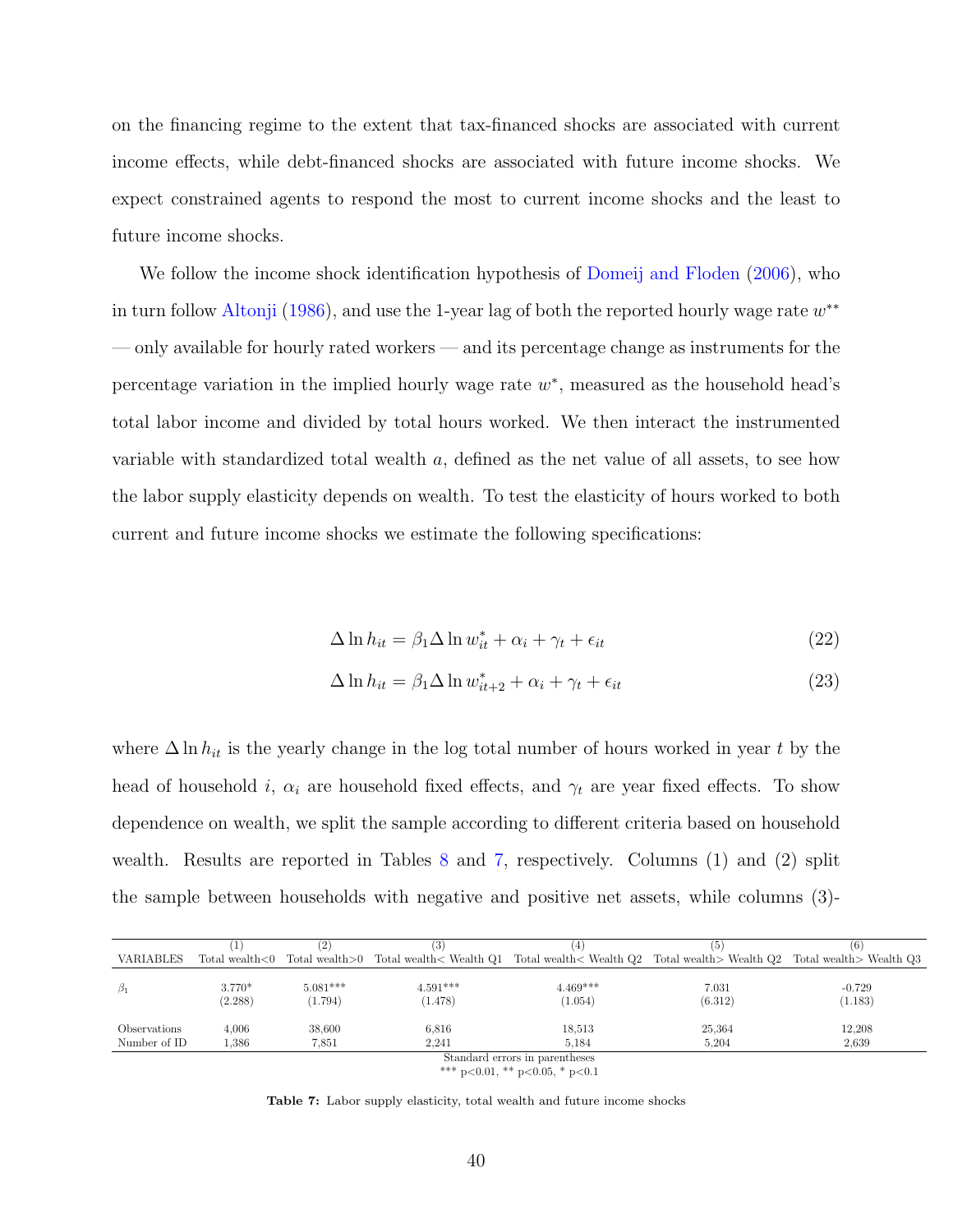(6) corresponds to sample splits based on quartiles of the wealth distribution. Our results show that hours worked increase in response to both current and future income shocks, but the pattern of this increase is the opposite across the wealth distribution: low wealth households respond relatively more to current income shocks, while wealthier households respond relatively more to future income shocks.

$$
\Delta \ln h_{it} = \beta_1 \Delta \ln w_{it}^* + \alpha_i + \gamma_t + \epsilon_{it}
$$
\n(24)

<span id="page-41-0"></span>

|                                |                     | 2                    | (3)                  | (4                                                                                                                            | '5)              | (6)              |
|--------------------------------|---------------------|----------------------|----------------------|-------------------------------------------------------------------------------------------------------------------------------|------------------|------------------|
| VARIABLES                      |                     |                      |                      | Total wealth<0 Total wealth>0 Total wealth< Wealth Q1 Total wealth< Wealth Q2 Total wealth> Wealth Q2 Total wealth> Wealth Q3 |                  |                  |
| $\beta_1$                      | $1.728*$<br>(1.013) | $1.062**$<br>(0.467) | $1.441**$<br>(0.651) | $1.129***$<br>(0.323)                                                                                                         | 0.784<br>(0.728) | 1.995<br>(3.146) |
| Observations<br>Number of ID   | 4,221<br>1.421      | 42,010<br>8,199      | 7.033<br>2,268       | 18,701<br>5.112                                                                                                               | 28,784<br>5,650  | 14,448<br>2,953  |
| Standard errors in parentheses |                     |                      |                      |                                                                                                                               |                  |                  |

\*\*\* p<0.01, \*\* p<0.05, \* p<0.1

Table 8: Labor supply elasticity, total wealth and current income shocks

We now proceed to test whether the dependence of labor supply responses on wealth and the timing of income shocks depends at all on the implied financing regime for fiscal shocks. We identify fiscal shocks as in Section [2.1](#page-4-2) (using quarterly data), and then sum these shocks over a two-year period, which coincides with the interval between wealth data collection in the PSID. Let  $G_t \equiv g_t + g_{t-1}$ , the sum of these shocks. We then estimate the following equation:

$$
\Delta \ln h_{it} = \beta_1 G_t + \beta_2 \Delta B_t + \beta_3 \Delta B_t \times G_t + \alpha_i + \epsilon_{it}
$$

where  $\Delta B_t$  is the change in government debt as a percentage of GDP, which we take as a proxy for whether fiscal shocks are deficit- or tax-financed.

The results for this specification are in Table [9,](#page-42-1) and are consistent with the predictions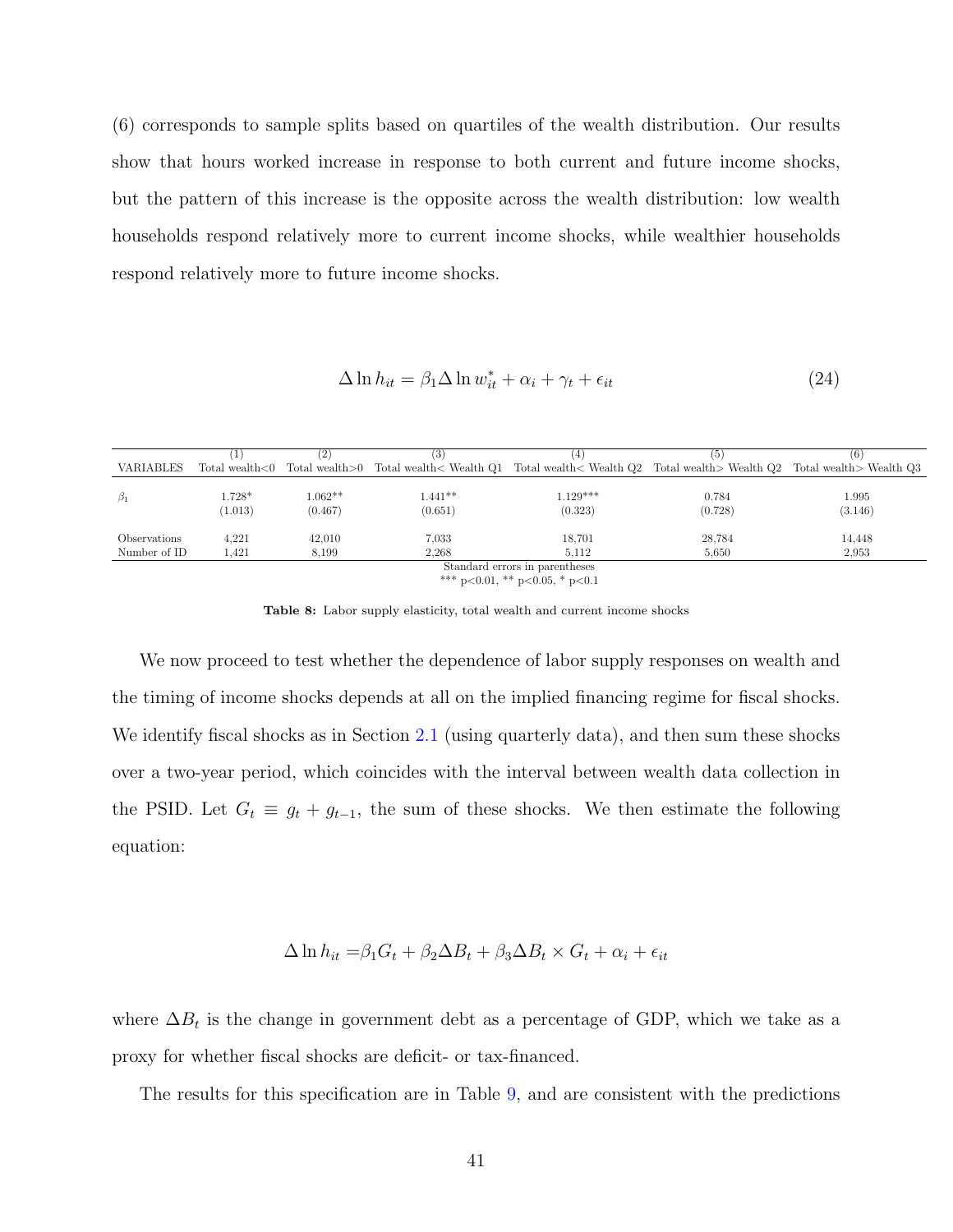<span id="page-42-1"></span>

|                  |                    | (2)        | (3)       | 4                                                                                                                   | (5)      | (6)      |
|------------------|--------------------|------------|-----------|---------------------------------------------------------------------------------------------------------------------|----------|----------|
| <b>VARIABLES</b> | Total wealth $< 0$ |            |           | Total wealth >0 Total wealth < Wealth Q1 Total wealth < Wealth Q2 Total wealth > Wealth Q2 Total wealth > Wealth Q3 |          |          |
|                  |                    |            |           |                                                                                                                     |          |          |
| $\beta_1$        | $1.060**$          | 0.047      | $0.257**$ | $0.095*$                                                                                                            | $0.070*$ | 0.058    |
|                  | (0.477)            | (0.037)    | (0.109)   | (0.058)                                                                                                             | (0.040)  | (0.047)  |
| $\beta_2$        | $6.355**$          | $0.750**$  | $1.580*$  | $1.035*$                                                                                                            | 0.533    | 0.269    |
|                  | (2.603)            | (0.349)    | (0.883)   | (0.533)                                                                                                             | (0.361)  | (0.399)  |
| $\beta_3$        | $-0.315**$         | $-0.037**$ | $-0.080*$ | $-0.052**$                                                                                                          | $-0.027$ | $-0.014$ |
|                  | (0.129)            | (0.017)    | (0.043)   | (0.026)                                                                                                             | (0.017)  | (0.019)  |
|                  |                    |            |           |                                                                                                                     |          |          |
| Observations     | 7.075              | 61,980     | 14,911    | 33,230                                                                                                              | 40,821   | 20,688   |
| Number of ID     | 2,308              | 11,390     | 4,232     | 8,179                                                                                                               | 7.437    | 3,871    |
|                  |                    |            |           | Standard errors in parentheses                                                                                      |          |          |

\*\*\* p<0.01, \*\* p<0.05, \* p<0.1

Table 9: G shock, labor supply response, total wealth and financing regime

from our model. The marginal effect of a fiscal shock is given by  $\beta_1 + \beta_3 \times \Delta B_t$ . A balancedbudget fiscal shock has a marginal effect equal to  $\beta_1$ : our model predicts that this effect should be positive, and larger for households at the bottom of the wealth distribution. Our model also predicts that deficit-financed fiscal shocks generate smaller multipliers than balanced-budget ones, an effect that is consistent with  $\beta_3$  < 0. Since wealthier households respond relatively more to deficit-financed fiscal shocks, this coefficient should be increasing in the wealth quantile (decreasing in absolute value, since it is negative). As the results table shows, all these predictions are borne by the data and for different sample splits. In Appendix [F,](#page-67-0) we show that these results are robust to pooling all households in a single regression, and interacting the fiscal shock and debt terms with household wealth levels.

## <span id="page-42-0"></span>9 Conclusion

In this paper, we contribute to the analysis of the aggregate effects of government spending shocks by providing empirical evidence that their macroeconomic effects depend both on the sign and size of these shocks. Using historical data for the US, we find that fiscal multipliers are increasing in the sign and size of the underlying fiscal shock. A different methodology and dataset corroborate this relationship in the context of fiscal consolidations in OECD countries.

After showing that a standard representative-agent DSGE model cannot replicate this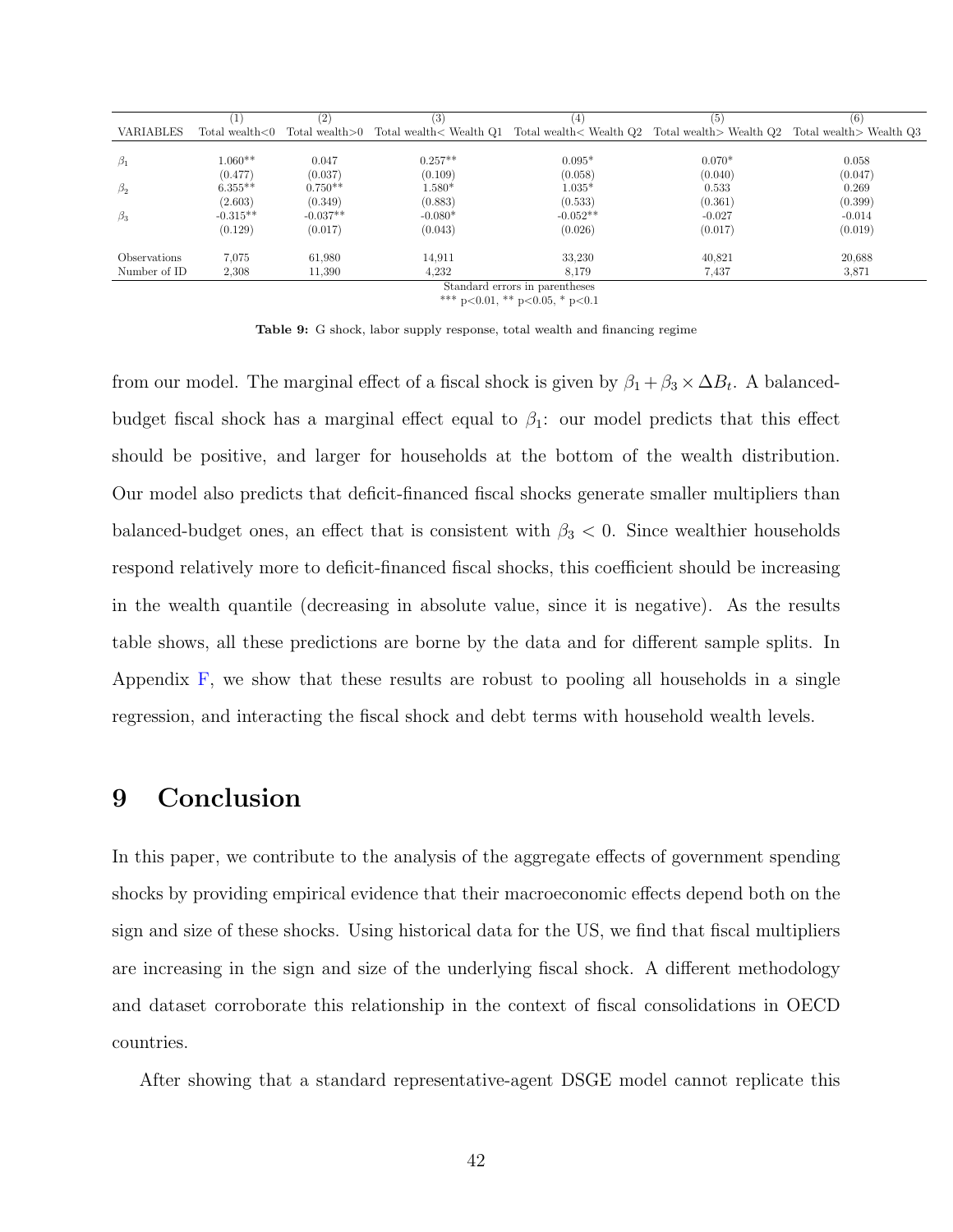empirical pattern, we develop a life-cycle, overlapping generations model with heterogeneous agents and uninsurable idiosyncratic income risk. We show that such a model calibrated to the US can reproduce the empirical response of output to fiscal shocks of different signs and sizes. We show that the response of labor supply across the wealth distribution, along with the response of this very same distribution, are crucial to generating this pattern. This pattern is also robust to the financing regime: both tax-financed and deficit-financed fiscal shocks generate the same relationship between multipliers and underlying shocks, albeit via a different mechanism.

Finally, we empirically validate the proposed mechanism by combining micro data from the PSID with identified policy shocks, and showing that the positive response of labor supply is decreasing in wealth for tax-financed fiscal shocks, but increasing in wealth for deficit-financed fiscal shocks.

We see this paper as a first step to understanding how the size and sign of fiscal shocks can have different aggregate implications depending on the distributional features of the economy. In this paper, we focused essentially on the role of heterogeneous marginal propensities to work for the transmission of fiscal policies. In future research, and in the spirit of [Kaplan](#page-46-10) [et al.](#page-46-10) [\(2018\)](#page-46-10), we intend to study in greater detail the effects of the empirical joint distribution between marginal propensities to work and consume for the sign and size dependence of fiscal policy shocks.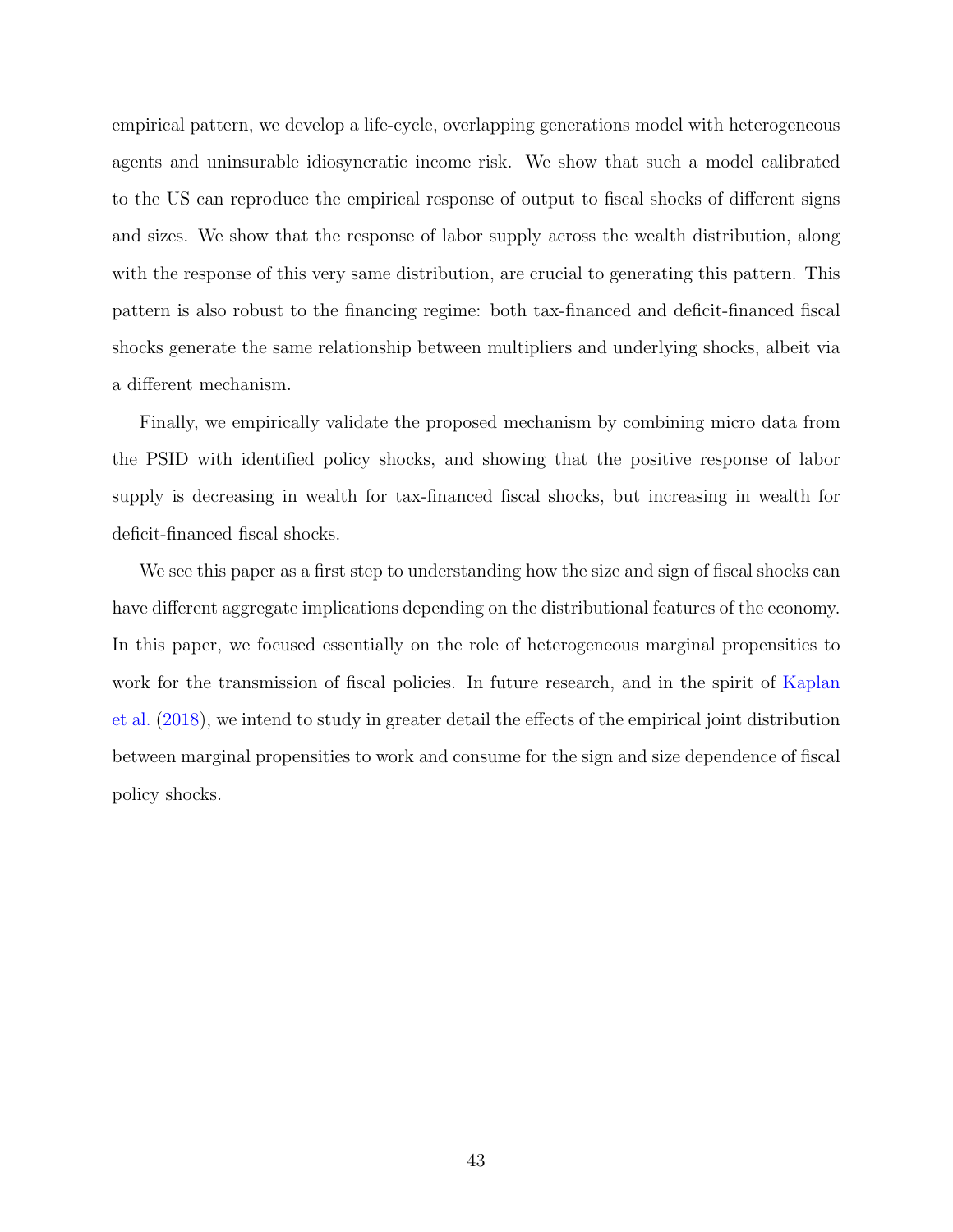# References

- <span id="page-44-4"></span>Alesina, A., Barbiero, O., Favero, C., Giavazzi, F., and Paradisi, M. (2015a). Austerity in 2009–13. Economic Policy, 30(83):383–437.
- <span id="page-44-7"></span>Alesina, A., Favero, C., and Giavazzi, F. (2015b). The output effect of fiscal consolidation plans. Journal of International Economics, 96:S19–S42.
- <span id="page-44-9"></span>Altonji, J. G. (1986). Intertemporal Substitution in Labor Supply: Evidence from Micro Data. Journal of Political Economy, 94(3):176–215.
- <span id="page-44-6"></span>Anderson, T. W., Rubin, H., et al. (1949). Estimation of the parameters of a single equation in a complete system of stochastic equations. The Annals of Mathematical Statistics,  $20(1):46-63.$
- <span id="page-44-5"></span>Athreya, K., Owens, A., and Schwartzman, F. (2017). Does redistribution increase output? the centrality of labor supply. Quantitative Economics, 8(3):761–808.
- <span id="page-44-0"></span>Auerbach, A. J. and Gorodnichenko, Y. (2012). Measuring the output responses to fiscal policy. American Economic Journal: Economic Policy, 4(2):1–27.
- <span id="page-44-2"></span>Barnichon, R. and Matthes, C. (2017). Understanding the size of the government spending multiplier: It's in the sign. Working Paper 17-15, Federal Reserve Bank of Richmond.
- <span id="page-44-1"></span>Basso, H. and Rachedi, O. (2017). The young, the old and the government: Demographics and fiscal multipliers. Mimeo.
- <span id="page-44-8"></span>Benabou, R. (2002). Tax and education policy in a heterogeneous agent economy: What levels of redistribution maximize growth and efficiency? Econometrica, 70:481–517.
- <span id="page-44-3"></span>Blanchard, O. and Perotti, R. (2002). An empirical characterization of the dynamic effects of changes in government spending and taxes on output. The Quarterly Journal of Economics, 117(4):1329–1368.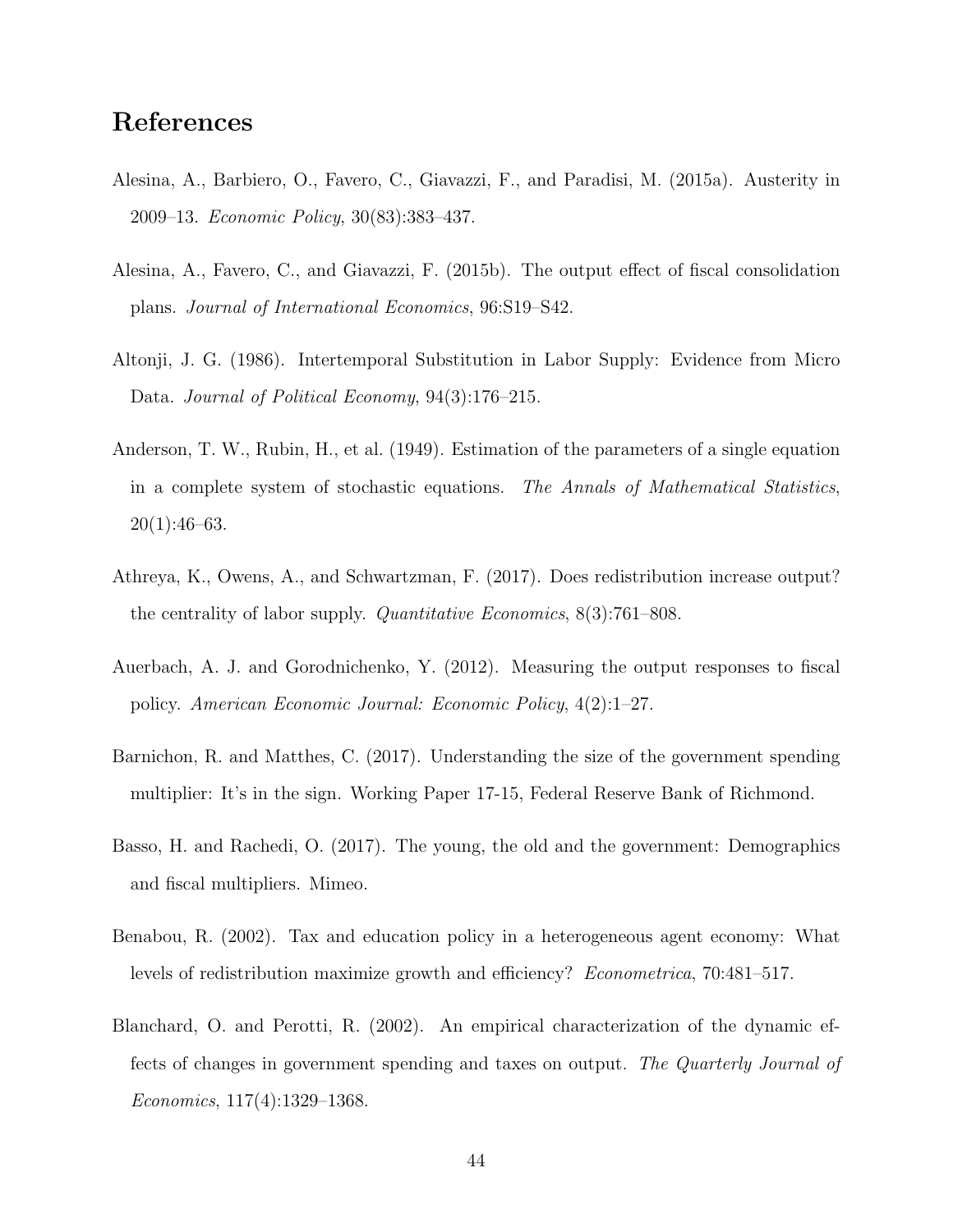- <span id="page-45-1"></span>Brinca, P., Ferreira, M., Franco, F., Holter, H., and Malafry, L. (2017). Fiscal Consolidation Programs and Income Inequality. (2017:8).
- <span id="page-45-0"></span>Brinca, P., Holter, H. A., Krusell, P., and Malafry, L. (2016). Fiscal multipliers in the 21st century. Journal of Monetary Economics, 77:53–69.
- <span id="page-45-9"></span>Cooley, T. F. and Prescott, E. C. (1995). Frontiers of Business Cycle Research, chapter 1, pages 1–38. Princeton University Press.
- <span id="page-45-8"></span>Devries, P., Guajardo, J., Leigh, D., and Pescatori, A. (2011). A new action-based dataset of fiscal consolidation.
- <span id="page-45-10"></span>Domeij, D. and Floden, M. (2006). The Labor-Supply Elasticity and Borrowing Constraints: Why Estimates Are Biased. Review of Economic Dynamics, 9(2):242–262.
- <span id="page-45-5"></span>Faria-e-Castro, M. (2018). Fiscal Multipliers and Financial Crises. Working Paper 2018-23, Federal Reserve Bank of St. Louis.
- <span id="page-45-3"></span>Ferrière, A. and Navarro, G. (2018). The Heterogeneous Effects of Government Spending : It's All About Taxes. International Finance Discussion Papers 1237, Board of Governors of the Federal Reserve System (U.S.).
- <span id="page-45-7"></span>Fisher, J. D. and Peters, R. (2010). Using stock returns to identify government spending shocks. The Economic Journal, 120(544):414–436.
- <span id="page-45-6"></span>Fotiou, A. (2017). Non-linearities and fiscal policy. Job Market Paper, European University Institute.
- <span id="page-45-2"></span>Hagedorn, M., Manovskii, I., and Mitman, K. (2016). The fiscal multiplier. Technical report, mimeo, University of Oslo.
- <span id="page-45-4"></span>Ilzetzki, E., Mendoza, E. G., and Vegh, C. A. (2013). How big (small?) are fiscal multipliers? Journal of Monetary Economics, 60(2):239–254.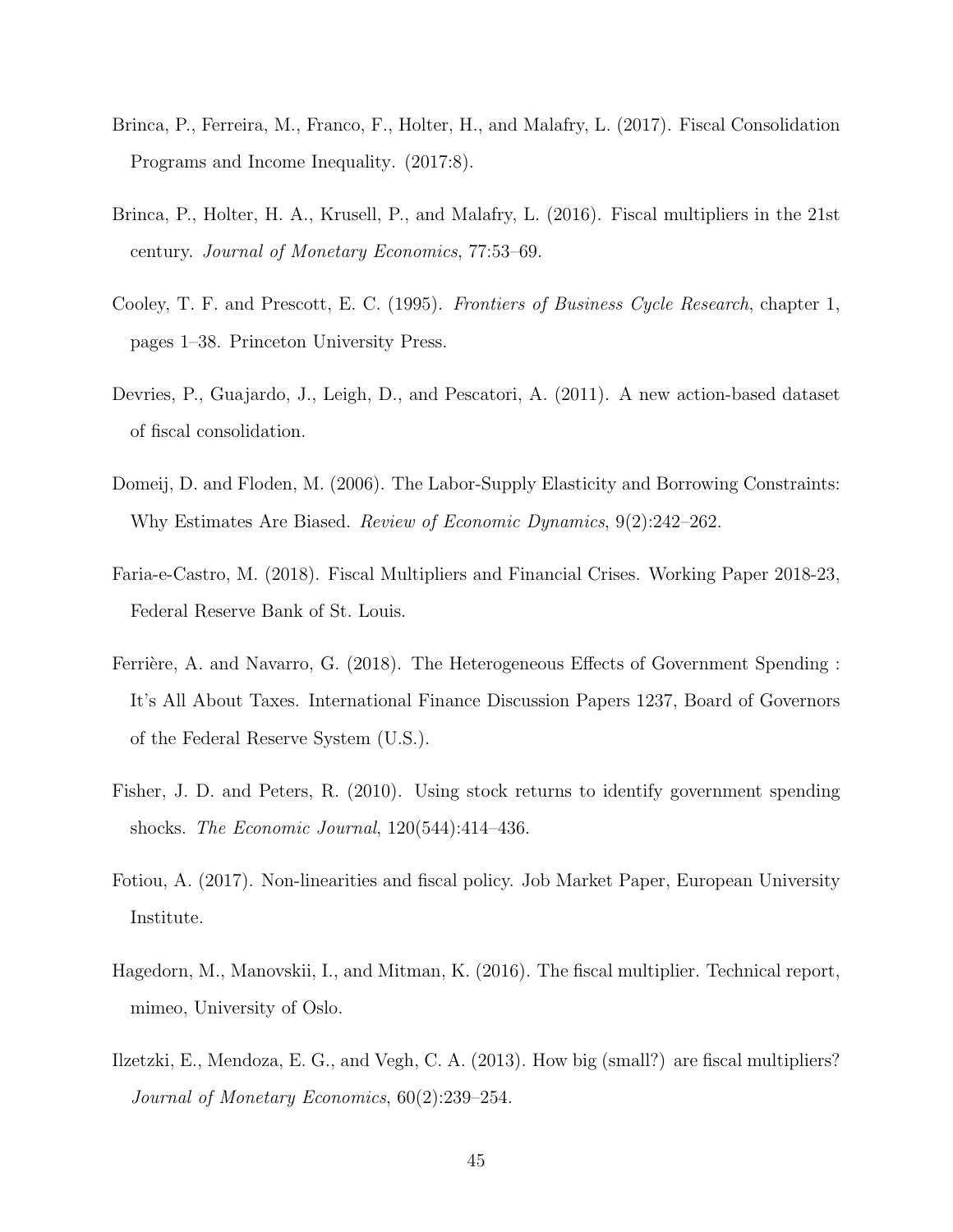- <span id="page-46-10"></span>Kaplan, G., Moll, B., and Violante, G. L. (2018). Monetary policy according to hank. American Economic Review, 108(3):697–743.
- <span id="page-46-1"></span>Krueger, D., Mitman, K., and Perri, F. (2016). Macroeconomics and household heterogeneity. Handbook of Macroeconomics, 2:843–921.
- <span id="page-46-5"></span>Mountford, A. and Uhlig, H. (2009). What are the effects of fiscal policy shocks? Journal of Applied Econometrics, 24(6):960–992.
- <span id="page-46-8"></span>Nakamura, E. and Steinsson, J. (2014). Fiscal stimulus in a monetary union: Evidence from us regions. American Economic Review, 104(3):753–92.
- <span id="page-46-9"></span>Peterman, W. and Sager, E. (2016). Optimal public debt with life cycles motives. Technical report, Working Paper.
- <span id="page-46-7"></span>Ramey, V. A. (2011a). Can government purchases stimulate the economy? *Journal of* Economic Literature, 49(3):673–85.
- <span id="page-46-2"></span>Ramey, V. A. (2011b). Identifying government spending shocks: it's all in the timing. The Quarterly Journal of Economics, 126(1):1–50.
- <span id="page-46-6"></span>Ramey, V. A. (2012). Government spending and private activity. Technical report, National Bureau of Economic Research.
- <span id="page-46-0"></span>Ramey, V. A. and Zubairy, S. (2018). Government Spending Multipliers in Good Times and in Bad: Evidence from US Historical Data. Journal of Political Economy, 126(2):850–901.
- <span id="page-46-4"></span>Romer, C. D. and Romer, D. H. (2010). The macroeconomic effects of tax changes: Estimates based on a new measure of fiscal shocks. American Economic Review, 100(3):763–801.
- <span id="page-46-3"></span>Oscar Jord`a (2005). Estimation and Inference of Impulse Responses by Local Projections. ` American Economic Review, 95(1):161–182.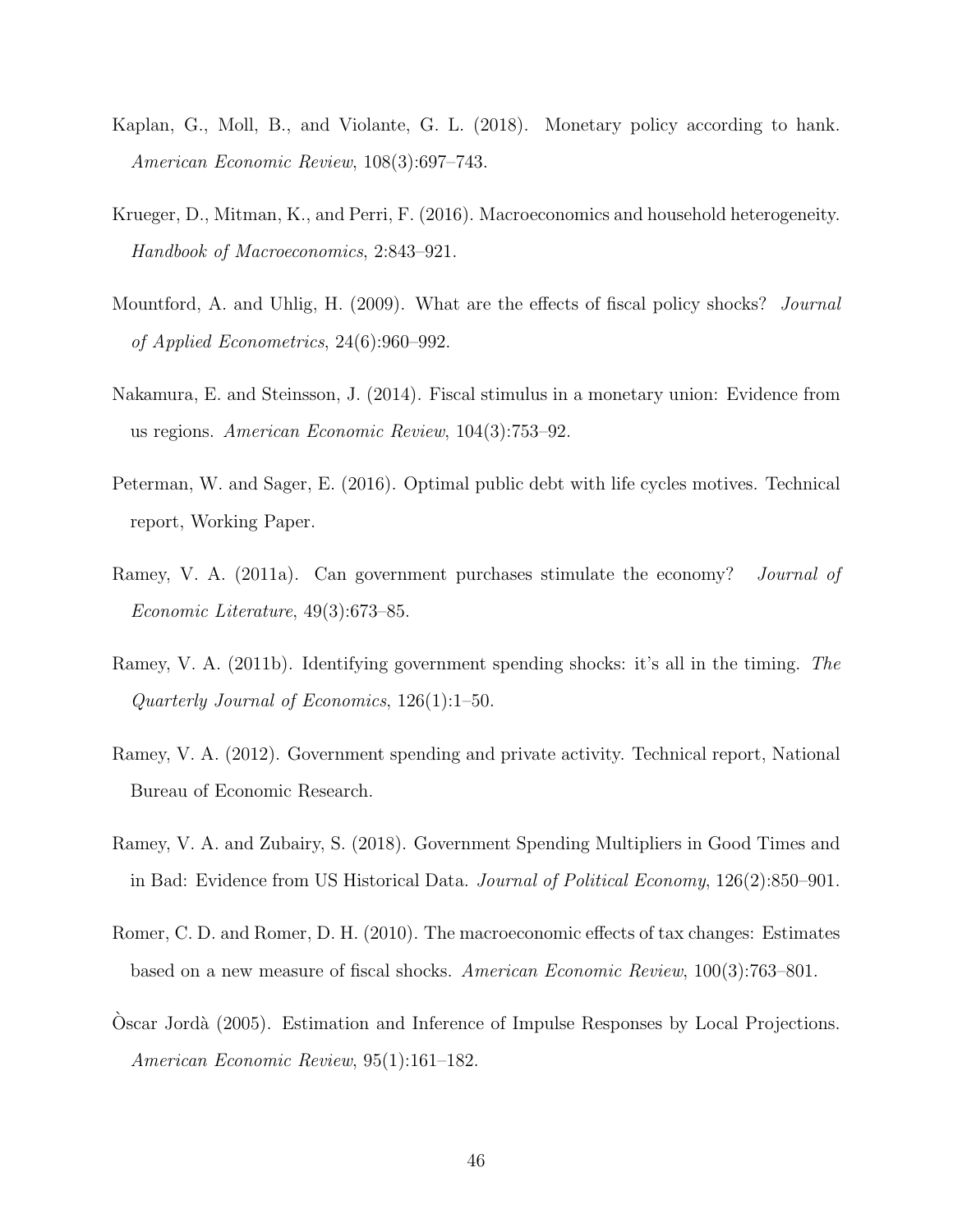<span id="page-47-1"></span>Trabandt, M. and Uhlig, H. (2011). The laffer curve revisited. Journal of Monetary Economics, 58(4):305–327.

<span id="page-47-0"></span>Uhlig, H. (2010). Some fiscal calculus. American Economic Review, 100(2):30–34.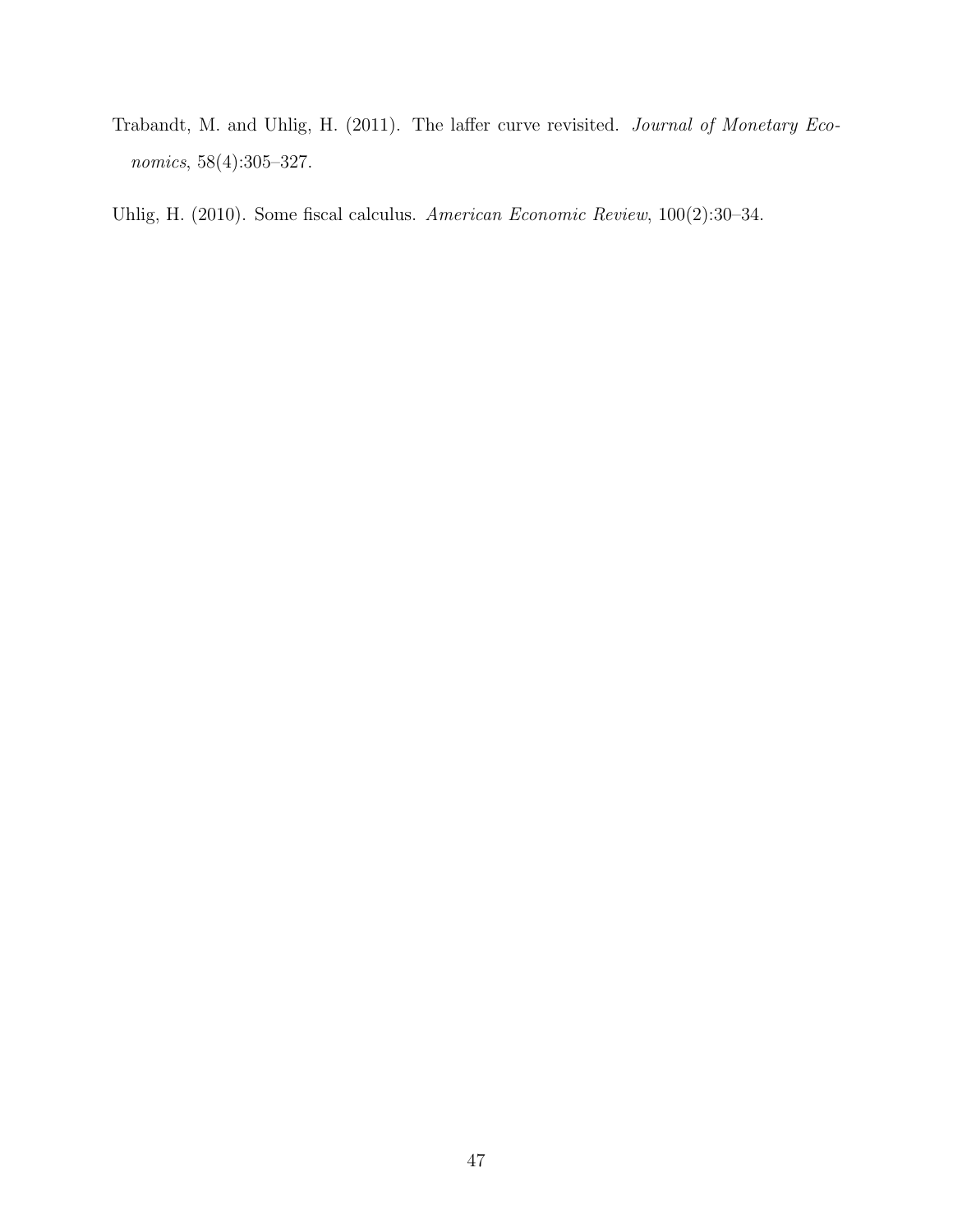# A Additional empirical evidence

## <span id="page-48-0"></span>A.1 US historical data



Figure 16: 1–year cumulative real output in the y-axis and 1–year cumulative real government spending in the x-axis, both as a percentage of trend GDP. The red line represents the quadratic fitted polynomial between the two variables. The correlation between output and the first-order term of government spending is 0.45 (p-value 0.00) and for the second-order term of government spending is 0.50 (p-value 0.00).



Figure 17: 2–year cumulative real output in the y-axis and 2–year cumulative real government spending in the x-axis, both as a percentage of trend GDP. The red line represents the quadratic fitted polynomial between the two variables. The correlation between output and the first-order term of government spending is 0.45 (p-value 0.00) and for the second-order term of government spending is 0.50 (p-value 0.00).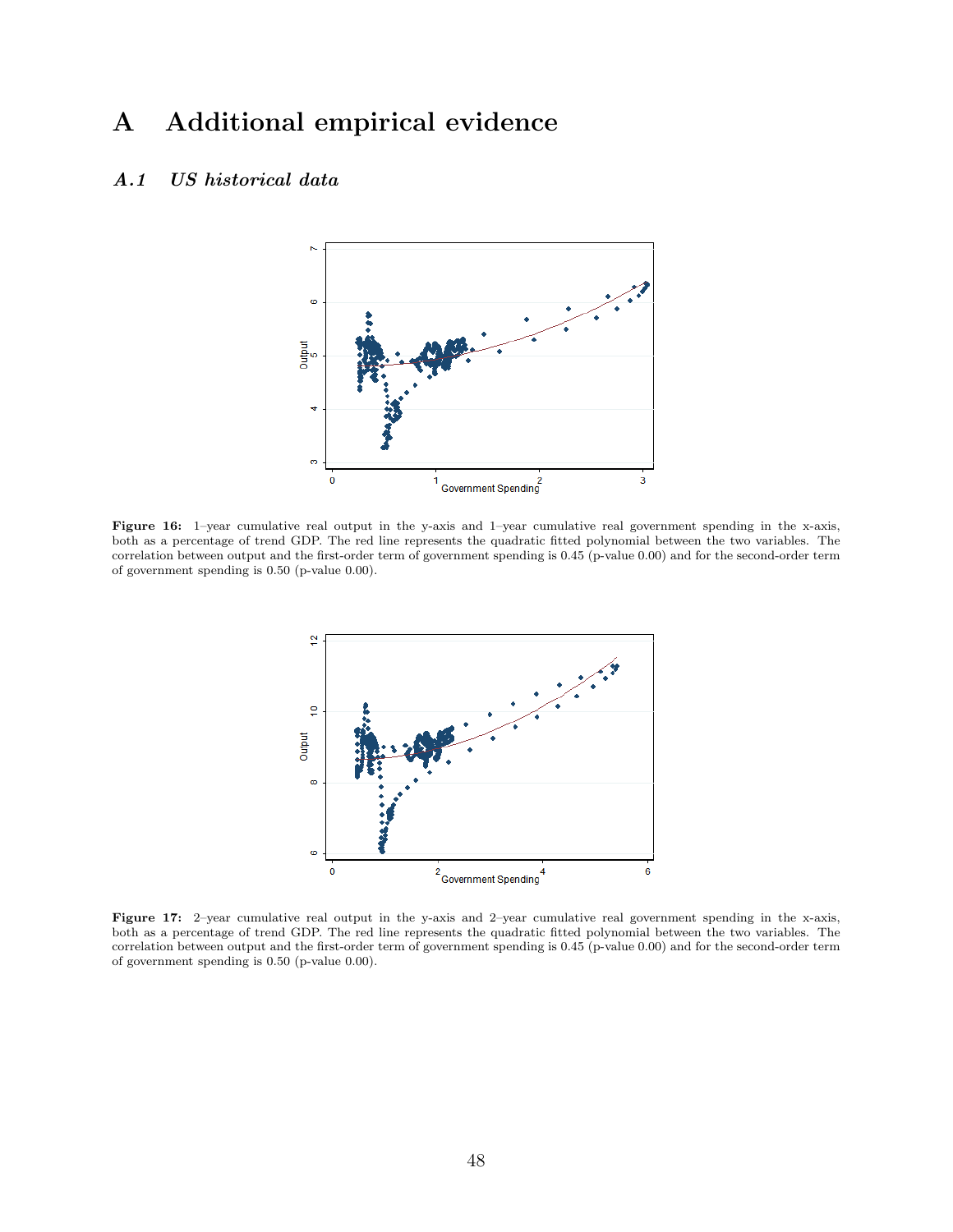<span id="page-49-0"></span>

Figure 18: 1–year cumulative multiplier vs fiscal shock: On the y-axis we have the 1–year cumulative multiplier and on the x-axis we have the size of the fiscal shock. For negative shocks the correlation is 0.07 (p-value 0.29) while for positive shocks is 0.41 (p-value 0.00).



Figure 19: 2–year cumulative multiplier vs fiscal shock: On the y-axis we have the 2–year cumulative multiplier and on the x-axis we have the size of the fiscal shock. For negative shocks the correlation is 0.13 (p-value 0.04) while for positive shocks is 0.45 (p-value 0.00).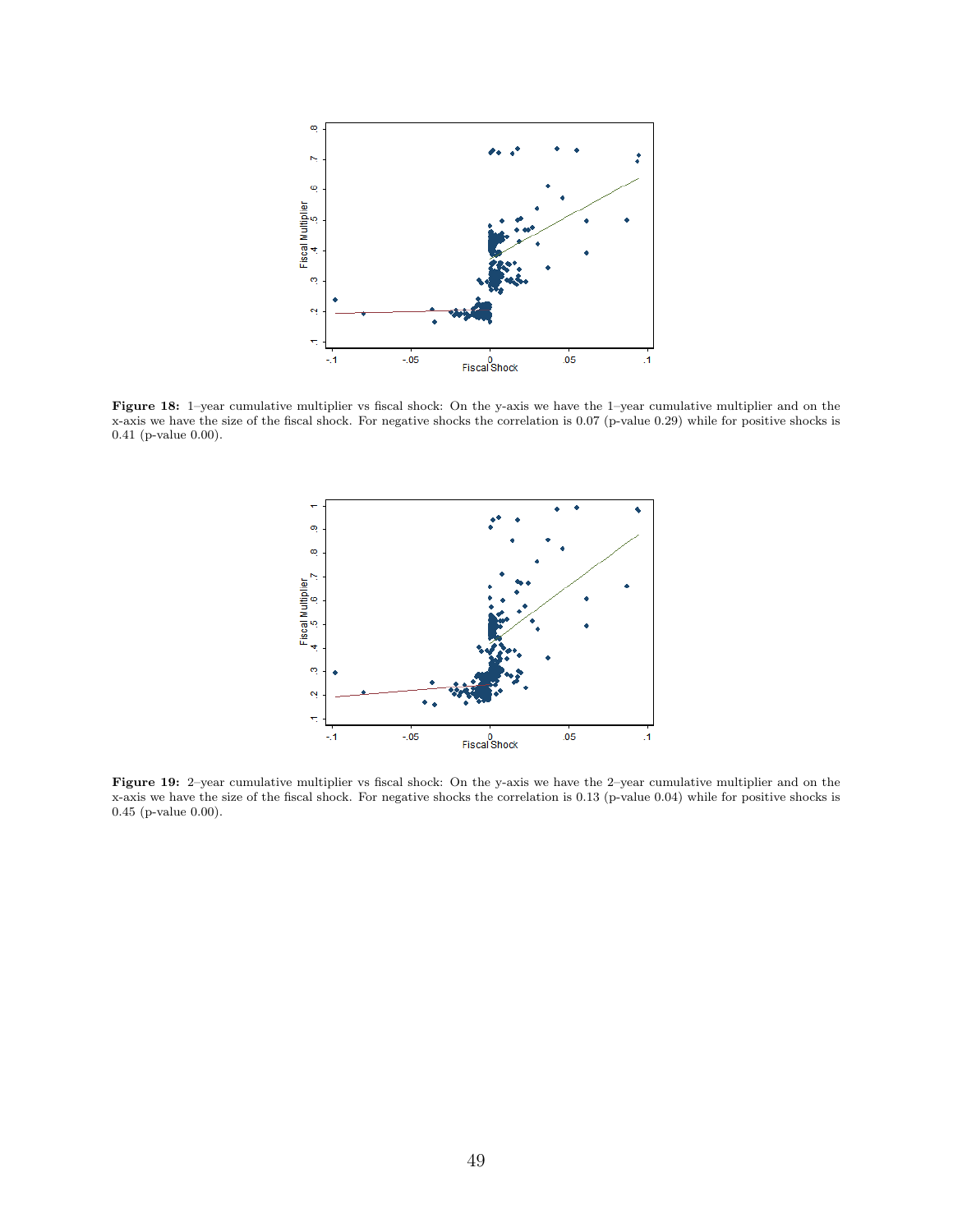<span id="page-50-0"></span>

Figure 20: 3–year cumulative multiplier vs fiscal shock: On the y-axis we have the 3–year cumulative multiplier and on the x-axis we have the size of the fiscal shock. For negative shocks the correlation is 0.14 (p-value 0.03) while for positive shocks is 0.47 (p-value 0.00).

|                              | Linear | Negative shocks | Positive shocks | AR p-value  |
|------------------------------|--------|-----------------|-----------------|-------------|
| Impact                       | 0.22   | 0.17            | 0.35            | $AR = 0.38$ |
|                              | (0.15) | (0.32)          | (0.11)          |             |
| 1-year cumulative multiplier | 0.28   | 0.17            | 0.41            | $AR = 0.25$ |
|                              | (0.13) | (0.27)          | (0.13)          |             |
| 2-year cumulative multiplier | 0.45   | 0.11            | 0.57            | $AR = 0.13$ |
|                              | (0.09) | (0.31)          | (0.09)          |             |
| 3-year cumulative multiplier | 0.54   | 0.16            | 0.65            | $AR = 0.11$ |
|                              | (0.08) | (0.34)          | (0.07)          |             |
| 4-year cumulative multiplier | 0.56   | 0.23            | 0.67            | $AR = 0.12$ |
|                              | (0.09) | (0.37)          | (0.07)          |             |

Table 10: Impact and cumulative multipliers for 1-, 2-, 3-, and 4- year horizons for positive and negative fiscal shocks in a specification without controlling for tax revenue.

|                                 | Linear | Negative shocks | Positive shocks | AR p-value  |
|---------------------------------|--------|-----------------|-----------------|-------------|
| Impact                          | 0.21   | 0.01            | 0.39            | $AR = 0.36$ |
|                                 | (0.13) | (0.28)          | (0.14)          |             |
| 1-year cumulative multiplier    | 0.28   | 0.02            | 0.49            | $AR = 0.27$ |
|                                 | (0.10) | (0.28)          | (0.14)          |             |
| $2$ -year cumulative multiplier | 0.47   | $-0.03$         | 0.63            | $AR = 0.10$ |
|                                 | (0.07) | (0.34)          | (0.10)          |             |
| 3-year cumulative multiplier    | 0.56   | 0.14            | 0.71            | $AR = 0.06$ |
|                                 | (0.06) | (0.30)          | (0.09)          |             |
| 4-year cumulative multiplier    | 0.57   | 0.35            | 0.71            | $AR = 0.07$ |
|                                 | (0.07) | (0.26)          | (0.08)          |             |

Table 11: Impact and cumulative multipliers for 1-, 2-, 3-, and 4- year horizons for positive and negative fiscal shocks in a specification controlling for the government debt-to-GDP ratio.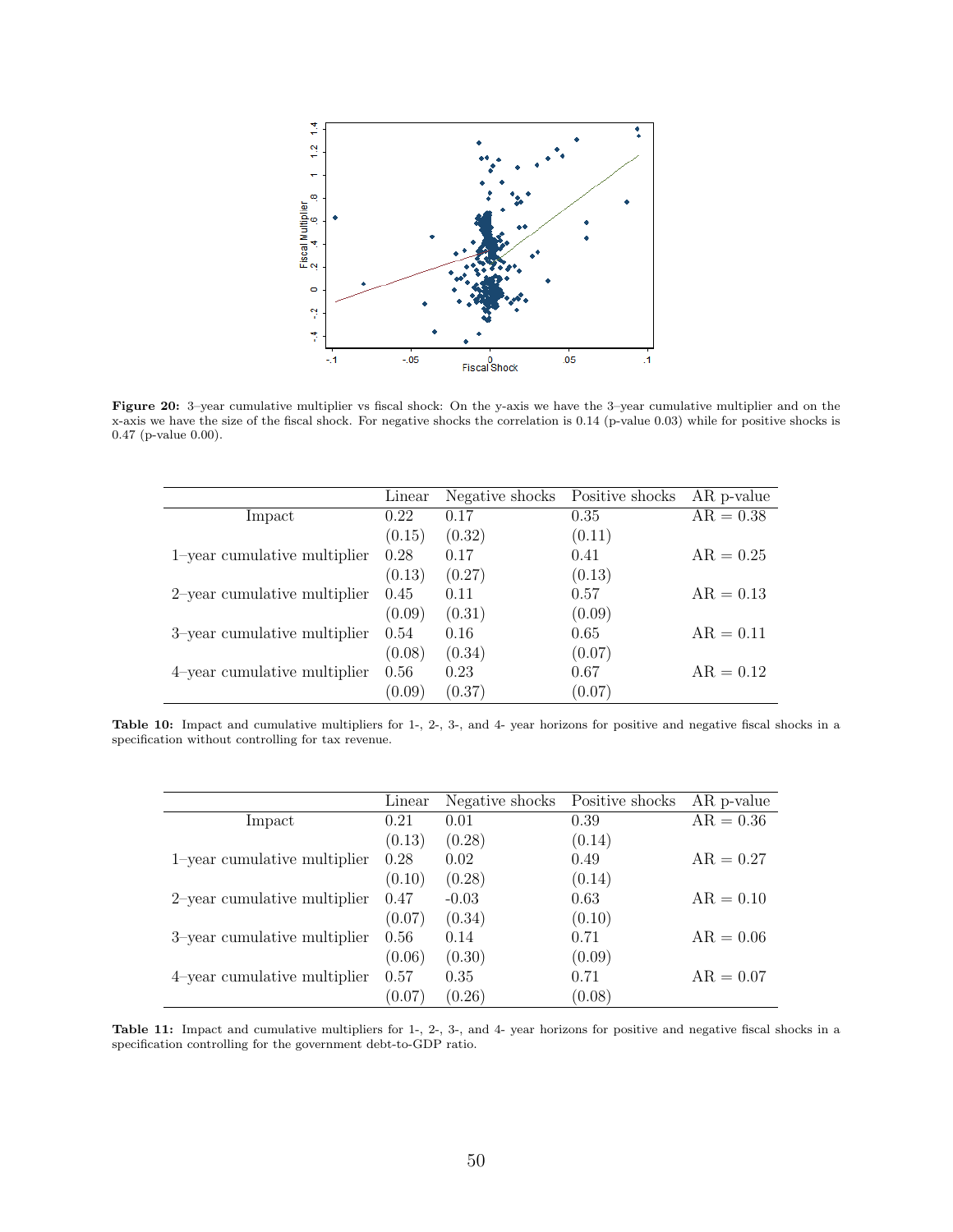|                              | Linear | Negative shocks | Positive shocks | AR p-value  |
|------------------------------|--------|-----------------|-----------------|-------------|
| Impact                       | 0.32   | $-0.05$         | 0.59            | $AR = 0.24$ |
|                              | (0.12) | (0.27)          | (0.11)          |             |
| 1-year cumulative multiplier | 0.35   | $-0.04$         | 0.60            | $AR = 0.33$ |
|                              | (0.11) | (0.28)          | (0.11)          |             |
| 2-year cumulative multiplier | 0.53   | $-0.07$         | 0.64            | $AR = 0.31$ |
|                              | (0.10) | (0.38)          | (0.09)          |             |
| 3-year cumulative multiplier | 0.60   | 0.05            | 0.66            | $AR = 0.25$ |
|                              | (0.09) | (0.37)          | (0.07)          |             |
| 4-year cumulative multiplier | 0.60   | 0.16            | 0.64            | $AR = 0.22$ |
|                              | (0.10) | (0.35)          | (0.08)          |             |

Table 12: Impact and cumulative multipliers for 1-, 2-, 3-, and 4- year horizons for positive and negative fiscal shocks, considering 8 lags for the control variables.

|                              | Linear  | Negative shocks | Positive shocks | AR p-value  |
|------------------------------|---------|-----------------|-----------------|-------------|
| Impact                       | $-0.07$ | $-0.79$         | 0.41            | $AR = 0.08$ |
|                              | (0.12)  | (0.24)          | (0.18)          |             |
| 1-year cumulative multiplier | $-0.00$ | $-0.78$         | 0.47            | $AR = 0.19$ |
|                              | (0.12)  | (0.45)          | (0.28)          |             |
| 2-year cumulative multiplier | 0.19    | $-0.72$         | 0.77            | $AR = 0.34$ |
|                              | (0.15)  | (0.51)          | (0.36)          |             |
| 3-year cumulative multiplier | 0.22    | $-0.64$         | 1.03            | $AR = 0.36$ |
|                              | (0.20)  | (0.56)          | (0.39)          |             |
| 4-year cumulative multiplier | 0.06    | $-1.08$         | 0.96            | $AR = 0.31$ |
|                              | (0.23)  | (0.58)          | (0.42)          |             |

Table 13: Impact and cumulative multipliers for 1-, 2-, 3-, and 4- year horizons for positive and negative fiscal shocks, omitting the World War II period.

|                              | Linear | Negative shocks | Positive shocks | AR p-value  |
|------------------------------|--------|-----------------|-----------------|-------------|
| Impact                       | 0.60   | 0.41            | 1.05            | $AR = 0.20$ |
|                              | (0.34) | (0.36)          | (0.40)          |             |
| 1-year cumulative multiplier | 0.33   | $-0.06$         | 0.75            | $AR = 0.29$ |
|                              | (0.31) | (0.52)          | (0.39)          |             |
| 2-year cumulative multiplier | 0.34   | $-0.48$         | 0.65            | $AR = 0.58$ |
|                              | (0.24) | (0.70)          | (0.34)          |             |
| 3-year cumulative multiplier | 0.55   | $-0.86$         | 0.86            | $AR = 0.51$ |
|                              | (0.24) | (0.96)          | (0.34)          |             |
| 4-year cumulative multiplier | 0.59   | $-0.98$         | 0.96            | $AR = 0.49$ |
|                              | (0.27) | (1.24)          | (0.37)          |             |

Table 14: Impact and cumulative multipliers for 1-, 2-, 3-, and 4- year horizons for positive and negative fiscal shocks, considering only the post-1948 period.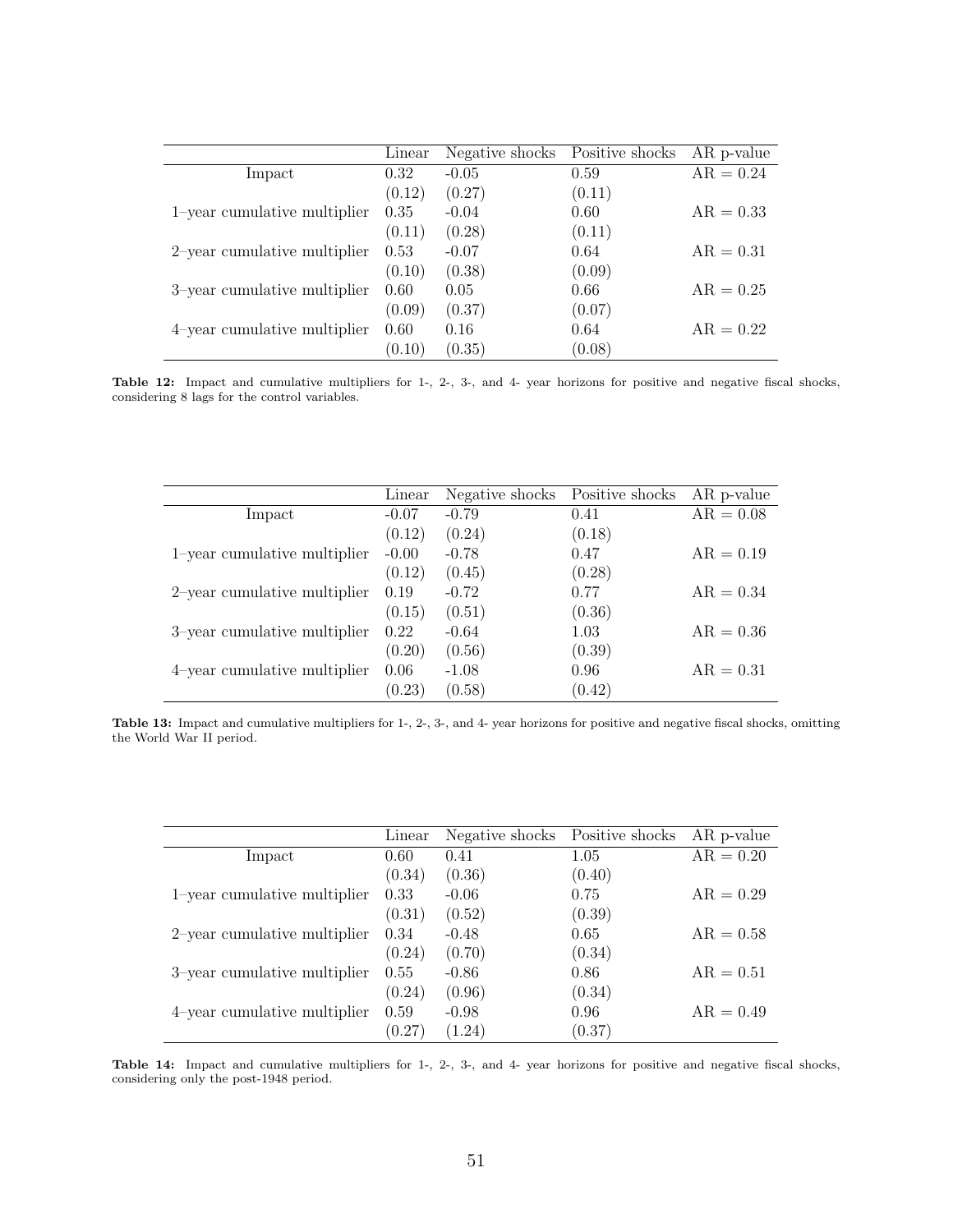|                              | Linear | Negative shocks | Positive shocks | AR p-value  |
|------------------------------|--------|-----------------|-----------------|-------------|
| Impact                       | 0.90   | 0.75            | 1.32            | $AR = 0.66$ |
|                              | (0.31) | (0.46)          | (0.30)          |             |
| 1-year cumulative multiplier | 0.82   | 0.70            | 1.01            | $AR = 0.52$ |
|                              | (0.29) | (0.71)          | (0.46)          |             |
| 2-year cumulative multiplier | 0.76   | 0.30            | 0.94            | $AR = 0.60$ |
|                              | (0.24) | (0.65)          | (0.40)          |             |
| 3-year cumulative multiplier | 0.78   | $-0.06$         | 1.15            | $AR = 0.59$ |
|                              | (0.29) | (0.64)          | (0.47)          |             |
| 4-year cumulative multiplier | 0.79   | 1.28            | $-0.28$         | $AR = 0.59$ |
|                              | (0.31) | (0.64)          | (0.50)          |             |

<span id="page-52-0"></span>Table 15: Impact and cumulative multipliers for 1-, 2-, 3-, and 4- year horizons for positive and negative fiscal shocks, considering only the post-1954 period.

|         | Linear  | Quadratic term |
|---------|---------|----------------|
| Impact  | 0.13    | 0.06           |
|         | (0.16)  | (0.04)         |
| 1 year  | 0.14    | 0.04           |
|         | (0.19)  | (0.04)         |
| 2 years | 0.14    | 0.06           |
|         | (0.29)  | (0.05)         |
| 3 years | $-0.29$ | 0.011          |
|         | (0.50)  | (0.06)         |
| 4 years | $-0.91$ | 0.015          |
|         | (0.72)  | (0.007)        |

<span id="page-52-1"></span>Table 16: Linear and quadratic term for 1-, 2-, 3-, and 4- year horizons for fiscal shocks.

|                             |      |         | $Average - st. dev. Average Average + st. dev.$ |
|-----------------------------|------|---------|-------------------------------------------------|
| Impact                      | 0.14 | 0.17    | 0.19                                            |
| $1$ year cum. mult. $0.18$  |      | 0.21    | 0.25                                            |
| $2$ year cum. mult. $0.23$  |      | 0.32    | 0.42                                            |
| $3$ year cum. mult. $-0.05$ |      | 0.20    | 0.46                                            |
| $4$ year cum. mult. $-0.46$ |      | $-0.02$ | 0.41                                            |

Table 17: Impact and cumulative multipliers for 1-, 2-, 3-, and 4- year horizons for average G, one–standard-deviation above and below, for the specification with a quadratic term.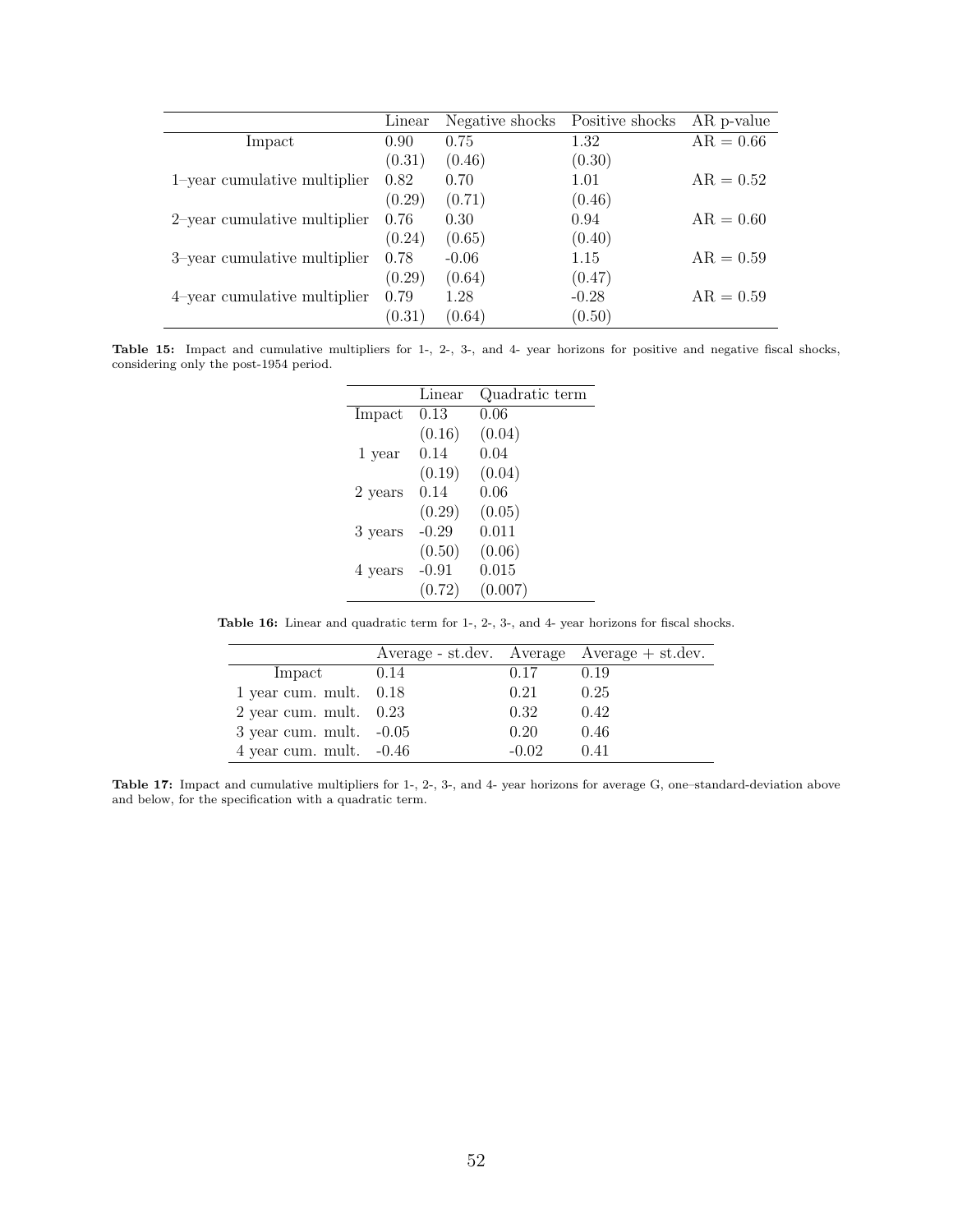|                              | Linear | Below threshold | Above threshold | AR p-value  |
|------------------------------|--------|-----------------|-----------------|-------------|
| Impact multiplier            | 0.20   | 0.22            | 0.25            | $AR = 0.17$ |
|                              | (0.17) | (0.17)          | (0.63)          |             |
| 1-year cumulative multiplier | 0.27   | 0.27            | 0.39            | $AR = 0.18$ |
|                              | (0.14) | (0.14)          | (0.60)          |             |
| 2-year cumulative multiplier | 0.45   | 0.45            | 0.56            | $AR = 0.18$ |
|                              | (0.10) | (0.11)          | (0.29)          |             |
| 3-year cumulative multiplier | 0.56   | 0.55            | 0.61            | $AR = 0.15$ |
|                              | (0.09) | (0.10)          | (0.14)          |             |
| 4-year cumulative multiplier | 0.59   | 0.56            | 0.61            | $AR = 0.17$ |
|                              | (0.08) | (0.11)          | (0.11)          |             |

Table 18: Impact and cumulative multipliers for 1-, 2-, 3-, and 4- year horizons for fiscal shocks above and below the median negative shock.

|                              | Linear | Below threshold | Above threshold | AR p-value |
|------------------------------|--------|-----------------|-----------------|------------|
| Impact multiplier            | 0.20   | 0.19            | 0.48            | 0.39       |
|                              | (0.17) | (0.27)          | (0.14)          |            |
| 1-year cumulative multiplier | 0.27   | 0.16            | 0.51            | 0.26       |
|                              | (0.14) | (0.25)          | (0.10)          |            |
| 2-year cumulative multiplier | 0.45   | 0.17            | 0.58            | 0.17       |
|                              | (0.10) | (0.31)          | (0.07)          |            |
| 3-year cumulative multiplier | 0.56   | 0.19            | 0.66            | 0.12       |
|                              | (0.09) | (0.32)          | (0.06)          |            |
| 4-year cumulative multiplier | 0.58   | 0.29            | 0.68            | 0.13       |
|                              | (0.09) | (0.28)          | (0.06)          |            |

Table 19: Impact and cumulative multipliers for 1-, 2-, 3-, and 4- year horizons for fiscal shocks above and below the median positive shock.

<span id="page-53-0"></span>

|                             |         |         |         | Average negative - st.dev. Average negative Average positive Average positive + st.dev. |
|-----------------------------|---------|---------|---------|-----------------------------------------------------------------------------------------|
| Impact mult.                | $-0.25$ | $-0.07$ | 0.36    | 0.56                                                                                    |
| 1 year cum. mult. $-0.99$   |         | $-0.58$ | $-0.37$ | 0.06                                                                                    |
| $2$ year cum. mult. $-2.31$ |         | $-1.35$ | $-1.50$ | $-0.16$                                                                                 |
| $3$ year cum. mult. $-4.02$ |         | $-2.31$ | $-2.63$ | $-0.23$                                                                                 |
| 4 year cum. mult. $-6.12$   |         | $-3.41$ | $-4.22$ | $-1.54$                                                                                 |

<span id="page-53-1"></span>Table 20: Consumption impact and cumulative multipliers for 1-, 2-, 3-, and 4- year horizons for positive and negative fiscal shocks.

|                             |      |         | $Average - st. dev. Average Average + st. dev.$ |
|-----------------------------|------|---------|-------------------------------------------------|
| Impact                      | 0.06 | 0.25    | -0.43                                           |
| 1 year cum. mult. $-0.39$   |      | $-0.06$ | 0.27                                            |
| 2 year cum. mult. $-1.18$   |      | $-0.35$ | 0.48                                            |
| $3$ year cum. mult. $-1.90$ |      | $-0.54$ | 0.83                                            |
| 4 year cum. mult. $-2.85$   |      | $-0.87$ | 1 1 2                                           |

Table 21: Consumption impact and cumulative multipliers for 1-, 2-, 3-, and 4- year horizons for average G, one–standarddeviation above and below, for the specification with a quadratic term.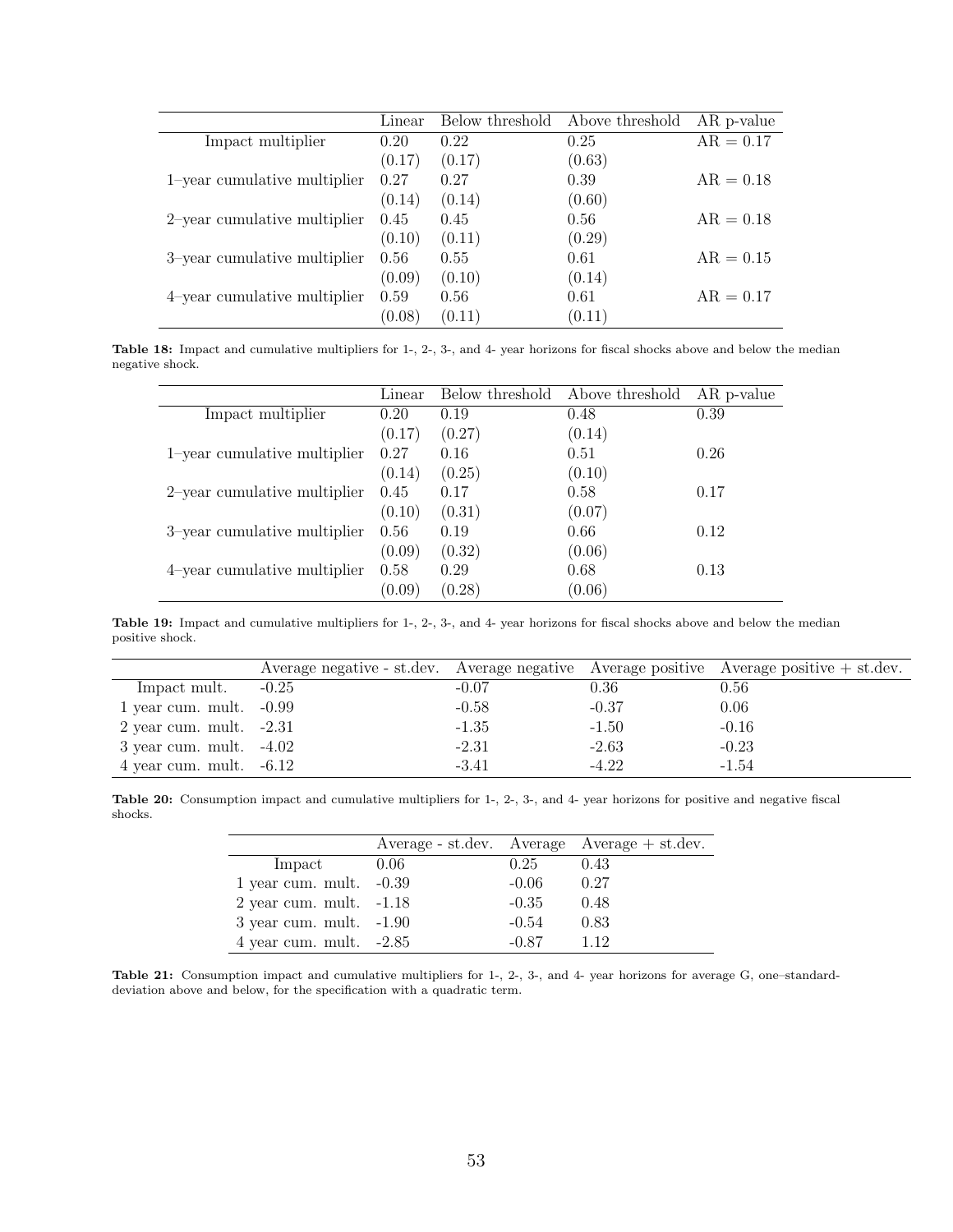<span id="page-54-0"></span>

|                              |         |          |         | Average negative - st.dev. Average negative Average positive Average positive $+$ st.dev. |
|------------------------------|---------|----------|---------|-------------------------------------------------------------------------------------------|
| Impact mult.                 | $-2.09$ | $-1.38$  | $-0.13$ | $-0.20$                                                                                   |
| 1 year cum. mult. $-3.89$    |         | $-2.53$  | 0.49    | $-0.15$                                                                                   |
| $2$ year cum. mult. $-6.26$  |         | $-4.03$  | $-0.34$ | $-0.37$                                                                                   |
| $3$ year cum. mult. $-11.09$ |         | $-6.96$  | $-1.80$ | $-0.44$                                                                                   |
| $4$ year cum. mult. $-16.73$ |         | $-10.01$ | $-3.94$ | $-0.79$                                                                                   |

<span id="page-54-1"></span>Table 22: Investment impact and cumulative multipliers for 1-, 2-, 3-, and 4- year horizons for positive and negative fiscal shocks.

|                             |         |         | $Average - st. dev. Average Average + st. dev.$ |
|-----------------------------|---------|---------|-------------------------------------------------|
| Impact                      | $-0.82$ | $-0.61$ | $-0.39$                                         |
| 1 year cum. mult. $-0.73$   |         | $-0.59$ | $-0.44$                                         |
| $2$ year cum. mult. $-1.06$ |         | $-0.65$ | $-0.25$                                         |
| $3$ year cum. mult. $-2.35$ |         | $-1.01$ | 0.33                                            |
| 4 year cum. mult. $-4.79$   |         | $-1.90$ | 0.99                                            |

<span id="page-54-2"></span>Table 23: Investment impact and cumulative multipliers for 1-, 2-, 3-, and 4- year horizons for average G, one–standarddeviation above and below, for the specification with a quadratic term.



<span id="page-54-3"></span>Figure 21: Average impact multiplier on the y-axis and shock threshold as a percentage of GDP on the x-axis. The red line represents the average fiscal multiplier for shocks above the threshold, and the blue line the average fiscal multiplier for shocks below the threshold. Results from specification [\(3\)](#page-9-1) for different pooling of the sample. Confidence intervals at the 70% level.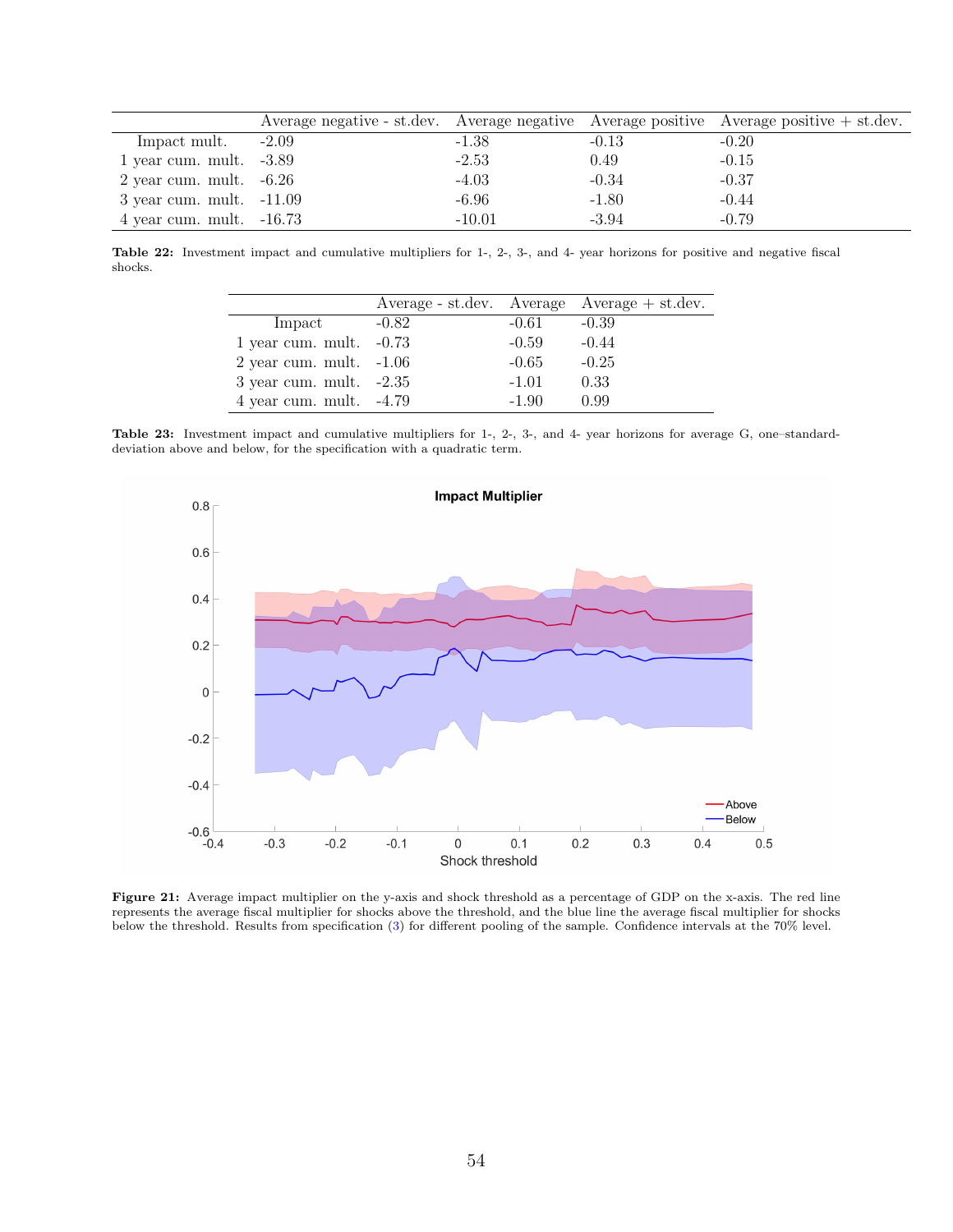<span id="page-55-0"></span>

Figure 22: Average 1–year cumulative multiplier on the y-axis and shock threshold as a percentage of GDP on the x-axis. The red line represents the average fiscal multiplier for shocks above the threshold and the blue line the average fiscal multiplier for shocks below the threshold. Results from specification [\(3\)](#page-9-1) for different pooling of the sample. Confidence intervals at the 70% level.

# B Details on Representative agent Models

## B.1 Real Business Cycle Model

#### Set-up and Equilibrium

The set-up follows closely that of [Cooley and Prescott](#page-45-9) [\(1995\)](#page-45-9). A representative household solves

$$
\max_{\{C_t, N_t, K_t\}_{t=0}^\infty} \mathbb{E}_0 \sum_{t=0}^\infty \beta^t \left\{ \frac{C_t^{1-\sigma}}{1-\sigma} - \chi \frac{N_t^{1+\nu}}{1+\nu} \right\}
$$

s.t.

$$
C_t + K_t + B_t = (1 - \tau)w_tN_t + (1 + r_t^k)K_{t-1} + R_tB_{t-1} - T_t
$$

where  $C_t$  is consumption,  $N_t$  are hours worked,  $K_t$  is capital,  $w_t$  is the real wage,  $r_t^k$  is the rate of return on capital,  $B_t$  are holdings of public debt,  $R_t$  is the return on public debt, and  $T_t$  is a lump sum tax/transfer from the government. The optimality conditions for the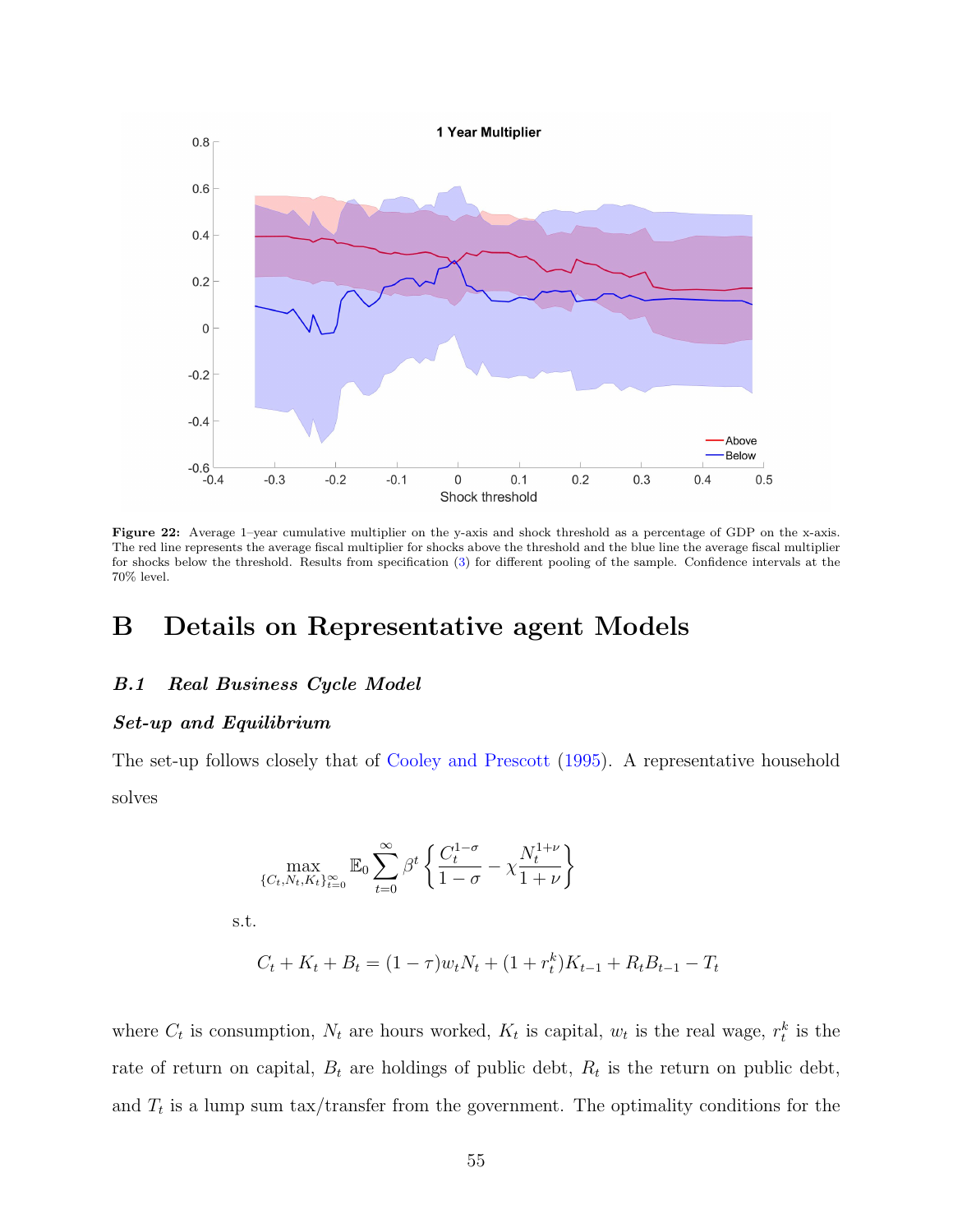household are standard:

$$
1 = \mathbb{E}_t \beta \left(\frac{C_t}{C_{t+1}}\right)^{\sigma} (1 + r_{t+1}^k)
$$

$$
1 = \mathbb{E}_t \beta \left(\frac{C_t}{C_{t+1}}\right)^{\sigma} R_{t+1}
$$

$$
\chi C_t^{\sigma} N_t^{\nu} = w_t (1 - \tau)
$$

The representative firm hires capital and labor in spot markets,

$$
\max_{K_{t-1}, N_t} z_t K_{t-1}^{\alpha} N_t^{1-\alpha} - w_t N_t - (r_t^k + \delta) K_{t-1}
$$

This yields the standard factor choice first-order conditions:

$$
w_t = (1 - \alpha)z_t \left(\frac{K_{t-1}}{N_t}\right)^{\alpha}
$$

$$
r_t^k + \delta = \alpha z_t \left(\frac{N_t}{K_{t-1}}\right)^{1-\alpha}
$$

Finally, the government's budget constraint is

$$
G_t + R_t B_{t-1} = B_t + \tau w_t N_t + T_t
$$

Due to Ricardian equivalence, the specific fiscal rule is irrelevant for the value of the fiscal multiplier. The aggregate resource constraint is

$$
C_t + K_t + G_t = z_t K_{t-1}^{\alpha} N_t^{1-\alpha} + (1-\delta) K_{t-1}
$$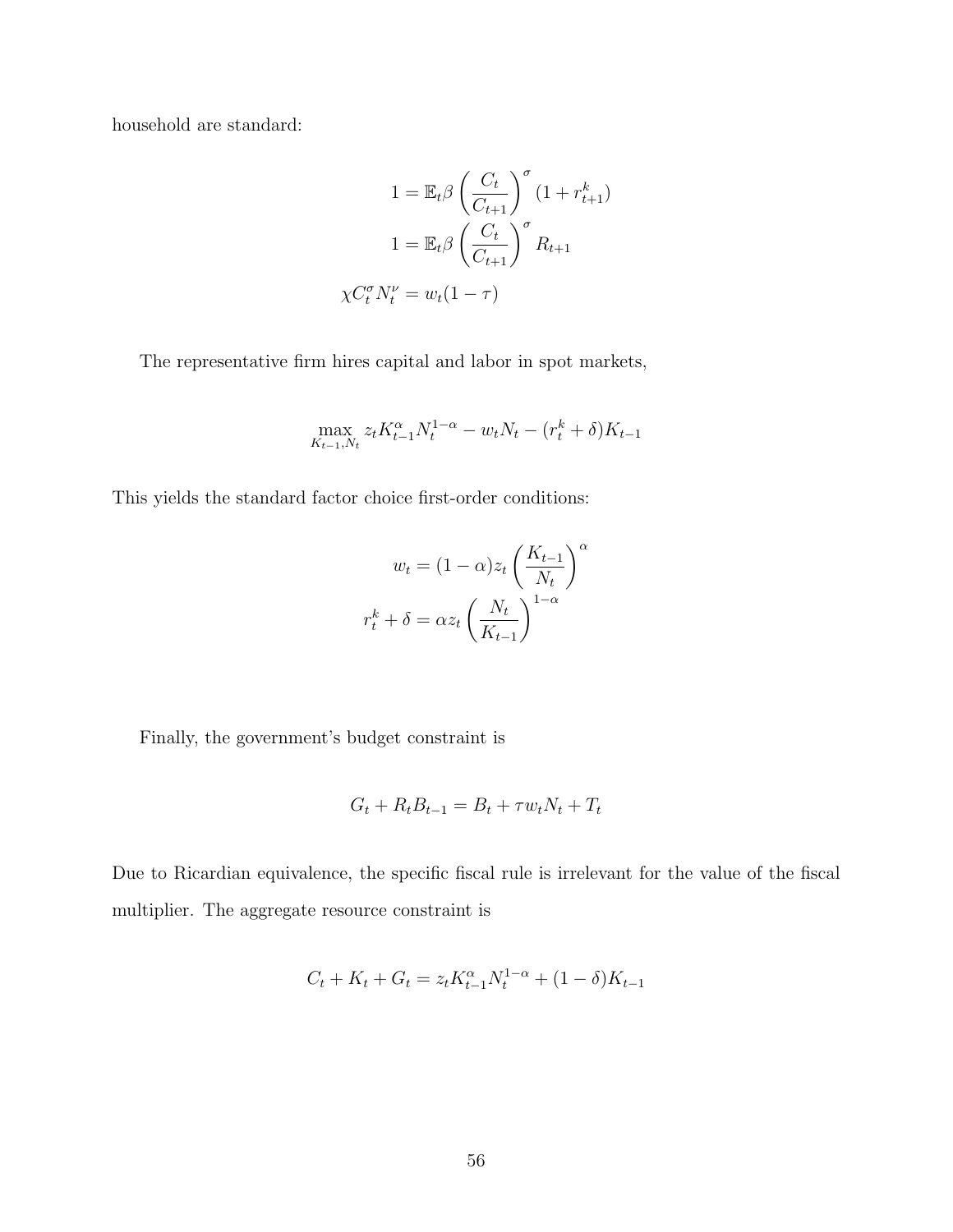### Calibration

We try to map the calibration of our baseline neoclassical heterogeneous agents model to the representative agent specification as closely as possible. The discount factor is chosen to yield an equilibrium real rate of 1.1% quarterly,  $\beta = 0.9891$ . Disutility of labor is  $\chi = 8.1$ , the coefficient of relative risk aversion is  $\sigma = 1.2$ , the Frisch elasticity of labor supply is  $\nu = 1$ , the depreciation rate is  $\delta = 0.015$ , and the capital share is  $\alpha = 1/3$ .  $G_{SS}$  and  $B_{SS}$ are chosen to be 20% and 43% of GDP at steady state, respectively.

#### B.2 New Keynesian model

We extend the basic RBC model with investment with the standard New Keynesian ingredients. We assume that production is now done by two sectors: a perfectly competitive final goods sector that produces final goods by aggregating a continuum of intermediate varieties in Dixit-Stiglitz fashion. These firms solve a problem of the type

$$
\max_{Y_t(i)} P_t \left[ \int_0^1 Y_t(i)^{\frac{\varepsilon-1}{\varepsilon}} \mathrm{d}i \right]^{\frac{\varepsilon}{\varepsilon-1}} - \int_0^1 P_t(i) Y_t(i) \mathrm{d}i
$$

This solution generates a demand curve for each variety:

$$
Y_t(i) = \left[\frac{P_t(i)}{P_t}\right]^{-\varepsilon} Y_t
$$

where  $\varepsilon$  is the elasticity of substitution across varieties. Intermediate goods producers are monopolistic competitors and hire labor and capital in spot markets. Let  $P_t(i)$  denote the price of intermediate variety sold by firm  $i$ . These firms face quadratic costs of adjusting their prices à la Rotemberg. The adjustment costs of price setting for firm  $i$  are given by

$$
\Xi_t(i) = \frac{\xi}{2} Y_t \left[ \frac{P_t(i)}{P_{t-1}(i)} \frac{1}{\Pi} - 1 \right]^2
$$

For simplicity, we assume that these costs scale with total output and it is free to adjust prices to keep track with trend inflation Π.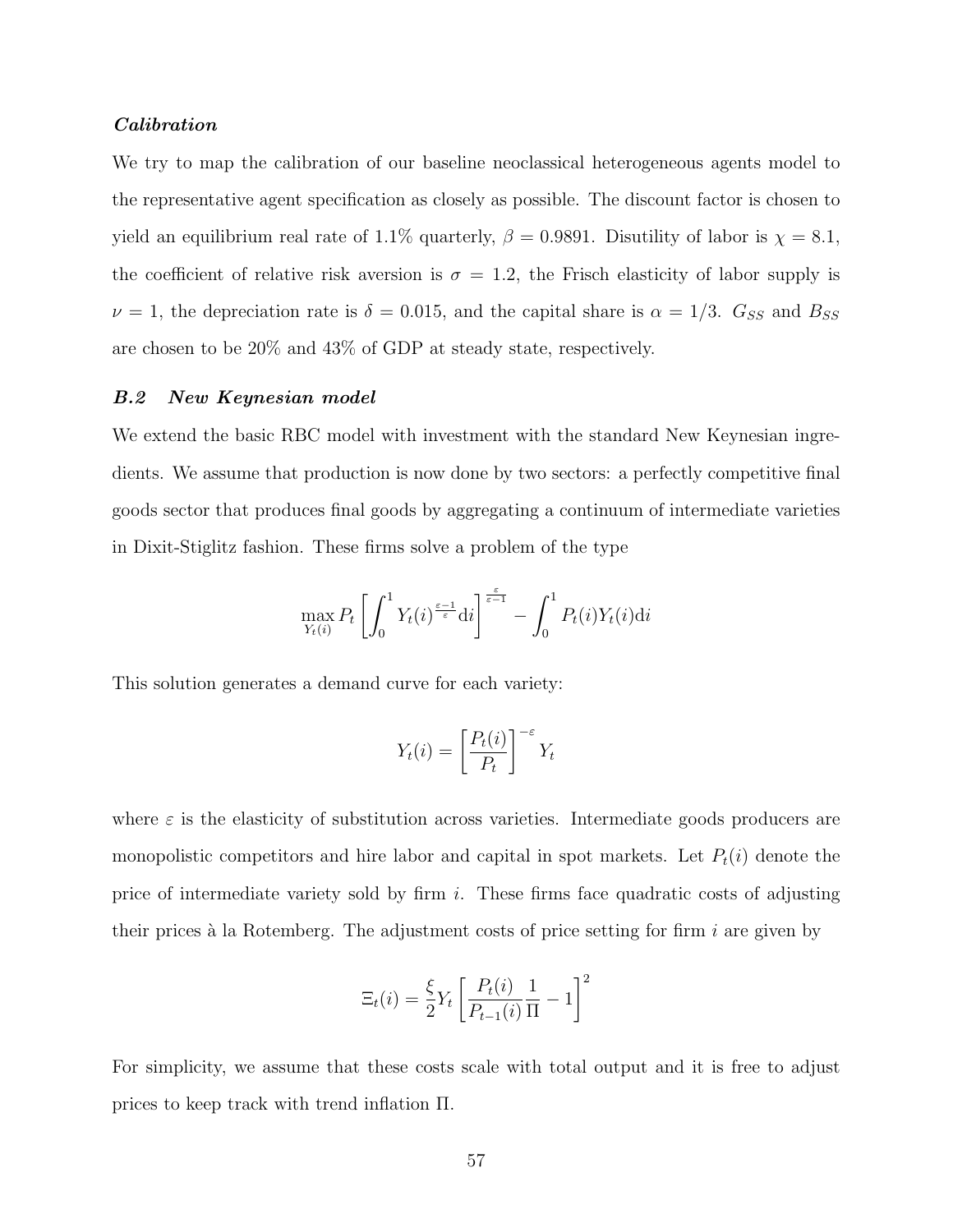The firm's value in nominal terms is

$$
P_t V_t[P_{t-1}(i); X_t] = \max_{P_t(i), Y_t(i), K_t(i), L_t(i)} P_t(i) Y_t(i) - P_t w_t L_t(i) - P_t(r_t + \delta) K_t(i) - P_t \Xi_t(i)
$$

$$
+ \mathbb{E}_t \frac{\Lambda_{t,t+1}}{\Pi_{t+1}} P_{t+1} V_{t+1}[P_t(i); X_{t+1}]
$$

subject to the demand curve for variety  $i$  and the production function:

$$
Y_t(i) = \left[\frac{P_t(i)}{P_t}\right]^{-\varepsilon} Y_t
$$
  

$$
Y_t(i) = A_t K_t(i)^{\alpha} L_t(i)^{1-\alpha}
$$

where  $\frac{\Lambda_{t,t+1}}{\Pi_{t+1}}$  is the relevant stochastic discount factor for discounting the firm's payoffs, adjusted for inflation. The firm's problem can be split into a static cost-minimization component and a dynamic price-setting one. The static problem yields the standard condition for cost minimization:

$$
\frac{w_t}{r_t + \delta} = \frac{1 - \alpha}{\alpha} \frac{K_t(i)}{L_t(i)}\tag{25}
$$

Combining this condition with the production function allows us to express total costs as a function of output and factor prices only:

$$
TC_t(i) = w_t L_t(i) + (r_t + \delta) K_t(i)
$$
  
= 
$$
w_t \frac{Y_t(i)}{A_t \left[\frac{w_t}{r_t + \delta} \frac{\alpha}{1 - \alpha}\right]^{\alpha}} + (r_t + \delta) \frac{w_t}{r_t + \delta} \frac{\alpha}{1 - \alpha} \frac{Y_t(i)}{A_t \left[\frac{w_t}{r_t + \delta} \frac{\alpha}{1 - \alpha}\right]^{\alpha}}
$$
  
= 
$$
\left(\frac{w_t}{1 - \alpha}\right)^{1 - \alpha} \left(\frac{r_t + \delta}{\alpha}\right)^{\alpha} \frac{Y_t(i)}{A_t}
$$

This expression is now useful to solve the firm's dynamic problem, just in terms of price and output choices:

$$
V_t[P_{t-1}(i); X_t] = \max_{P_t(i), Y_t(i)} \frac{P_t(i)}{P_t} Y_t(i) - TC_t(i) - \Xi_t(i) + \mathbb{E}_t \Lambda_{t,t+1} V_{t+1}[P_t(i); X_{t+1}]
$$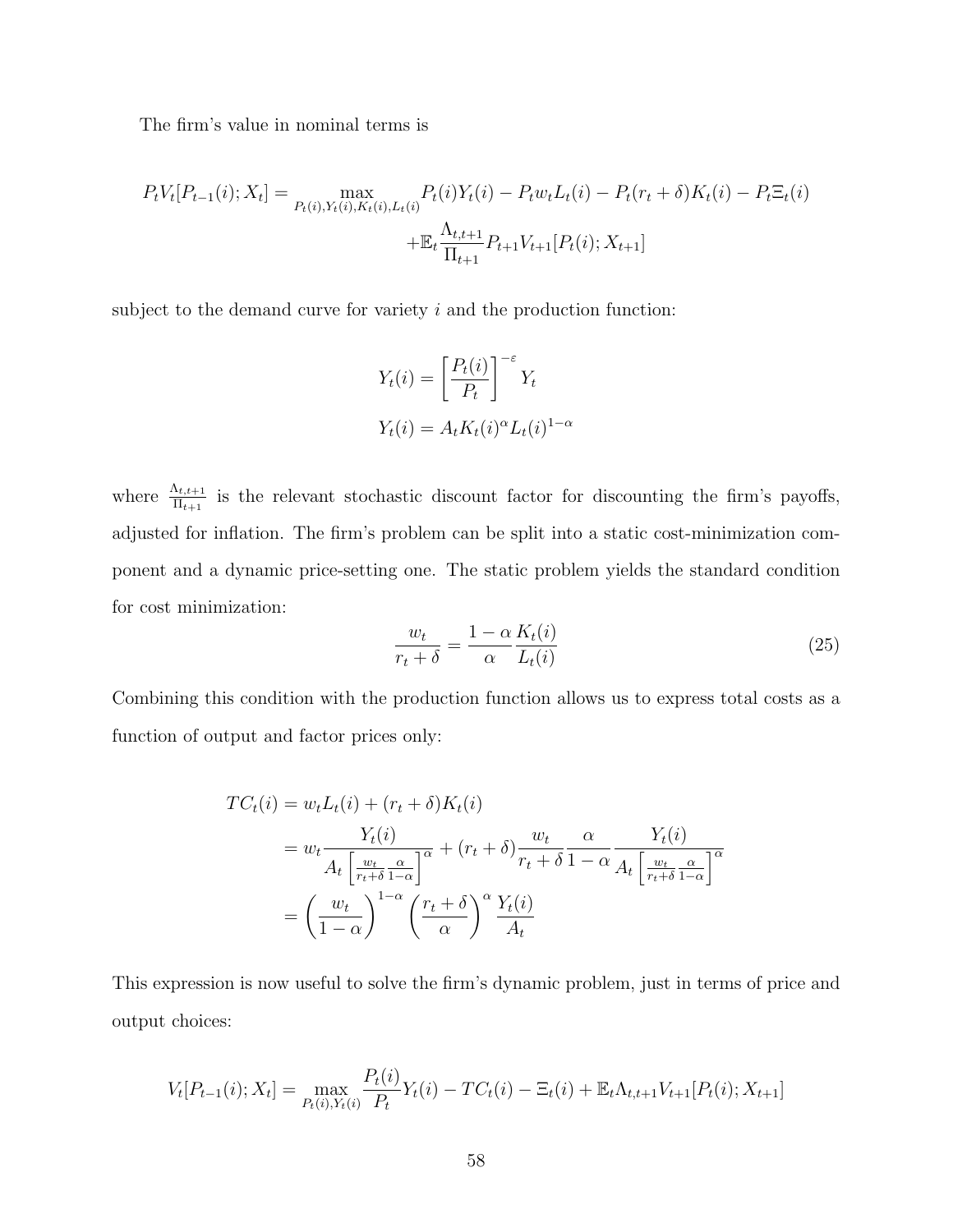subject to the demand function  $Y_t(i) = \begin{bmatrix} P_t(i) \\ P_t(n) \end{bmatrix}$  $P_t$  $\int_{0}^{-\varepsilon} Y_t$ . We can furthermore replace  $Y_t(i)$  for the demand function and solve for  $P_t(i)$  only. The first-order condition is then

$$
-(\varepsilon - 1)P_t(i)^{-\varepsilon}P_t^{\varepsilon - 1}Y_t + \varepsilon MC_t P_t(i)^{-\varepsilon - 1}P_t^{\varepsilon}Y_t - \xi Y_t \left[\frac{P_t(i)}{P_{t-1}(i)\Pi} - 1\right] \frac{1}{P_{t-1}(i)\Pi}
$$

$$
+ \mathbb{E}_t \Lambda_{t,t+1} \xi Y_{t+1} \left[\frac{P_{t+1}(i)}{P_t(i)\Pi} - 1\right] \frac{P_{t+1}(i)}{P_t(i)^2\Pi} = 0
$$

where marginal costs are

$$
MC_t \equiv \frac{\partial TC_t(i)}{\partial Y_t(i)} = \left(\frac{w_t}{1-\alpha}\right)^{1-\alpha} \left(\frac{r_t + \delta}{\alpha}\right)^{\alpha} \frac{1}{A_t}
$$

We now invoke the symmetric equilibrium assumption to obtain the New Keynesian Phillips curve:

$$
[(\varepsilon - 1) - \varepsilon MC_t] + \xi \left[ \frac{\Pi_t}{\Pi} - 1 \right] \frac{\Pi_t}{\Pi} = \mathbb{E}_t \Lambda_{t,t+1} \xi \frac{Y_{t+1}}{Y_t} \left[ \frac{\Pi_{t+1}}{\Pi} - 1 \right] \frac{\Pi_{t+1}}{\Pi}
$$

The central bank sets the nominal interest using a Taylor rule:

$$
R_t = R \left(\frac{\Pi_t}{\Pi}\right)^{\phi_{\Pi}} \left(\frac{Y_t}{Y}\right)^{\phi_Y}
$$

where R is some target rate and  $(\Pi, Y)$  are output and inflation benchmarks. The real interest rate is determined via the Fisher Equation:

$$
1 + r_t = \frac{R_t}{\Pi_t}
$$

We assume that government debt pays a real return and that all intermediate firm profits are rebated to the representative household.

#### Calibration

We calibrate all common parameters to the same values as in the RBC model. For the New Keynesian parameters, we use standard values: menu costs are set so that firms change their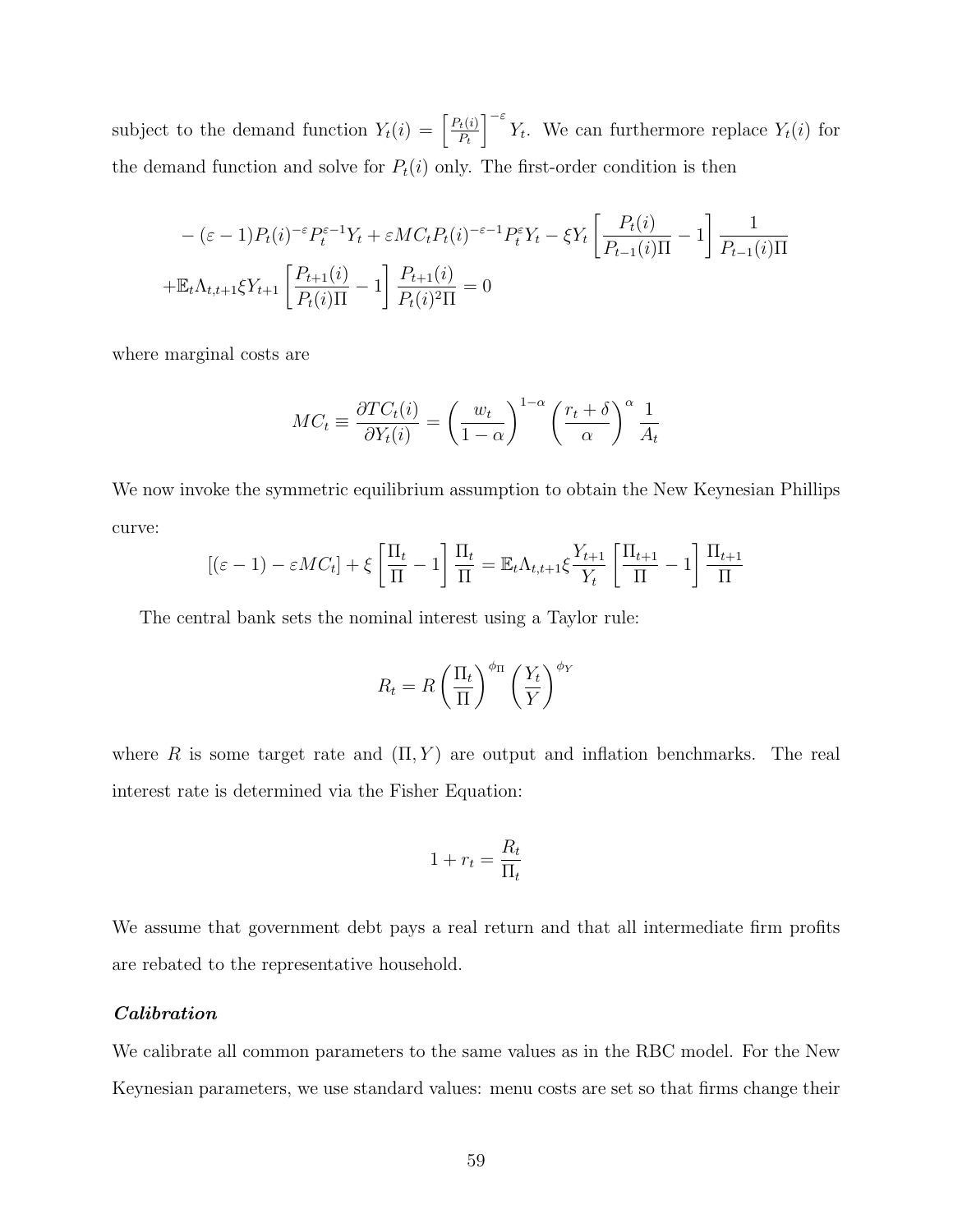prices once every three quarters,  $\eta = 58.10$ , the elasticity of substitution across varieties is  $\varepsilon=6,$  and the Taylor rule parameters are  $\rho_R=0.80, \phi_\Pi=1.50, \phi_Y=0.5.$ 

#### B.3 Investment Adjustment Costs

We introduce quadratic adjustment costs of investment of the type

$$
\frac{\Phi}{2}K_{t-1}\left(\frac{I_t}{K_{t-1}}-\delta\right)^2
$$

This changes the first-order condition for  $K_t$  for the representative household:

$$
1 + \Phi\left(\frac{K_t}{K_{t-1}}\right) = \beta \mathbb{E}_t \left(\frac{C_t}{C_{t+1}}\right)^{\sigma} \left\{1 + r_{t+1}^k + \frac{\Phi}{2} \left[\left(\frac{K_{t+1}}{K_t}\right)^2 - 1\right]\right\}
$$

## Calibration

We choose a standard quarterly value of  $\Phi = 12.5$ .

## B.4 Infinite Capital Adjustment Costs

Figure [23](#page-61-0) shows that in the extreme case of infinite adjustment costs, so that capital is fixed throughout the experiment, the level of the multiplier can be raised to match the data, but this is still not enough to generate any meaningful nonlinearities.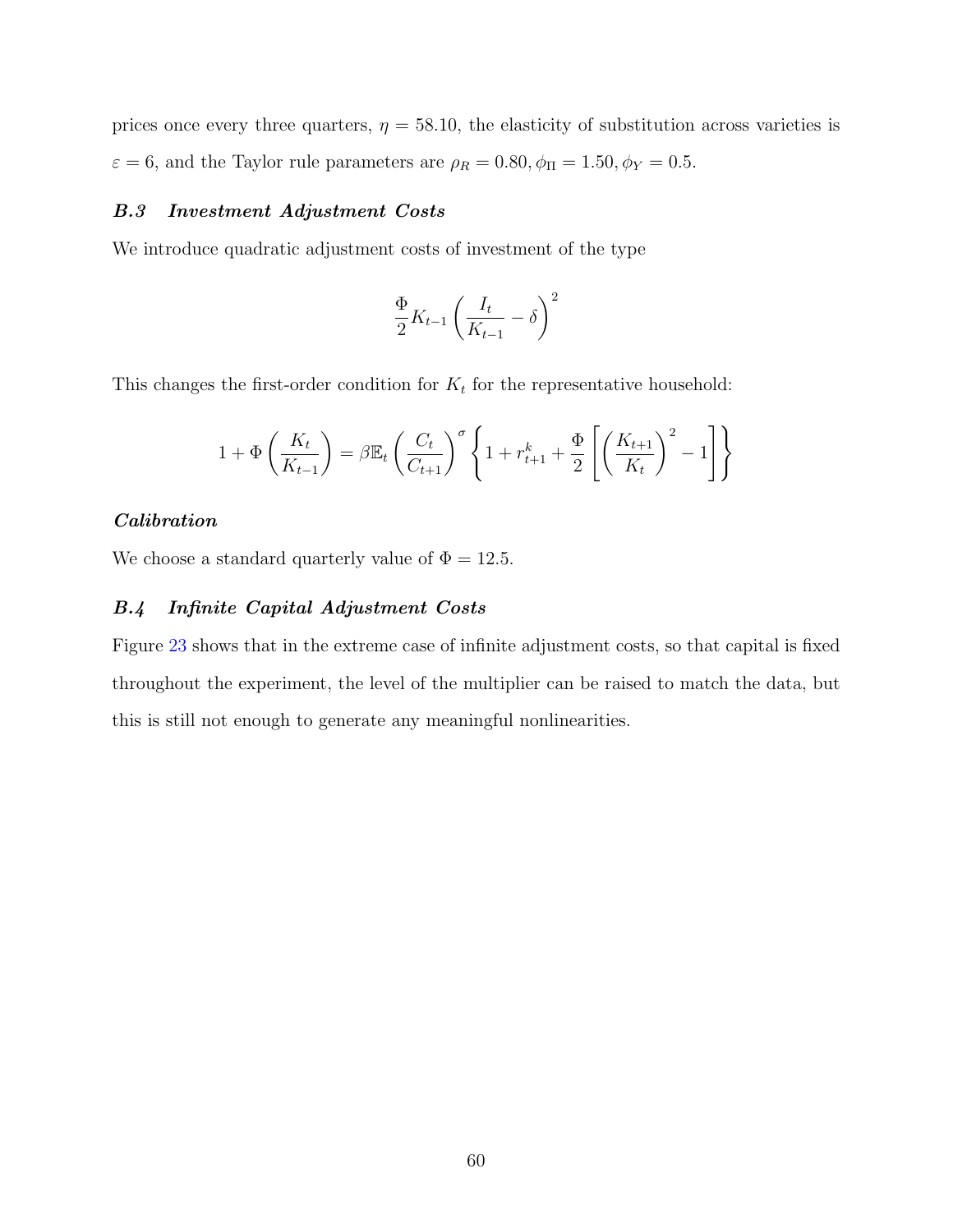<span id="page-61-0"></span>

Figure 23: Representative agent, New Keynesian model with infinite adjustment costs of investment: fiscal multipliers as a function of the size of the variation in  $G$ , at different horizons. The blue line corresponds to  $G$  contractions, while the red line represents  $G$  expansions.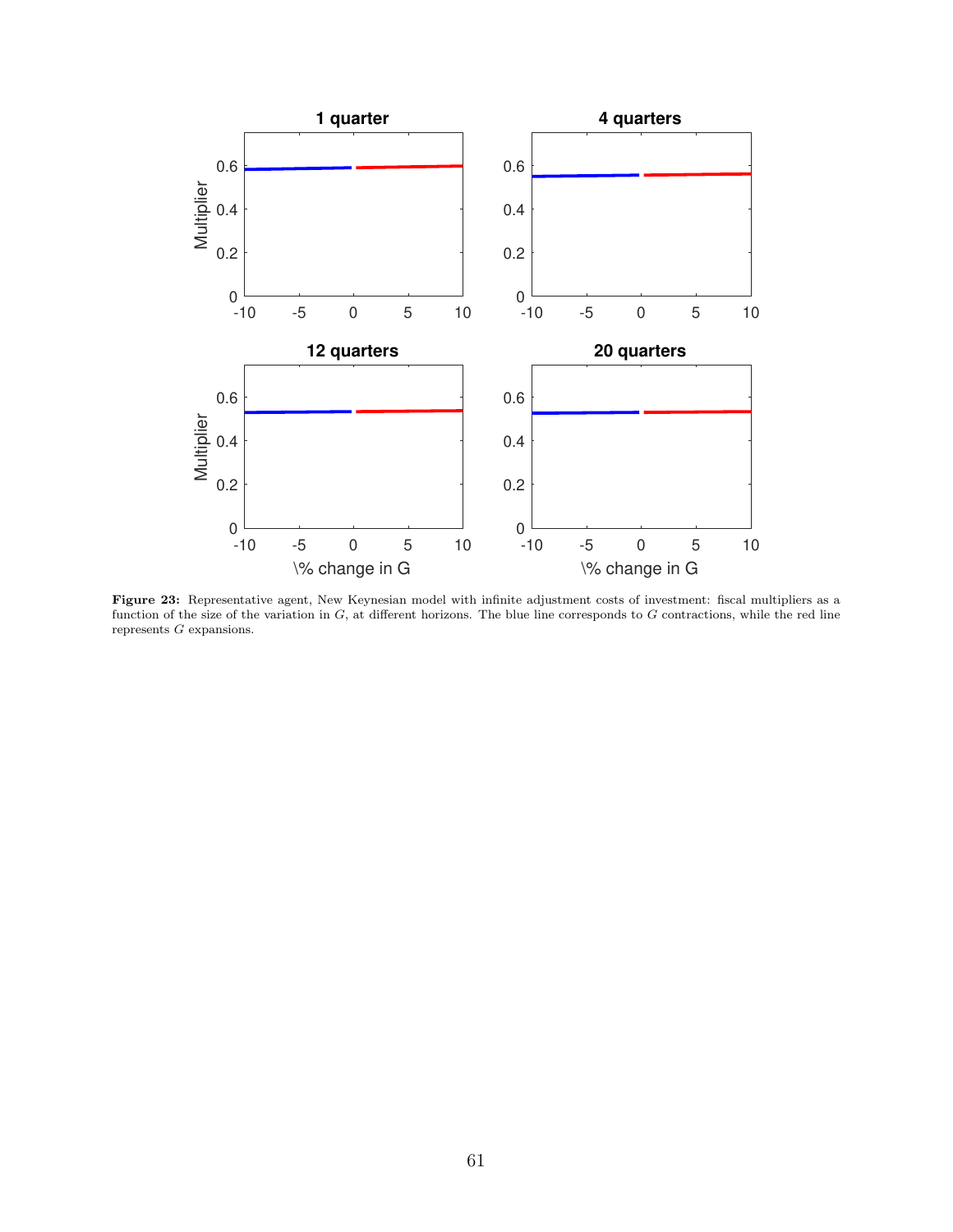# C Derivations for Section 6

The solution to the household problem is standard, where  $\lambda_t^i$  is the Lagrange multiplier on the borrowing constraint

$$
(c_t^i)^\sigma (n_t^i)^\eta = u_t^i w_t
$$
  
\n
$$
(c_t^i)^{-\sigma} = \beta \mathbb{E}_t (1 + r_{t+1}) c_{t+1}^i)^{-\sigma} + \lambda_t^i
$$
  
\n
$$
c_t^i + k_{t+1}^i = k_t^i (1 + r_t) + w_t u_t^i n_t^i - T_t
$$
  
\n
$$
k_{t+1}^i \ge -\underline{b} \perp \lambda_t^i \ge 0
$$

Combining the labor supply first-order condition with the budget constraint allows us to derive the response of labor supply to a change in  $G_t$ :

<span id="page-62-0"></span>
$$
\frac{\mathrm{d}n_t^i}{\mathrm{d}G_t} = \alpha_1(s_t^i; X_t) \frac{\mathrm{d}w_t}{\mathrm{d}G_t} + \alpha_2(s_t^i; X_t) \left[ (1 - \mathbb{1}_t^i) \frac{\mathrm{d}k_{t+1}^i}{\mathrm{d}G_t} + \frac{\mathrm{d}T_t}{\mathrm{d}G_t} - k_t^i \frac{\mathrm{d}r_t}{\mathrm{d}G_t} \right] \tag{26}
$$

where

$$
\alpha_1(s_t^i; X_t) = \frac{\frac{n_t^i}{\eta w_t}}{1 + \frac{\sigma}{\eta} \frac{w_t n_t^i u_t^i}{c_t^i}} \left(1 - \sigma \frac{w_t n_t^i u_t^i}{c_t^i}\right)
$$

$$
\alpha_2(s_t^i; X_t) = \frac{\frac{n_t^i}{\eta w_t}}{1 + \frac{\sigma}{\eta} \frac{w_t n_t^i u_t^i}{c_t^i}} \sigma \frac{w_t}{c_t^i}
$$

For constrained agents  $\frac{dk_{t+1}^i}{dG_t} = 0$ , but not for unconstrained ones. To determine the response of the savings policy to changes in  $G_t$ , we can combine the Euler equation with the budget constraint:

$$
\frac{\mathrm{d}k_{t+1}^i}{\mathrm{d}G_t} = \Lambda_1(s_t^i; X_t) \frac{\mathrm{d}w_t}{\mathrm{d}G_t} + \Lambda_2(s_t^i; X_t) \left(k_t^i \frac{\mathrm{d}r_t}{\mathrm{d}G_t} - \frac{\mathrm{d}T_t}{\mathrm{d}G_t}\right)
$$
\n
$$
-\mathbb{E}_t \Lambda_3(s_t^i; X_t) \frac{\mathrm{d}w_{t+1}}{\mathrm{d}G_t} + \mathbb{E}_t \Lambda_4(s_t^i; X_t) \frac{\mathrm{d}r_{t+1}}{\mathrm{d}G_t} + \mathbb{E}_t \Lambda_5(s_t^i; X_t) \left(\frac{\mathrm{d}T_{t+1}}{\mathrm{d}G_t} + \frac{\mathrm{d}k_{t+2}^i}{\mathrm{d}G_t}\right)
$$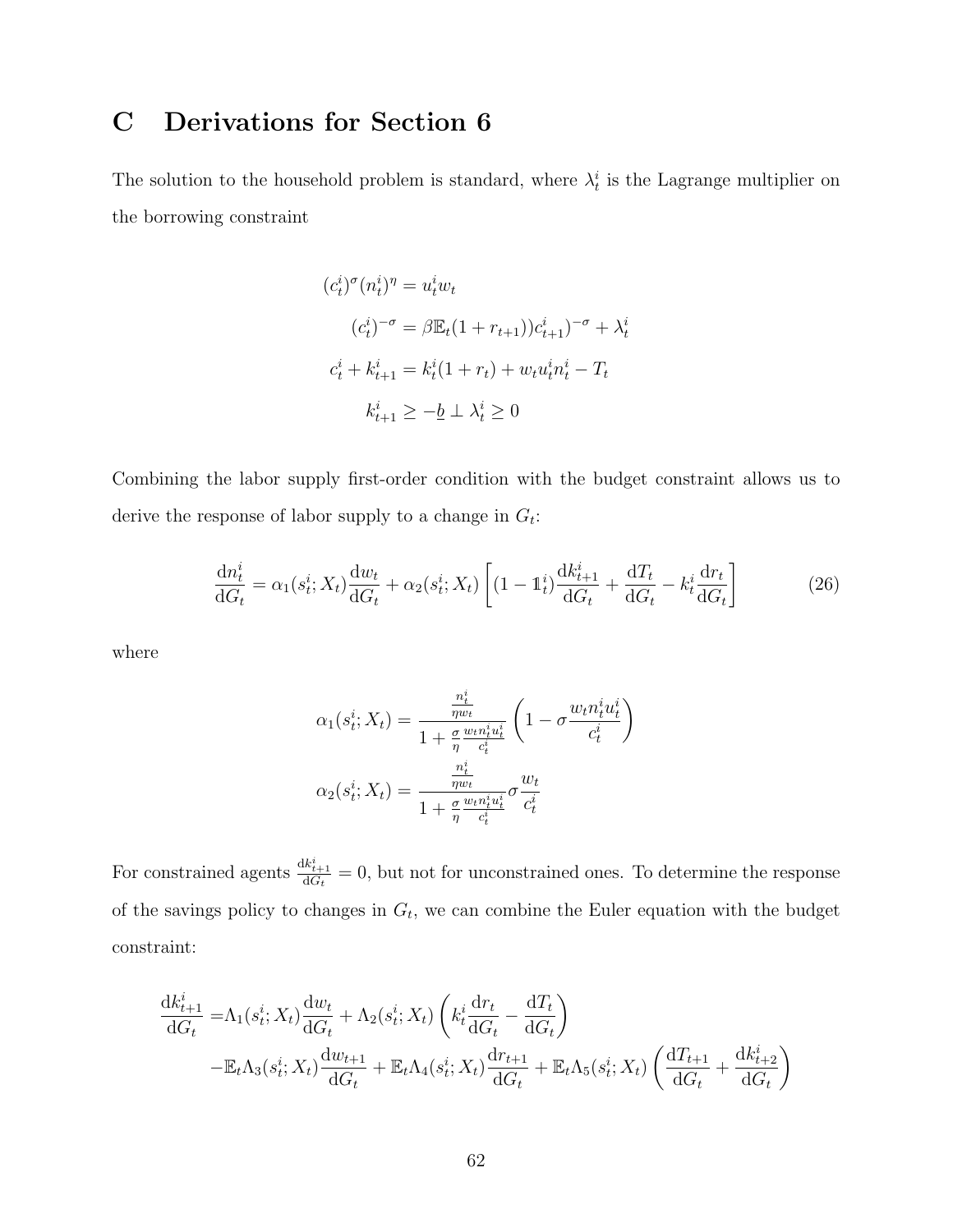with

$$
\kappa(s_t^i; X_t) = \left[\frac{1 - \alpha_2(s_t^i; X_t)u_t^iw_t}{c_t^i} + \mathbb{E}_t \beta \left(\frac{c_t^i}{c_{t+1}^i}\right)^\sigma (1 + r_{t+1})^2 \frac{1 - \alpha_2(s_{t+1}^i; X_{t+1})u_{t+1}^i w_{t+1}}{c_{t+1}^i}\right]
$$
\n
$$
\Lambda_1(s_t^i; X_t) = \kappa(s_t^i; X_t)^{-1} \frac{u_t^i(\alpha_1(s_t^i; X_t)w_t + n_t^i)}{c_t^i}
$$
\n
$$
\Lambda_2(s_t^i; X_t) = \kappa(s_t^i; X_t)^{-1} \frac{1 - \alpha_2(s_t^i; X_t)u_t^iw_t}{c_t^i}
$$
\n
$$
\Lambda_3(s_t^i; X_t) = \kappa(s_t^i; X_t)^{-1} \beta \left(\frac{c_t^i}{c_{t+1}^i}\right)^\sigma (1 + r_{t+1}) \frac{u_{t+1}^i(\alpha_1(s_{t+1}^i; X_{t+1})w_{t+1} + n_{t+1}^i)}{c_{t+1}^i}
$$
\n
$$
\Lambda_4(s_t^i; X_t) = \kappa(s_t^i; X_t)^{-1} \beta \left(\frac{c_t^i}{c_{t+1}^i}\right)^\sigma \left[1/\sigma - (1 + r_{t+1})k_{t+1}^i \frac{1 - \alpha_2(s_{t+1}^i; X_{t+1})u_{t+1}^i w_{t+1}}{c_{t+1}^i}\right]
$$
\n
$$
\Lambda_5(s_t^i; X_t) = \kappa(s_t^i; X_t)^{-1} \beta \left(\frac{c_t^i}{c_{t+1}^i}\right)^\sigma (1 + r_{t+1}) \frac{1 - \alpha_2(s_{t+1}^i; X_{t+1})u_{t+1}^i w_{t+1}}{c_{t+1}^i}
$$

We can rewrite this expression as

<span id="page-63-0"></span>
$$
\frac{\mathrm{d}k_{t+1}^i}{\mathrm{d}G_t} = \Lambda_1(s_t^i; X_t) \frac{\mathrm{d}w_t}{\mathrm{d}G_t} + \Lambda_2(s_t^i; X_t) \left(k_t^i \frac{\mathrm{d}r_t}{\mathrm{d}G_t} - \frac{\mathrm{d}T_t}{\mathrm{d}G_t}\right) + \mathcal{F}(s_t^i; X_t)
$$
(27)

where  $\mathcal{F}(s_t^i; X_t)$  takes into account all changes in future factor prices and taxes. Combining [26](#page-62-0) with [27](#page-63-0) yields the expression in Proposition 2.1:

$$
\frac{dn_t^i}{dG_t} = [\alpha_1(s_t^i) + \alpha_2(s_t^i)\Lambda_1(s_t^i)(1 - \mathbb{1}_t^i)] \frac{dw_t}{dG_t}
$$

$$
+ \alpha_2(s_t^i)[1 - (1 - \mathbb{1}_t^i)\Lambda_2(s_t^i)] \left(\frac{dT_t}{dG_t} - k_t^i \frac{dr_t}{dG_t}\right)
$$

$$
+ \alpha_2(s_t^i)(1 - \mathbb{1}_t^i)\mathcal{F}(s_t^i; X_t)
$$

The comparative statics are immediate from signing  $\alpha_1, \alpha_2, \Lambda_1, \Lambda_2$ .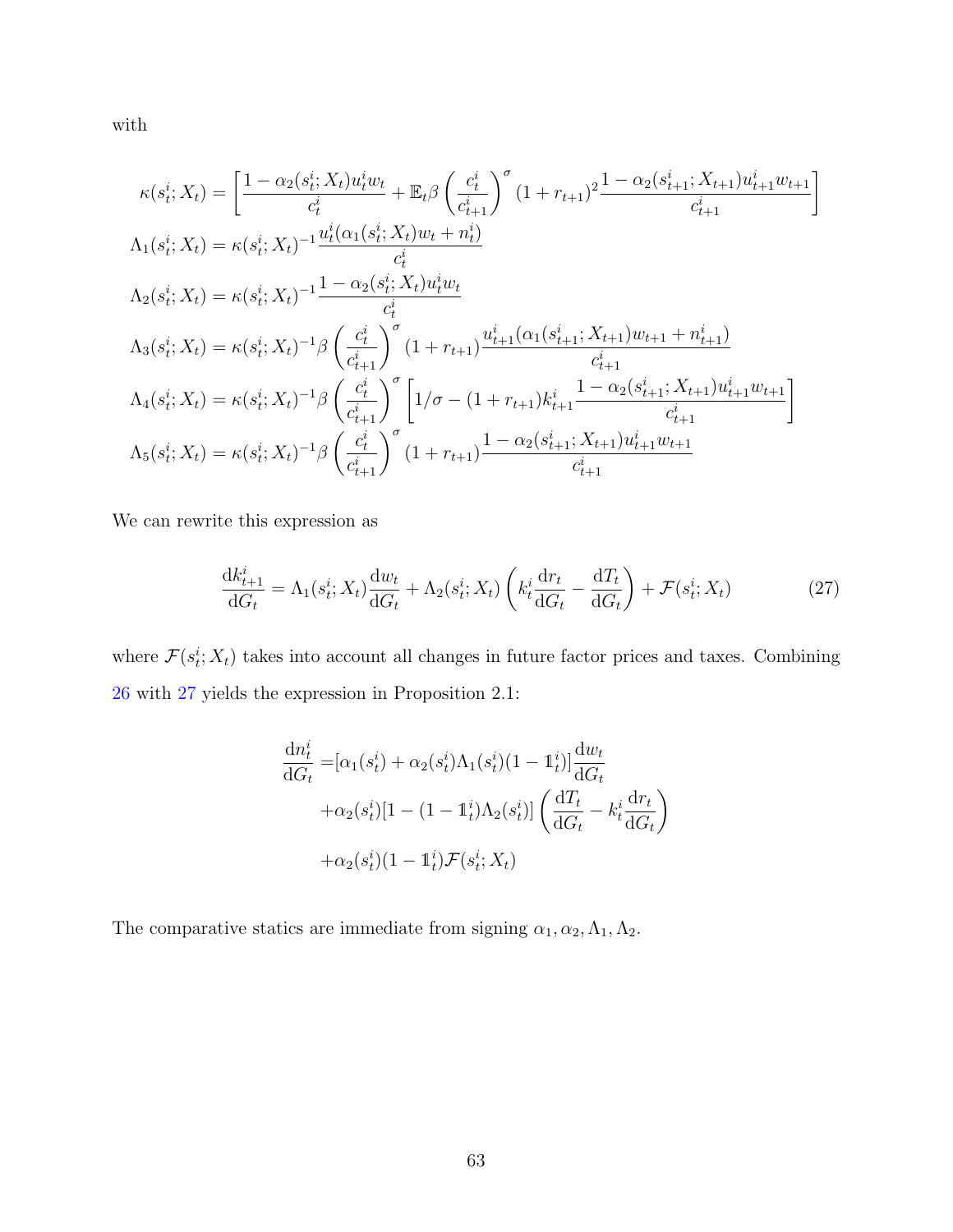We can write  $\mathcal{F}(s_t^i; X_t)$  recursively as

$$
\mathcal{F}(s_t^i; X_t) = -\overbrace{\Lambda_3(s_t^i; X_t)[1 - \Lambda_2(s_{t+1}^i; X_{t+1})]}^{\geq 0} \frac{dw_{t+1}}{dG_t}
$$
\n
$$
+[\Lambda_4(s_t^i; X_t) + \Lambda_5(s_t^i; X_t)\Lambda_2(s_{t+1}^i; X_{t+1})k_{t+1}^i] \frac{dr_{t+1}}{dG_t}
$$
\n
$$
+ \overbrace{\Lambda_5(s_t^i; X_t)[1 - \Lambda_2(s_{t+1}^i; X_{t+1})]}^{\geq 0} \frac{dT_{t+1}}{dG_t}
$$
\n
$$
+ \Lambda_5(s_t^i; X_t)\mathcal{F}(s_{t+1}^i; X_{t+1})
$$

It is possible to show that

$$
k^i_{t+1} < 0 \Rightarrow [\Lambda_4(s^i_t; X_t) + \Lambda_5(s^i_t; X_t) \Lambda_2(s^i_{t+1}; X_{t+1}) k^i_{t+1}] > 0
$$

in which case we can show that  $\mathcal{F}(s_t^i; X_t) \geq 0$  for

$$
\frac{\mathrm{d}r_{t+j}}{\mathrm{d}G_t} \ge 0 \ , \ \frac{\mathrm{d}w_{t+j}}{\mathrm{d}G_t} \le 0 \ , \text{and } \frac{\mathrm{d}T_{t+j}}{\mathrm{d}G_t} \ge 0, \forall j \ge 0
$$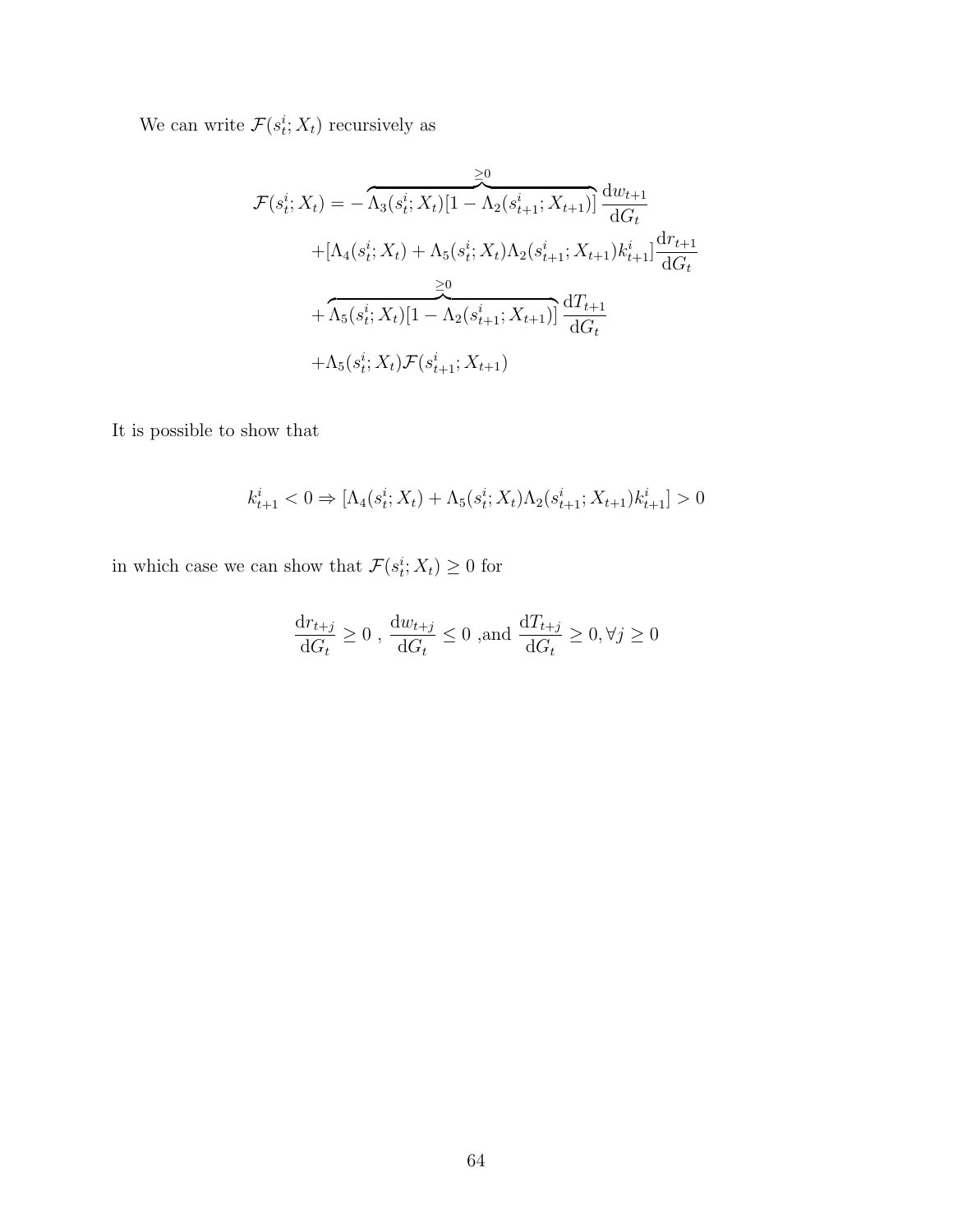# <span id="page-65-0"></span>D Parameters

| Parameter                 | Value    | Description                                                             | Source                    |
|---------------------------|----------|-------------------------------------------------------------------------|---------------------------|
| Preferences               |          |                                                                         |                           |
| $\eta$                    | 1        | Inverse Frisch elasticity                                               | Trabandt and Uhlig (2011) |
| $\sigma$                  | 1.2      | Risk aversion parameter                                                 | Literature                |
| Technology                |          |                                                                         |                           |
| $\alpha$                  | 0.33     | Capital share of output                                                 | Literature                |
| δ                         | 0.015    | Capital depreciation rate                                               | Literature                |
| $\rho$                    | 0.761    | $u' = \rho u + \epsilon, \quad \epsilon \sim N(0, \sigma_{\epsilon}^2)$ | PSID 1968-1997            |
| $\sigma_{\epsilon}$       | 0.211    | Variance of risk                                                        | PSID 1968-1997            |
| <b>Taxes</b>              |          |                                                                         |                           |
| $\theta_0$                | 0.788    | Income tax level                                                        |                           |
| $\theta_1$                | 0.137    | Income tax progressivity                                                | <b>OECD</b>               |
| $\tau_c$                  | 0.047    | Consumption tax                                                         | Trabandt and Uhlig (2011) |
| $\tau_k$                  | 0.364    | Capital tax                                                             | Trabandt and Uhlig (2011) |
| $\tilde{\tau}_s s$        | 0.077    | Social security tax: employer                                           | OECD 2001-2007            |
| $\tau_s s$                | 0.077    | Social security tax: employee                                           | OECD 2001-2007            |
| Income profile parameters |          |                                                                         |                           |
| $\gamma_1$                | 0.265    | Wage profile                                                            | LIS survey                |
| $\gamma_2$                | $-0.005$ | Wage profile                                                            | LIS survey                |
| $\gamma_3$                | 3.6E-05  | Wage profile                                                            | LIS survey                |
| Macro ratios              |          |                                                                         |                           |
| B/Y                       | 1.714    | Debt-to-GDP ratio                                                       | US Data                   |
| G/Y                       | $0.15\,$ | Government spending-to-GDP ratio                                        | US Data                   |
| g/Y                       | 0.07     | Transfers-to-GDP ratio                                                  | Hagedorn et al. (2016)    |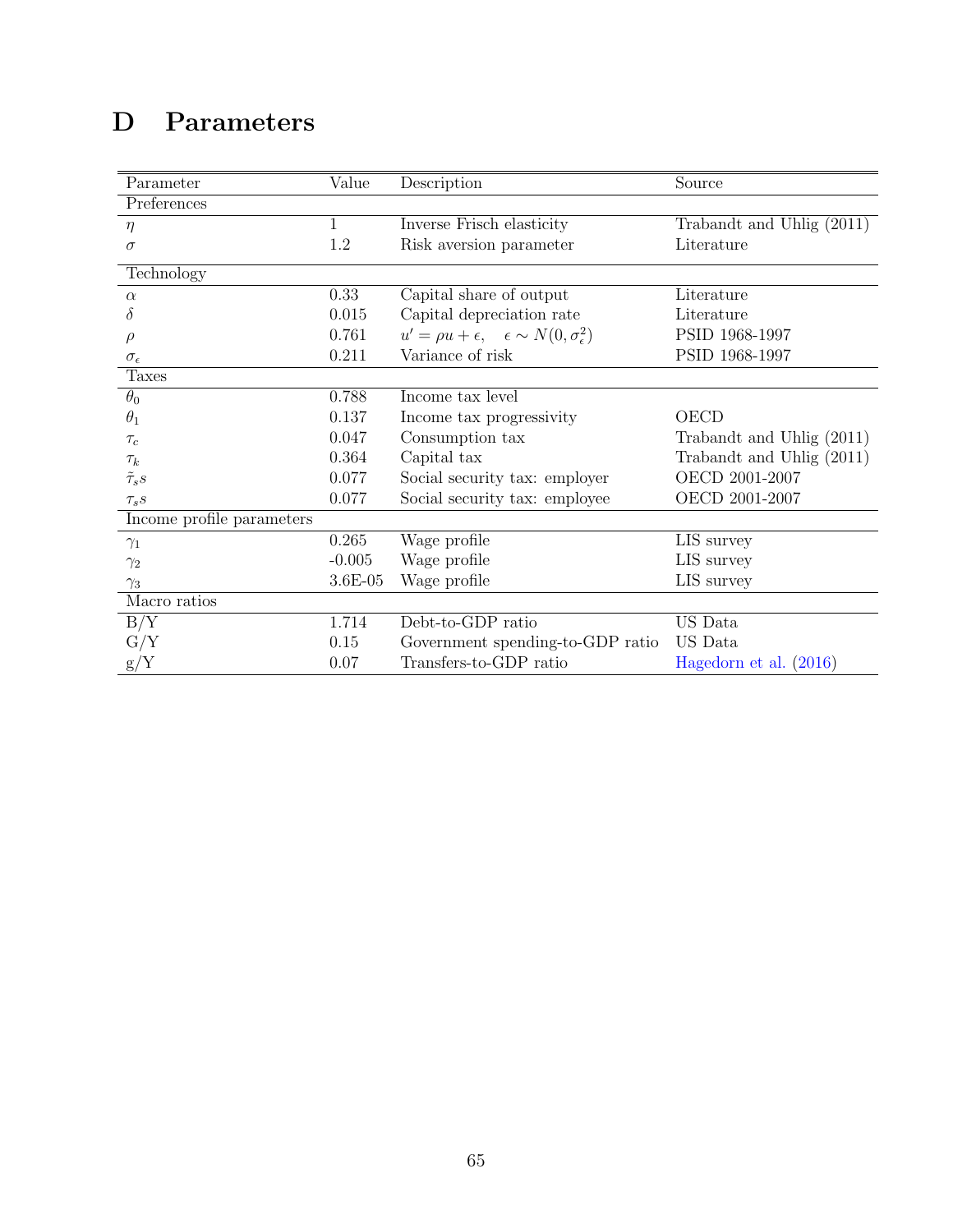# E Distribution

## Permanent Shock: Deficit Financing



Figure 24: Changes in the distribution in response to a permanent change in G.

## Temporary Shock: Deficit Financing



Figure 25: Changes in the distribution in response to a permanent change in G.

Temporary Shock: Balanced Budget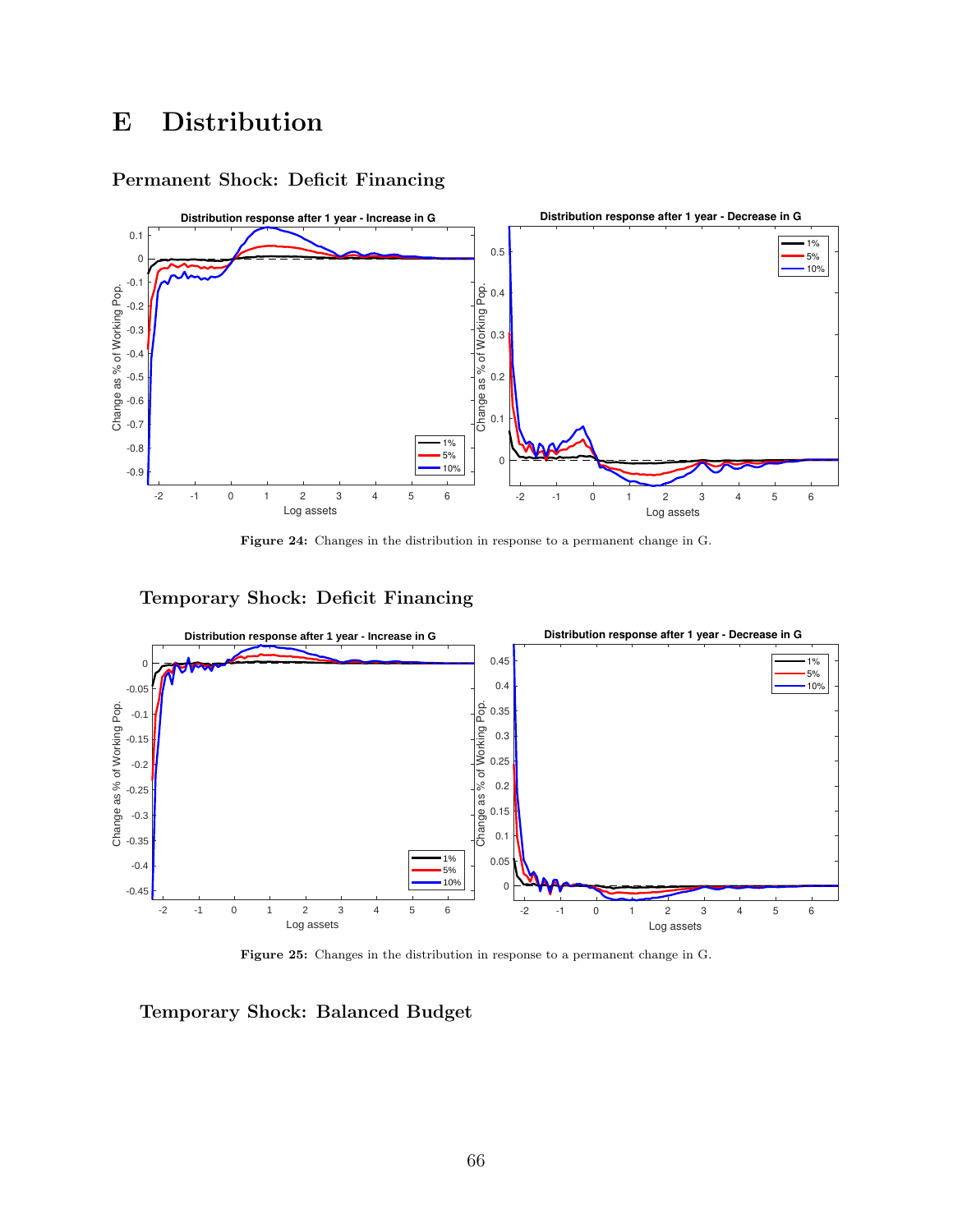

Figure 26: Changes in the distribution in response to a permanent change in G.

# <span id="page-67-0"></span>F Robustness: Micro Evidence of the Mechanism

|                  |                     |                       | (3)                                                                                  | 4                     | (5)                   | (6)                 |
|------------------|---------------------|-----------------------|--------------------------------------------------------------------------------------|-----------------------|-----------------------|---------------------|
| <b>VARIABLES</b> |                     |                       | Total wealth $<0$ Total wealth $>0$ Total wealth $>$ \$12000 Total wealth $< 1/2i^y$ |                       | Total wealth $1/2i^y$ | Total wealth $i^y$  |
| $\beta_1$        | $3.770*$<br>(2.288) | $5.081***$<br>(1.794) | $5.046*$<br>(2.702)                                                                  | $3.196***$<br>(0.757) | $4.418**$<br>(2.016)  | $4.815*$<br>(2.910) |
| Observations     | 4.006               | 38,600                | 30,148                                                                               | 13.806                | 29,793                | 25,104              |
| Number of ID     | $1.386\,$           | 7.851                 | 6.132                                                                                | 4.041                 | 6.169                 | 5,260               |

Standard errors in parentheses

\*\*\* p<0.01, \*\* p<0.05, \* p<0.1

| <b>Table 24:</b> Labor supply elasticity, total wealth and future income shocks |  |  |  |  |  |
|---------------------------------------------------------------------------------|--|--|--|--|--|
|                                                                                 |  |  |  |  |  |

|                  |                     |                      | (3)                                                             | $\pm$                 | (5)                    | (6)                |
|------------------|---------------------|----------------------|-----------------------------------------------------------------|-----------------------|------------------------|--------------------|
| <b>VARIABLES</b> | Total wealth < 0    |                      | Total wealth > 0 Total wealth > $$12000$ Total wealth $< 1/2iy$ |                       | Total wealth $>1/2i^y$ | Total wealth $i^y$ |
| $\beta_1$        | $1.728*$<br>(1.013) | $1.062**$<br>(0.467) | 0.620<br>(0.403)                                                | $1.909***$<br>(0.637) | 0.662<br>(0.441)       | 0.960<br>(0.739)   |
| Observations     | 4,221               | 42,010               | 33,753                                                          | 14,118                | 33,131                 | 28,199             |
| Number of ID     | 1.421               | 8.199                | 6.580                                                           | 4.014                 | 6.572                  | 5,665              |
|                  |                     |                      | Standard errors in parentheses                                  |                       |                        |                    |

\*\*\* p<0.01, \*\* p<0.05, \* p<0.1

Table 25: Labor supply elasticity, total wealth and current income shocks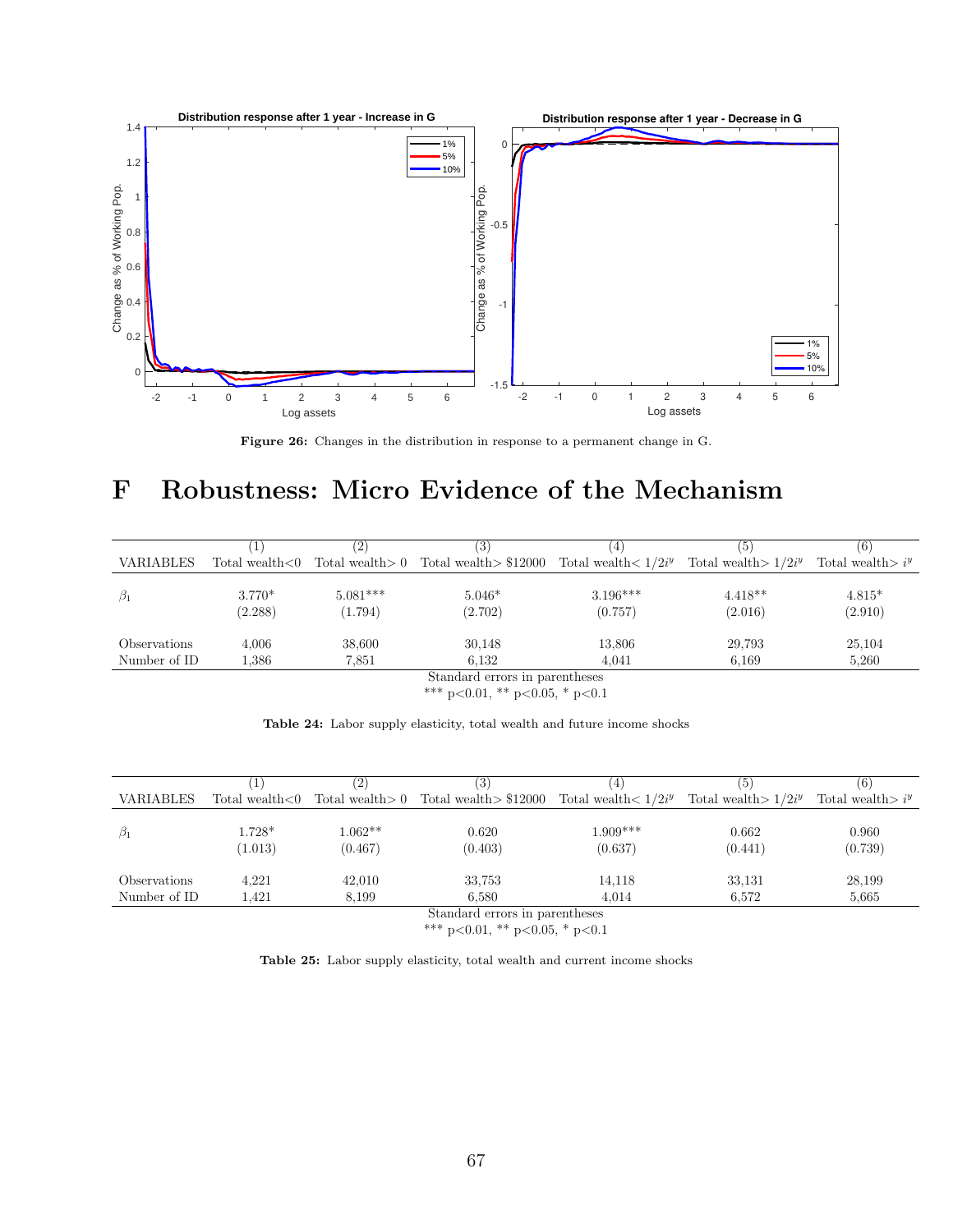$$
\ln h_{it} = \beta_1 \Delta \ln w_{it}^* + \beta_2 a_{it} + \beta_3 a_{it} \Delta \ln w_{it}^* + \alpha_i + \gamma_t + \epsilon_{it}
$$
\n(28)

$$
\ln h_{it} = \beta_1 \Delta \ln w_{it+2}^* + \beta_2 a_{it} + \beta_3 a_{it} \Delta \ln w_{it+2}^* + \alpha_i + \gamma_t + \epsilon_{it}
$$
\n(29)

|                  | Current Income Shock |                                | Future Income Shock |            |  |
|------------------|----------------------|--------------------------------|---------------------|------------|--|
| <b>VARIABLES</b> | (1)                  | $\left( 2\right)$              | $\left( 3\right)$   | (4)        |  |
|                  |                      |                                |                     |            |  |
| $\beta_1$        | $1.205***$           | $0.915***$                     | $4.979***$          | $4.837***$ |  |
|                  | (0.374)              | (0.295)                        | (1.194)             | (1.020)    |  |
| $\beta_2$        |                      | $-0.031$                       |                     | 0.065      |  |
|                  |                      | (0.034)                        |                     | (0.051)    |  |
| $\beta_3$        |                      | $-0.170*$                      |                     | $-0.381$   |  |
|                  |                      | (0.098)                        |                     | (0.332)    |  |
| Observations     | 53,383               | 53,383                         | 38,905              | 38,905     |  |
| Number of ID     | 12,769               | 12,769                         | 10,165              | 10,165     |  |
|                  |                      | Standard errors in parentheses |                     |            |  |

\*\*\* p<0.01, \*\* p<0.05, \* p<0.1

Table 26: Labor supply elasticity, total wealth, current and future income shocks

$$
\ln h_t = c + \beta_1 \sum_{i=0}^{1} g_{t-i} + \beta_2 \Delta B_t + \beta_3 \Delta B_t \sum_{i=0}^{1} g_{t-i} + \alpha_i + \epsilon_t
$$
 (30)

|                  |                  | (2)                | (3)                            | [4]                   | (5)                    | (6)                        |
|------------------|------------------|--------------------|--------------------------------|-----------------------|------------------------|----------------------------|
| <b>VARIABLES</b> | Total wealth < 0 | Total wealth $> 0$ | Total wealth $> $12000$        | Total wealth $1/2i^y$ | Total wealth $>1/2i^y$ | Total wealth $\frac{1}{y}$ |
|                  |                  |                    |                                |                       |                        |                            |
| $\beta_1$        | $1.060**$        | 0.047              | 0.055                          | 0.062                 | $-0.030$               | 0.012                      |
|                  | (0.477)          | (0.037)            | (0.039)                        | (0.057)               | (0.034)                | (0.036)                    |
| $\beta_2$        | $6.355**$        | $0.750**$          | $0.700**$                      | $1.548***$            | 0.193                  | $-0.282$                   |
|                  | (2.603)          | (0.349)            | (0.357)                        | (0.519)               | (0.306)                | (0.328)                    |
| $\beta_3$        | $-0.315**$       | $-0.037**$         | $-0.035**$                     | $-0.076***$           | $-0.009$               | 0.014                      |
|                  | (0.129)          | (0.017)            | (0.017)                        | (0.025)               | (0.015)                | (0.016)                    |
|                  |                  |                    |                                |                       |                        |                            |
| Observations     | 7,075            | 61,980             | 47,914                         | 36,080                | 37,328                 | 31,399                     |
| Number of ID     | 2,308            | 11,390             | 8.734                          | 8,711                 | 7.397                  | 6,308                      |
|                  |                  |                    | Standard errors in parentheses |                       |                        |                            |

\*\*\* p<0.01, \*\* p<0.05, \* p<0.1

Table 27: G shock, labor supply response and financing regime by total wealth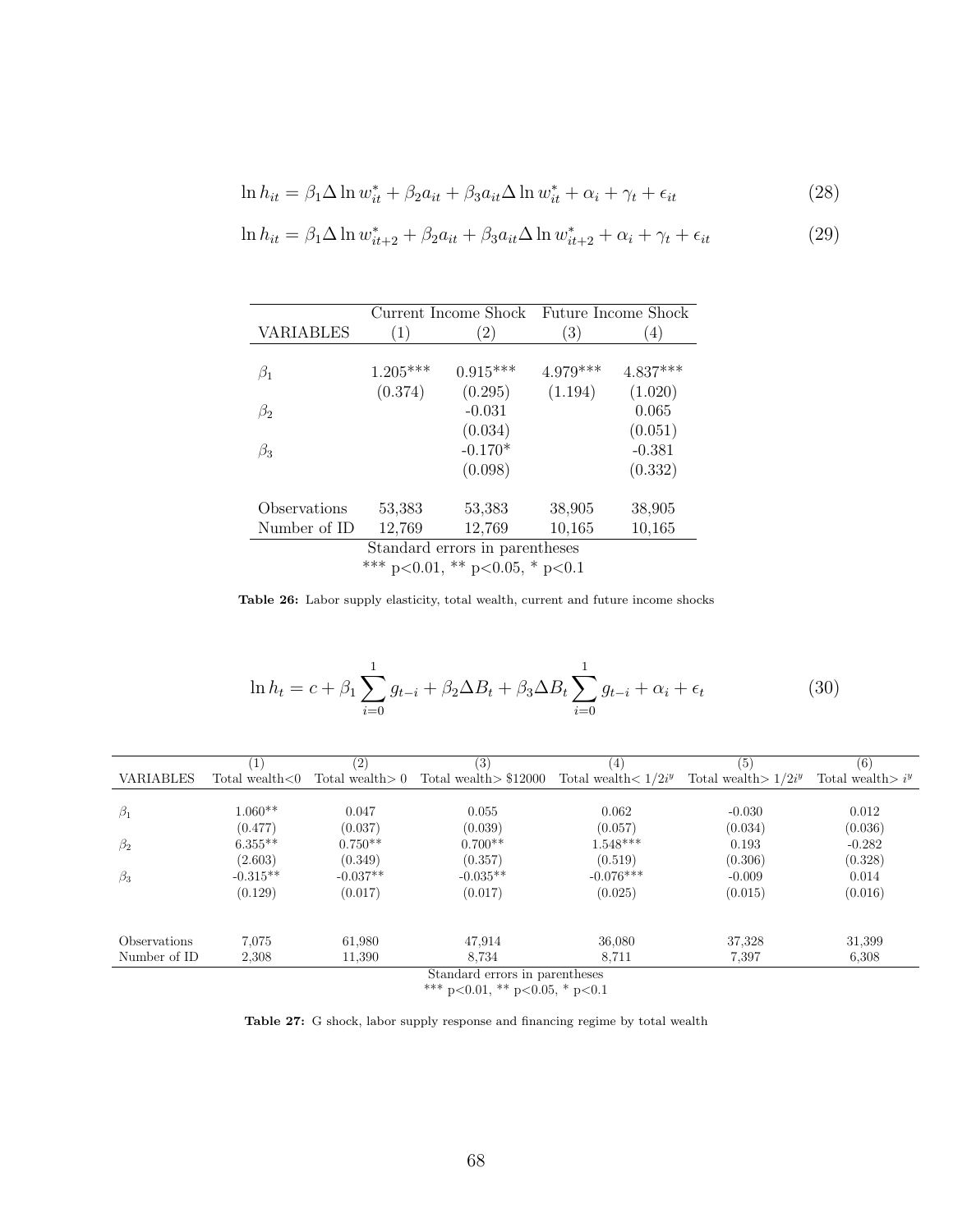$$
\ln h_{it} = \beta_1 G_t + \beta_2 a_t + \beta_3 \Delta B_t + \beta_4 a_t G_t + \beta_5 \Delta B_t G_t + \beta_6 a_t \Delta B_t
$$
  
+ 
$$
\beta_7 a_t \Delta B_t G_t + \alpha_i + \gamma_t + \epsilon_{it}
$$
 (31)

 $\Delta B_t$  is change of government debt as a percentage of GDP. Given that we are controlling for debt changes and wealth,  $\beta_1$  can be interpreted as the labor supply response of an agent with zero wealth when debt is not changing. According to the model predictions  $\beta_1$  should be positive, as agents increase their labor supply in response to a positive fiscal shock.  $\beta_4$ captures how the labor supply response depends on wealth, given that public debt is not changing. Our model predicts this term to be negative, as in a balanced budget financing regime wealthier agents are the ones responding the least to the shock.  $\beta_7$  captures how the relation between wealth and the spending shock changes when the shock is financed with debt. To be in line with our model, this coefficient should be positive, as the labor supply of wealthier agents responds the most for deficit-financed shocks. Lastly, the coefficient  $\beta_5$  tells

<span id="page-69-0"></span>

| G Shock<br>G Shock                     |
|----------------------------------------|
|                                        |
|                                        |
| $0.073**$                              |
| (0.180)<br>(0.032)                     |
| 3.423<br>1.262                         |
| (2.923)<br>(1.837)                     |
| $0.647*$                               |
| (0.347)                                |
| $-0.069$<br>$-0.173$                   |
| (0.145)<br>(0.096)                     |
| $-0.033*$                              |
| (0.017)                                |
| $-0.650$                               |
| (0.919)                                |
| 0.032                                  |
| (0.045)                                |
| 81,678<br>81,678                       |
| 17,670<br>17,670                       |
| Standard errors in parentheses         |
| *** $p<0.01$ , ** $p<0.05$ , * $p<0.1$ |
|                                        |

Table 28: G shock, labor supply response, total wealth and financing regime